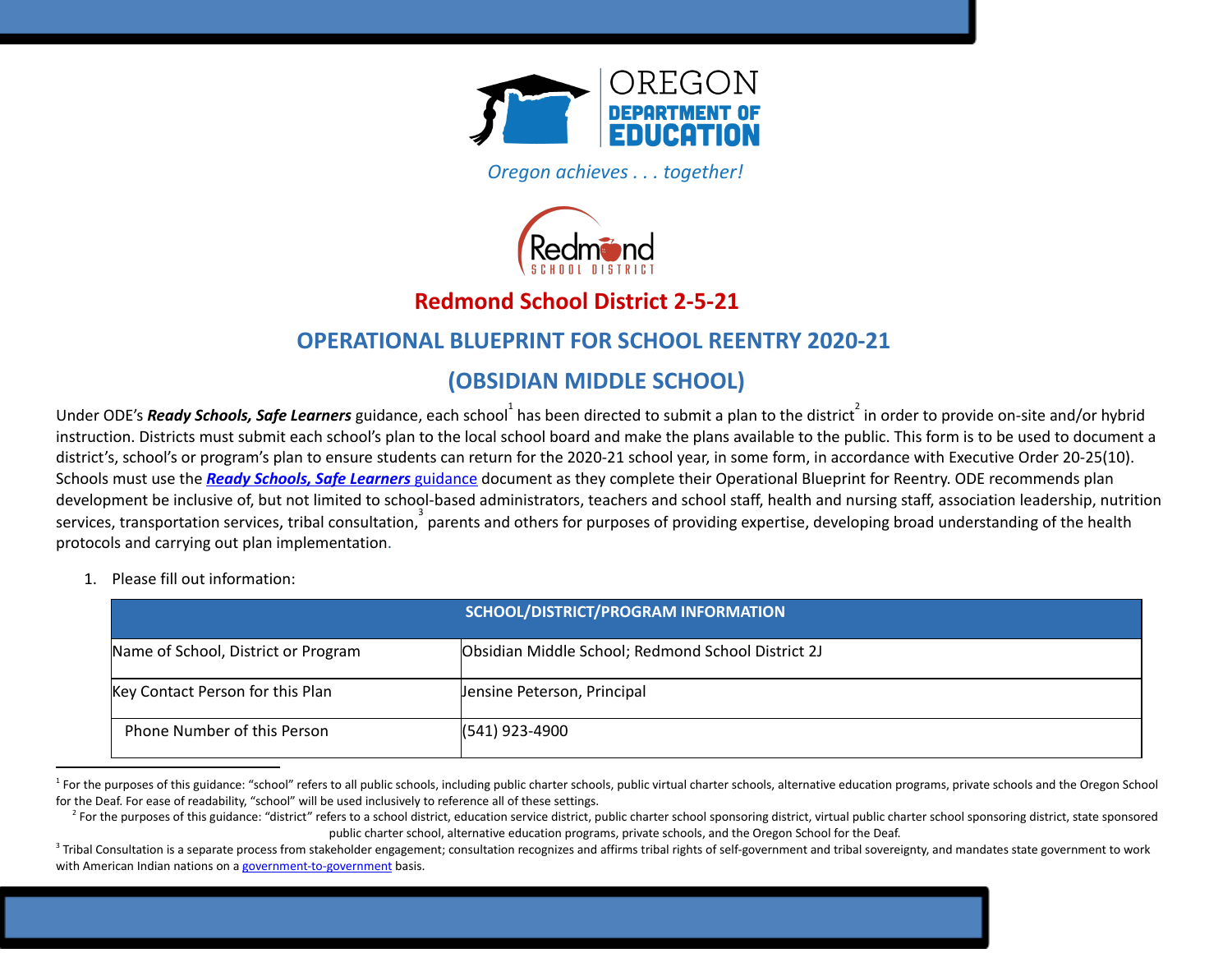| <b>Email Address of this Person</b>          | jensine.peterson@redmondschools.org                                                                                                               |
|----------------------------------------------|---------------------------------------------------------------------------------------------------------------------------------------------------|
|                                              |                                                                                                                                                   |
|                                              | Sectors and position titles of those who informed Superintendent, Middle School Principal, Executive Director of Student Services, Transportation |
| the plan                                     | Supervisor, Director of Operations, Assistant Director of Instructional Technology, Food Services                                                 |
|                                              | Director                                                                                                                                          |
| Local public health office(s) or officers(s) | Deschutes County Public Health                                                                                                                    |
|                                              |                                                                                                                                                   |
|                                              | Heather Kaisner, MS                                                                                                                               |
|                                              | Public Health Manager                                                                                                                             |
|                                              | Deschutes County Health Services                                                                                                                  |
|                                              | (541) 617-4705                                                                                                                                    |
|                                              | Heather.Kaisner@deschutes.org                                                                                                                     |
|                                              | Communicable Disease Line: 541-322-7418                                                                                                           |
|                                              |                                                                                                                                                   |
|                                              | https://www.oregon.gov/oha/PH/PROVIDERPARTNERRESOURCES/LOCALHEALTHDEPARTMENTRE                                                                    |
|                                              | SOURCES/Documents/Deschutes.pdf                                                                                                                   |
| Name of person Designated to Establish,      | Jensine Peterson, Evan Grant, Corrie Hopper                                                                                                       |
| Implement and Enforce Physical Distancing    |                                                                                                                                                   |
| Requirements                                 |                                                                                                                                                   |
|                                              |                                                                                                                                                   |
| Intended Dates for this Plan                 | September 2020 through June 2021                                                                                                                  |
|                                              |                                                                                                                                                   |
| <b>ESD Region</b>                            | High Desert ESD                                                                                                                                   |
|                                              |                                                                                                                                                   |

2. Please list efforts you have made to engage your community (public health information sharing, taking feedback on planning, etc.) in preparing for school in 2020-21. Include information on engagement with communities often underserved and marginalized and those communities disproportionately impacted by COVID-19.

With a desire to support the diverse needs of students, families, and employees in the Redmond School District, equity has been our main focus. All families within the Redmond School District have been surveyed regarding the challenges and successes related to Distance Learning for All and their preferences and comfort level for both in-person and distance learning for the 2020-21 school year. This information along with data related to student engagement and success will be used to identify focal communities of students in need of targeted support.

Our staff is dedicated to placing our focal communities at the center of our planning for 2020-21 school year. Across our district, our focal students will have preference to in-person learning. Students with disabilities, emerging bilingual students and those identified as "at-risk" will have access to 5 days a week in-person learning. Remaining students will have access to a hybrid model of in-person and distance learning with full-time distance learning being available for students at the request of families.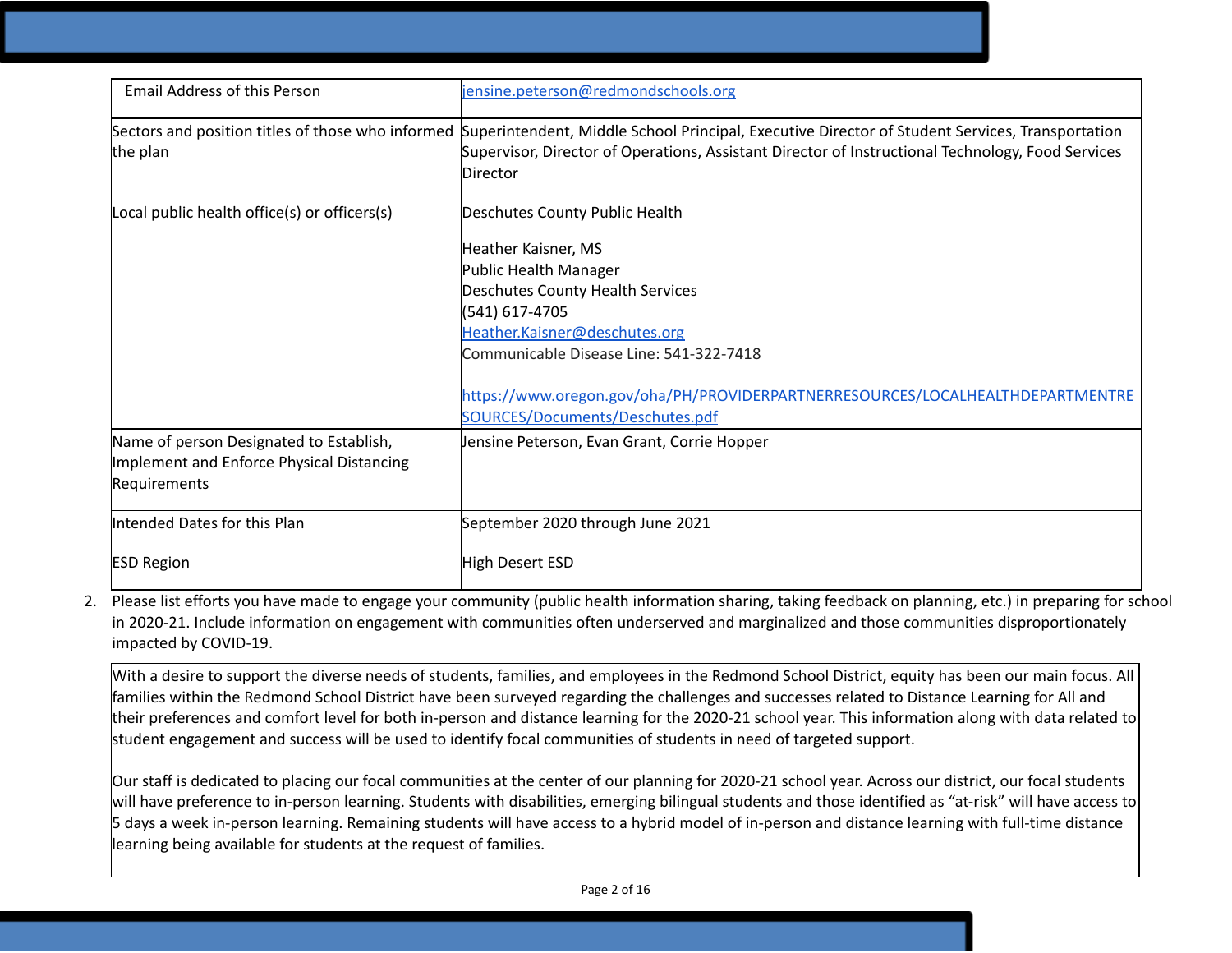We are using a combination of surveys and live virtual meetings to gather input from parents and staff that is used to help shape our planning for reentry. Our Community Liaisons reach out personally to each of our Spanish-speaking families to provide support for their participation in the surveys. We also have a Ready Schools Steering Team Mtg. which includes both staff and community representation. We meet virtually with this team every other week to provide planning updates, gather feedback and answer questions.

In our Hybrid schedule we have discussed the opportunity for students in our focal groups to attend on-site all week. Additionally, we are using the Wednesday of a 5-day week in Hybrid learning to prioritize personalized support to students in our focal groups (in particular, Students with IEPs and English Language Learners although opportunities exist for students outside of these sub-groups on an "as needed" basis).

3. Indicate which instructional model will be used.

*Select One:*

☐ **On Site Learning** ☒ **Hybrid Learning** ☒ **Comprehensive Distance Learning**

- 4. If you selected Comprehensive Distance Learning, you only have to fill out the green portion of the Operational Blueprint for Reentry (i.e., page 2 in the initial template).
- 5. If you selected On-Site Learning or Hybrid Learning, you have to fill out the blue portion of the Operational Blueprint for Reentry (i.e., pages 3-15 in the initial template) and [submit](https://app.smartsheet.com/b/form/a4dedb5185d94966b1dffc75e4874c8a) online. ([https://app.smartsheet.com/b/form/a4dedb5185d94966b1dffc75e4874c8a\)](https://app.smartsheet.com/b/form/a4dedb5185d94966b1dffc75e4874c8a) by August 15, 2020 or prior to the beginning of the 2020-21 school year.

\* **Note:** Private schools are required to comply with only sections 1-3 of the *Ready Schools, Safe Learners* guidance.

# **REQUIREMENTS FOR COMPREHENSIVE DISTANCE LEARNING OPERATIONAL BLUEPRINT**

*This section must be completed by any school that is seeking to provide instruction through Comprehensive Distance Learning. Schools providing On-Site or Hybrid Instructional Models do not need to complete this section.* 

### Describe why you are selecting Comprehensive Distance Learning as the school's Instructional Model for the effective dates of this plan.

NOTE: Due to the recent changes from the Oregon Department of Education and the Oregon Health Authority, and Redmond School District's ability to meet health and safety reauirements with fidelity. Redmond School District secondary schools (arades 6-12) will be implementina a hybrid model of instruction *starting the week of February 22nd, 2021.*

[Complete after June 30, 2020 when Comprehensive Distance Learning Guidance is released by ODE.] Describe how your school's model aligns to the **Comprehensive Distance Learning Guidance.**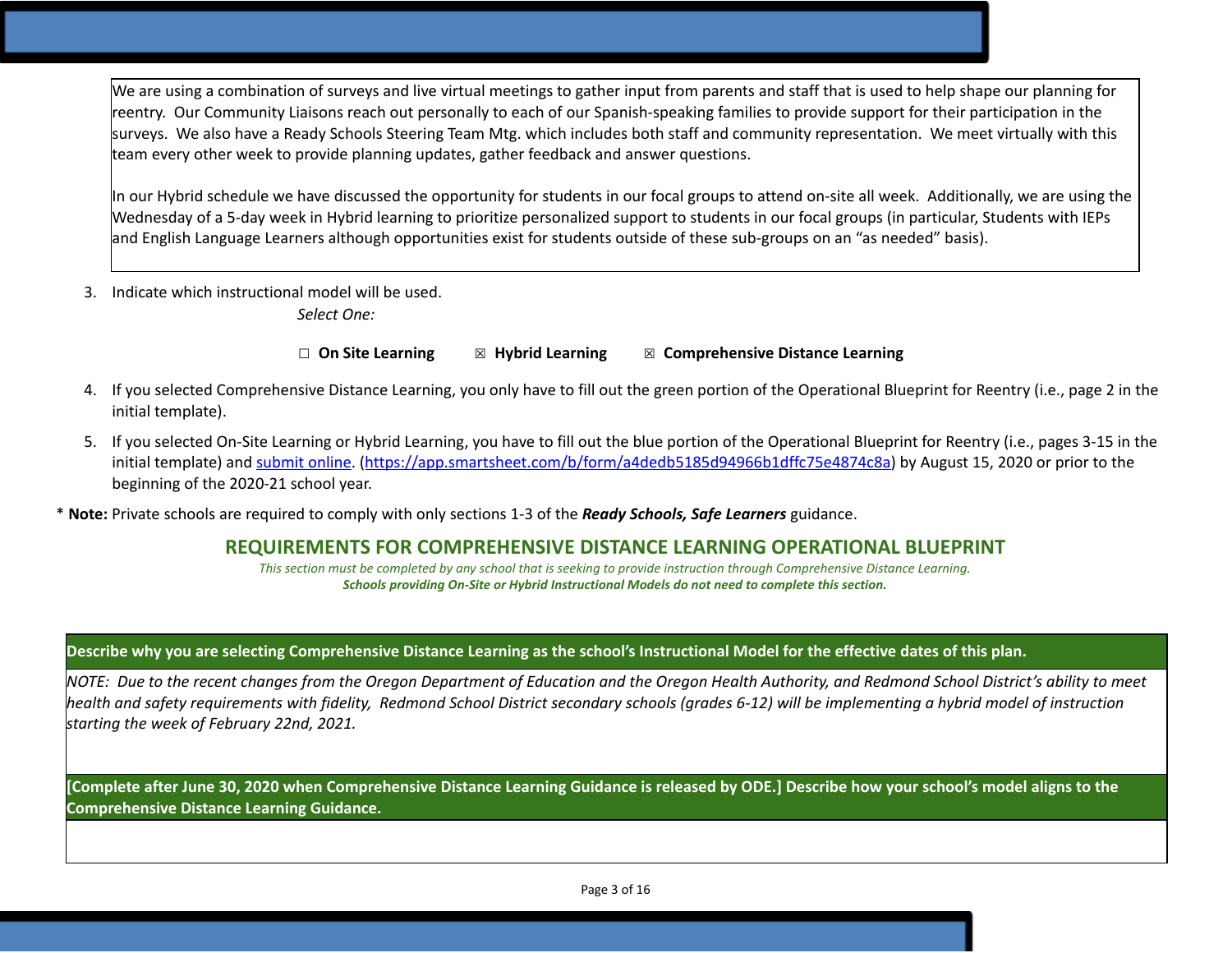Redmond's Comprehensive Distance Learning (CDL) model will be distinctively different than what was offered in the Spring. Redmond School District Comprehensive Distance Learning model:

- Using *Canvas* Learning Management System, students will log into one single portal for their daily coursework and communication with teachers, providing predictable schedules and routines.
- Redmond School District teachers will teach courses with graded assignments and course grades. Progress will be monitored and feedback provided.
- Attendance for students will be taken daily.
- Redmond School District teachers will use a standards-based comprehensive curriculum by Florida Virtual School, which is specifically designed for online learning. RSD teachers will use this curriculum for both on-site and online learning to ensure consistency when students transition back to the classroom. Teachers also have the ability to customize the curriculum based on their students' needs.
- Daily instruction from the teacher (live or recorded) will keep students strongly connected to teachers and classmates.
- Students will also have opportunities to get individual support from their teachers as needed.
- Clarity will be provided around attendance and participation.
- Greater family engagement and partnership.

If you are interested in learning more about Canvas, you can watch these helpful videos:

- Canvas parent overview video: <https://youtu.be/t-5sWZODhY8>
- Canvas overview video: https://voutu.be/7tdrDiVSyLA

The district will also provide services for students on IEPs and those with 504 plans. These individualized supports will be integrated into the Comprehensive Distance Learning model. The Oregon Department of Education will release guidance for Special Education on August 11th, with specific information regarding students on IEPs. Special Education teachers and staff members will reach out to families as we get closer to the beginning of school to provide individualized support.

Families and students who choose to participate in our **Full-Time Online** as a more permanent or long-term option will use the same Canvas platform and Florida Virtual School curriculum as well. These students will continue learning online regardless of state metrics and the status of in-person instruction. This program is also taught by Redmond School District teachers and uses the same resources, but will be online for the entire school year.

Describe the school's plan, including the anticipated timeline, for returning to Hybrid Learning or On-Site Learning consistent with the Ready Schools, Safe *Learners* **guidance.**

Beginning January 1, 2021, the Health Metrics for Returning to In-Person Instruction shifted from a mandatory requirement to advisory recommendations. This allows local schools to collaborate with staff, local public health authorities, and the community to consider a number of factors to make local determinations on when it is appropriate to shift to in-person instruction through an On-Site or Hybrid Instructional Model. These factors include, but are not limited to: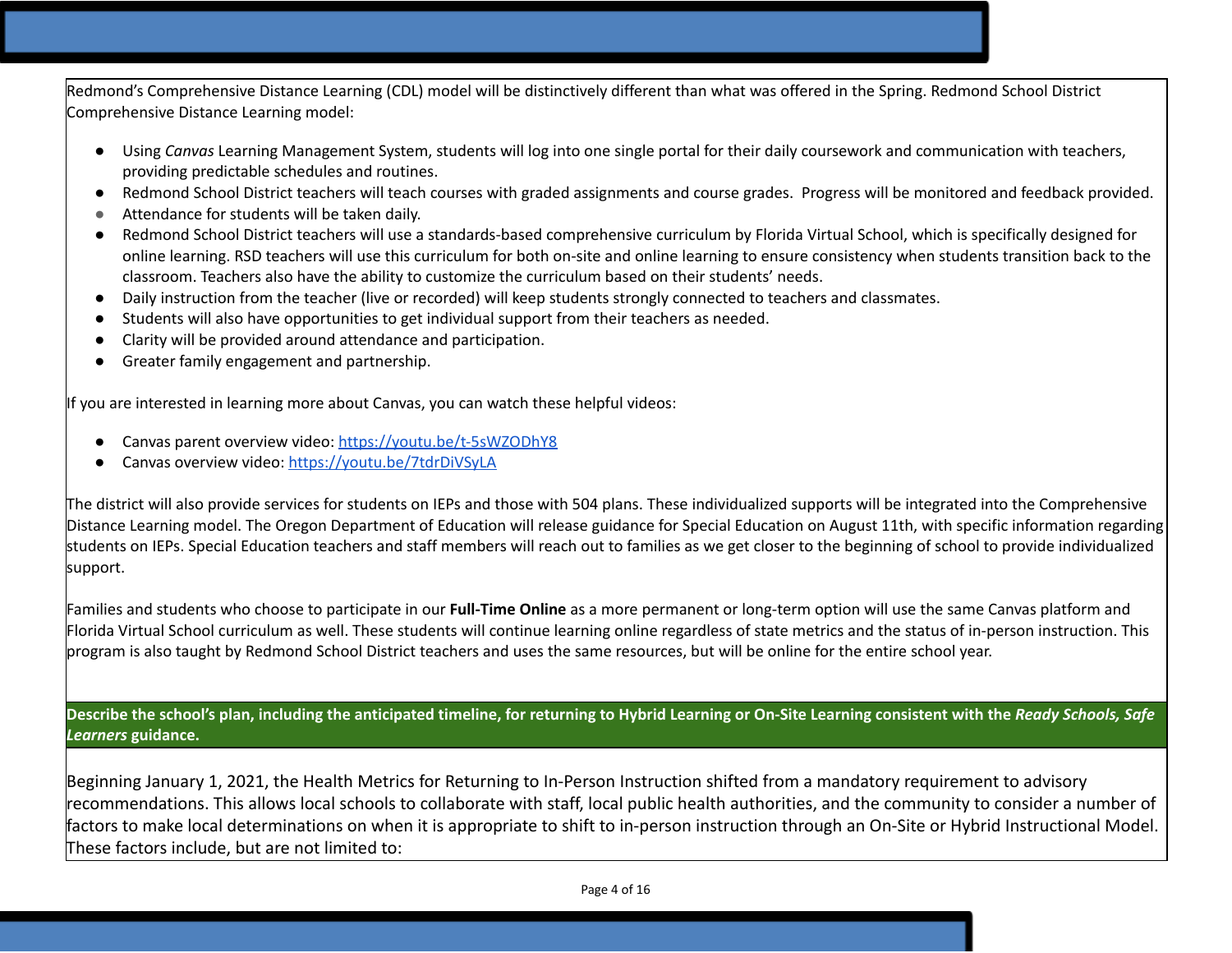- County COVID-19 conditions as well as more localized health conditions,
- Readiness to meet the public health and safety requirements in sections 1-3 of this guidance, Staff capacity across instructional models,
- Impacts on student academic growth and success,
- Impacts on student physical and mental health, and
- Disproportionate impacts of COVID-19 and education under various models.

While the metrics are now recommendations only, there are important considerations Redmond School District took into account to ensure a consistent and stable learning environment.

Redmond School District considered two Important Factors in determining when to return to in- person instruction:

- 1. Community case counts (or case rates) are low enough that the community is not regularly introducing new COVID-19 cases into the school - which destabilizes the learning environment as contact tracing leads to quarantining.
- *2.* The ability to implement public health and safety protocols/requirements in the school with fidelity. This includes diligent entry screening, universal use of face coverings, physical distancing, cohorting, frequent handwashing, and all of RSSL sections 1-3.

The routines and structures lined out below will guide the work to keep students and staff safe in the hybrid learning model.

The remainder of this operational blueprint is not applicable to schools operating a Comprehensive Distance Learning Model.

# **ESSENTIAL REQUIREMENTS FOR HYBRID / ON-SITE OPERATIONAL BLUEPRINT**

*This section must be completed by any school that is providing instruction through On-Site or Hybrid Instructional Models. Schools providing Comprehensive Distance Learning Instructional Models do not need to complete this section.* 



# **1. Public Health Protocols**

**1a. COMMUNICABLE DISEASE MANAGEMENT PLAN FOR COVID-19**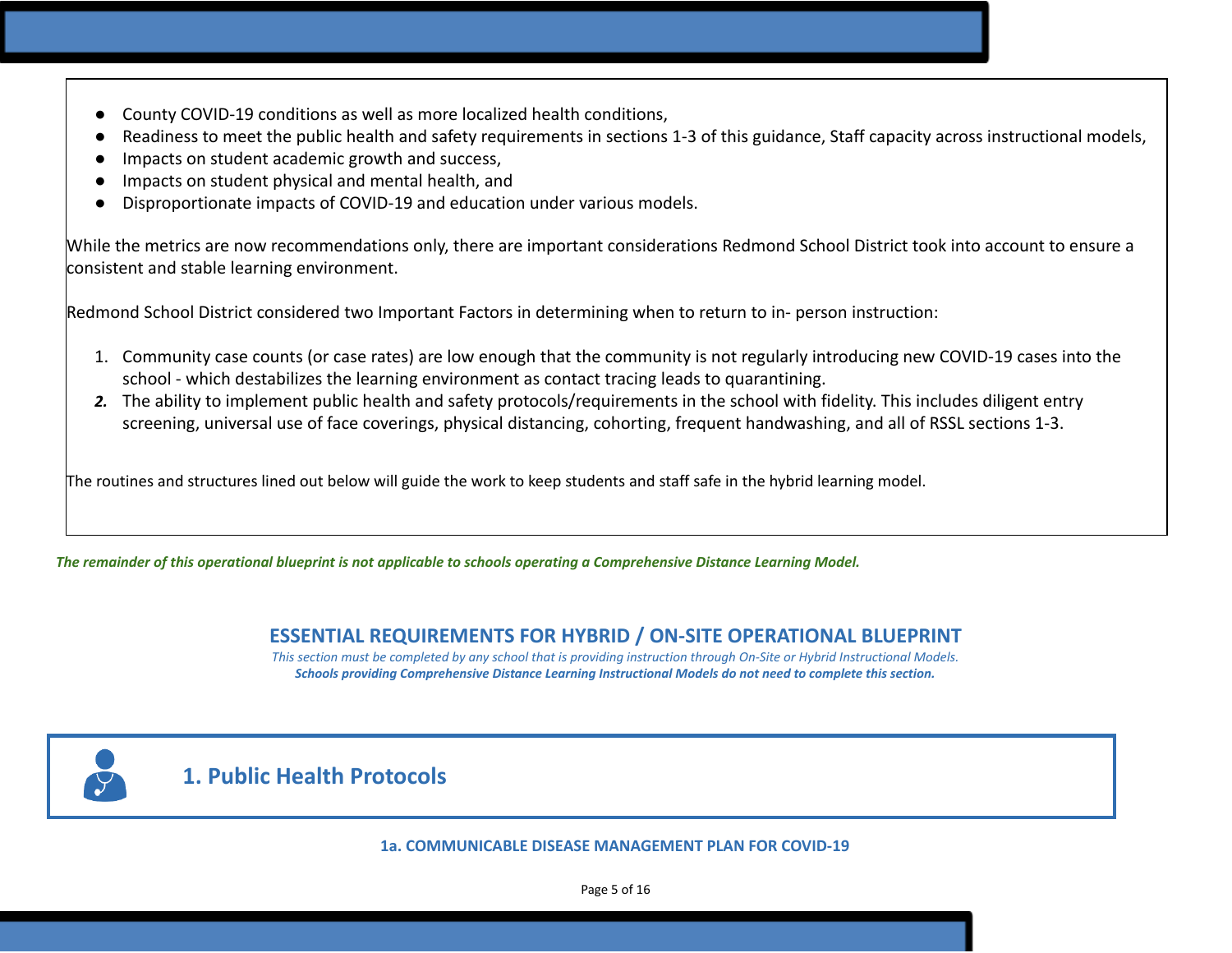| <b>OHA/ODE Requirements</b>                                                                                                                                     | <b>Hybrid/Onsite Plan</b>                           |
|-----------------------------------------------------------------------------------------------------------------------------------------------------------------|-----------------------------------------------------|
| $\boxtimes$ $\boxtimes$ Conduct a risk assessment as required by OSHA administrative rule<br>$OAR$ 437-001-0744(3)(g).                                          | Redmond School District Communicable Disease Plan   |
| OSHA has developed a risk assessment template.<br>$\bullet$                                                                                                     | Oregon School Nurse's COVID-19 Toolkit              |
| $\boxtimes$ Implement measures to limit the spreads of COVID-19 within the<br>school setting.                                                                   | Obsidian Middle School Systematic Disinfecting Plan |
| ⊠ Update written Communicable Disease Management Plan to specifically                                                                                           |                                                     |
| address the prevention of the spread of COVID-19. Examples are located                                                                                          |                                                     |
| in the Oregon School Nurses Association (OSNA) COVID-19 Toolkit.                                                                                                |                                                     |
| Review OSHA requirements for infection control plan to ensure<br>$\bullet$                                                                                      |                                                     |
| that all required elements are covered by your communicable                                                                                                     |                                                     |
| disease management plan, including making the plan available                                                                                                    |                                                     |
| to employees at their workplace. Requirements are listed in                                                                                                     |                                                     |
| OSHA administrative rule OAR 437-001-0744(3)(h).                                                                                                                |                                                     |
| OSHA has developed a sample infection control plan.<br>$\bullet$                                                                                                |                                                     |
| $\boxtimes$ Designate a single point-person at each school to establish, implement,<br>support and enforce all RSSL health and safety protocols, including face |                                                     |
| coverings and physical distancing requirements, consistent with the                                                                                             |                                                     |
| Ready Schools, Safe Learners guidance and other guidance from OHA.                                                                                              |                                                     |
| This role should be known to all staff in the building with consistent ways                                                                                     |                                                     |
| for licensed and classified staff to access and voice concerns or needs.                                                                                        |                                                     |
| $\boxtimes$ Create a simple process that allows for named and anonymous                                                                                         |                                                     |
| sharing of concerns that can be reviewed on a daily and weekly basis by                                                                                         |                                                     |
| the designated RSSL building point-person. Example: Anonymous survey                                                                                            |                                                     |
| form or suggestion box where at least weekly submissions and                                                                                                    |                                                     |
| resolutions are shared in some format.                                                                                                                          |                                                     |
| $\boxtimes$ Include names of the LPHA staff, school nurses, and other medical                                                                                   |                                                     |
| experts who provided support and resources to the district/school                                                                                               |                                                     |
| policies and plans. Review relevant local, state, and national evidence to<br>inform plan.                                                                      |                                                     |
| $\boxtimes$ Process and procedures to train all staff in sections 1 - 3 of the Ready                                                                            |                                                     |
| Schools, Safe Learners guidance. Consider conducting the training                                                                                               |                                                     |
| virtually, or, if in-person, ensure physical distancing is maintained.                                                                                          |                                                     |
|                                                                                                                                                                 | Page 6 of 16                                        |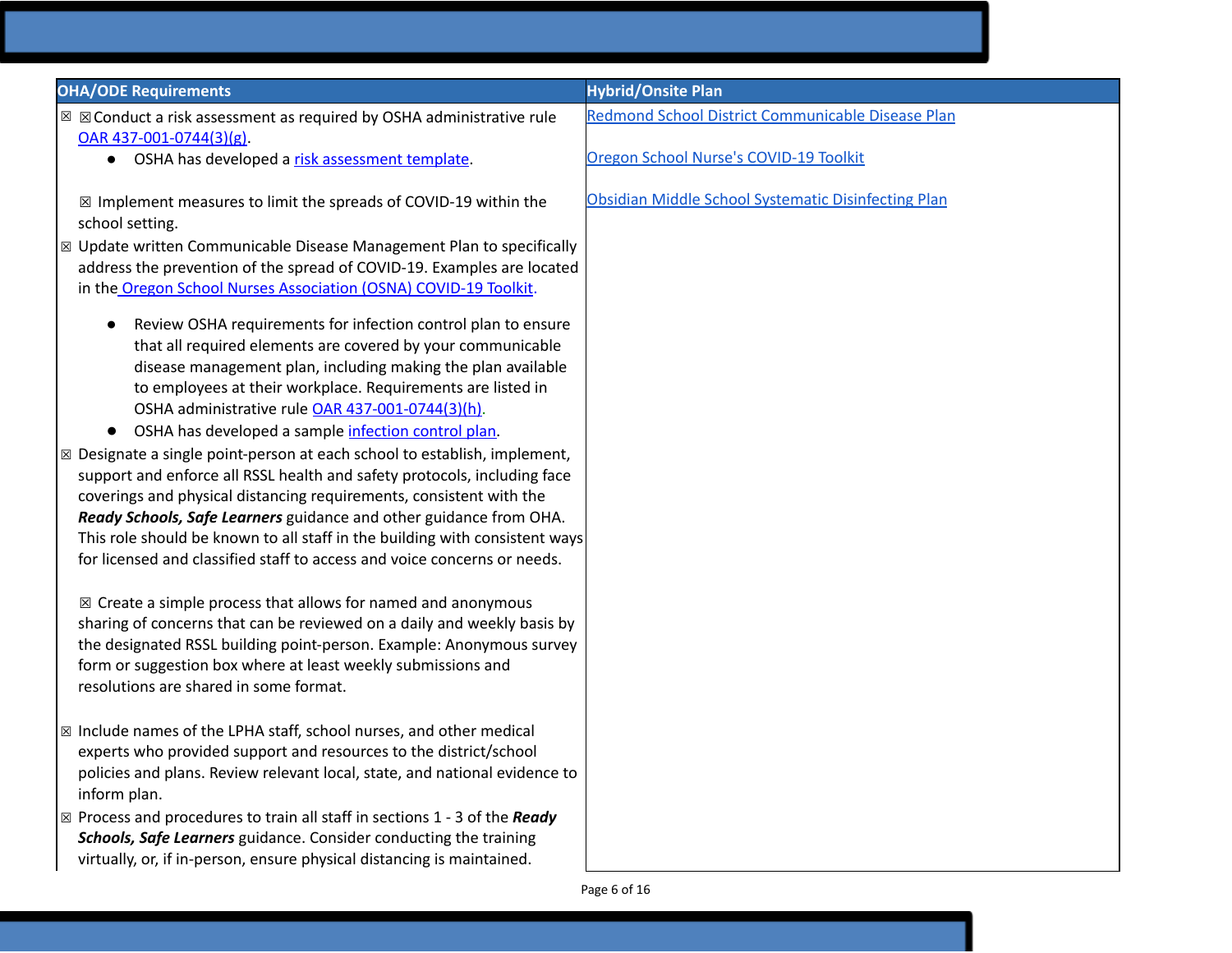- $\boxtimes$  Protocol to notify the local public health authority (LPHA [Directory](https://www.oregon.gov/oha/ph/providerpartnerresources/localhealthdepartmentresources/pages/lhd.aspx) by [County](https://www.oregon.gov/oha/ph/providerpartnerresources/localhealthdepartmentresources/pages/lhd.aspx)) of any confirmed COVID-19 cases among students or staff.
- ☒ Plans for systematic disinfection of classrooms, offices, bathrooms and activity areas.
- ☒ Process to report to the LPHA any cluster of any illness among staff or students.
- ☒ Protocol to cooperate with the LPHA recommendations and provide all logs and information in a timely manner.
- ☒ Protocol for screening students and staff for symptoms (see section 1f of the *Ready Schools, Safe Learners* guidance).
- ☒ Protocol to isolate any ill or exposed persons from physical contact with others.
- ☒ Protocol for communicating potential COVID-19 cases to the school community and other stakeholders (see section 1e of the *Ready Schools, Safe Learners* guidance).

 $\boxtimes$  Create a system for maintaining daily logs for each student/cohort for the purposes of contact tracing. This system needs to be made in consultation with a school/district nurse or an LPHA official.

● If a student(s) is part of a stable cohort (a group of students that are consistently in contact with each other or in multiple cohort groups) that conform to the requirements of cohorting (see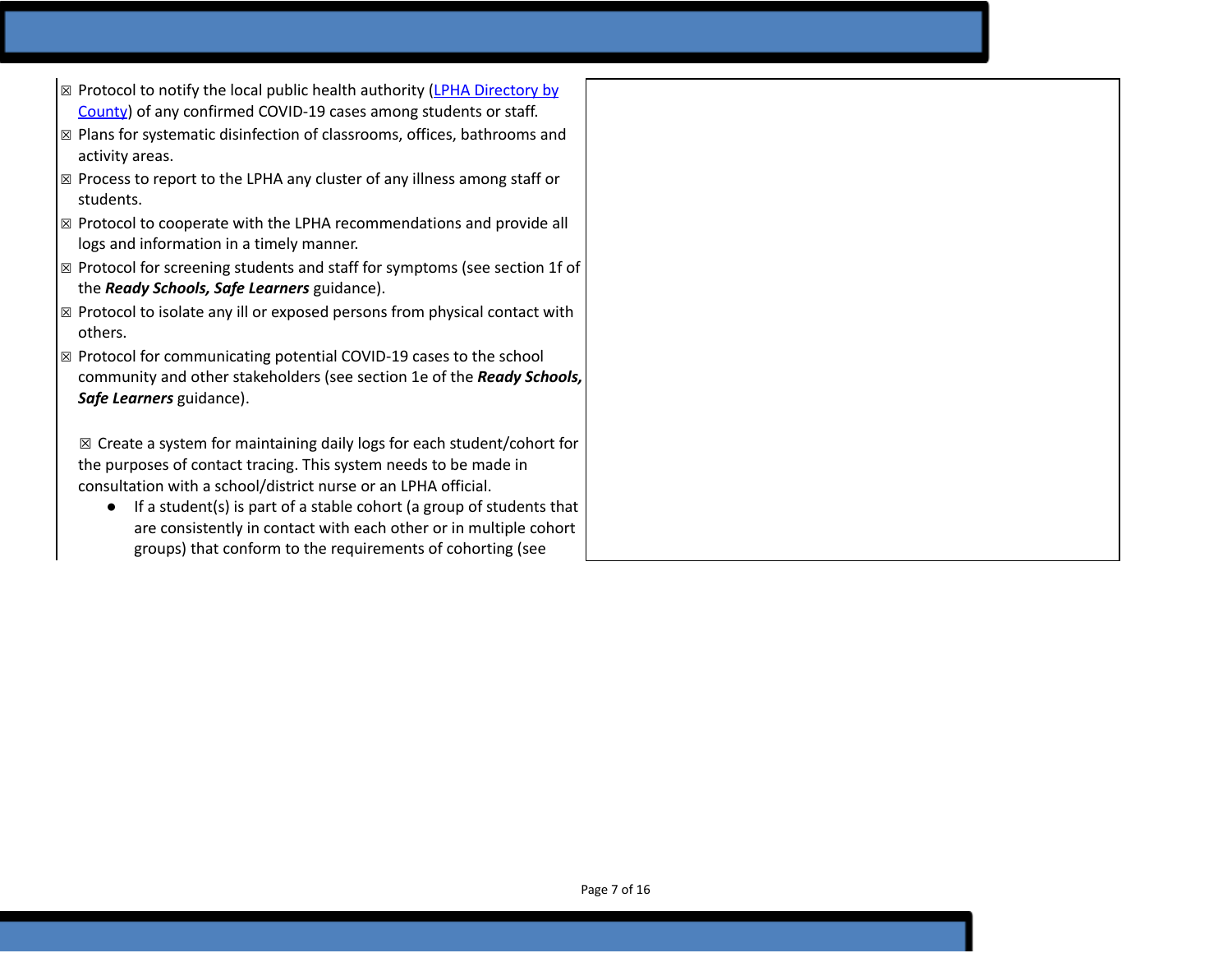section 1d of the *Ready Schools, Safe Learners* guidance), the daily log may be maintained for the cohort.

• If a student(s) is not part of a stable cohort, then an individual student log must be maintained.

 $\boxtimes$  Required components of individual daily student/cohort logs include:

- Child's name
- Drop off/pick up time
- Parent/guardian name and emergency contact information
- All staff (including itinerant staff, substitutes, and guest teachers) names and phone numbers who interact with a stable cohort or individual student

 $\boxtimes$  Protocol to record/keep daily logs to be used for contact tracing for a minimum of four weeks to assist the LPHA as needed.

- See suppleme[n](https://www.oregon.gov/ode/students-and-family/healthsafety/Documents/LPHA%20Capacity%20Needs%20and%20Contact%20Tracing.pdf)tal guidance on LPHA/school partnering on contact tra[cin](https://www.oregon.gov/ode/students-and-family/healthsafety/Documents/LPHA%20Capacity%20Needs%20and%20Contact%20Tracing.pdf)g.
- Refer to OHA [Polic](https://www.oregon.gov/ode/students-and-family/healthsafety/Documents/Sharing%20COVID%20Information%20with%20Schools.pdf)y on Sharing COVID-19 Information

 $\boxtimes$  Process to ensure that all itinerant and all district staff (maintenance, administrative, delivery, nutrition, and any other staff) who move between buildings keep a log or calendar with a running four-week history of their time in each school building and who they were in contact with at each site.

 $\boxtimes$  Process to ensure that the school reports to and consults with the LPHA regarding cleaning and possible classroom or program closure if anyone who has entered school is diagnosed with COVID-19.

 $\boxtimes$  Designate a staff member and process to ensure that the school provides updated information regarding current instructional models and student counts and reports these data i[n](https://www.oregon.gov/ode/students-and-family/healthsafety/Pages/2020-21-School-Status.aspx) ODE's [COVID-19](https://www.oregon.gov/ode/students-and-family/healthsafety/Pages/2020-21-School-Status.aspx) Weekly [School](https://www.oregon.gov/ode/students-and-family/healthsafety/Pages/2020-21-School-Status.aspx) Status system.

☒ Protocol to respond to potential outbreaks (see section 3 of the *Ready Schools, Safe Learners* guidance).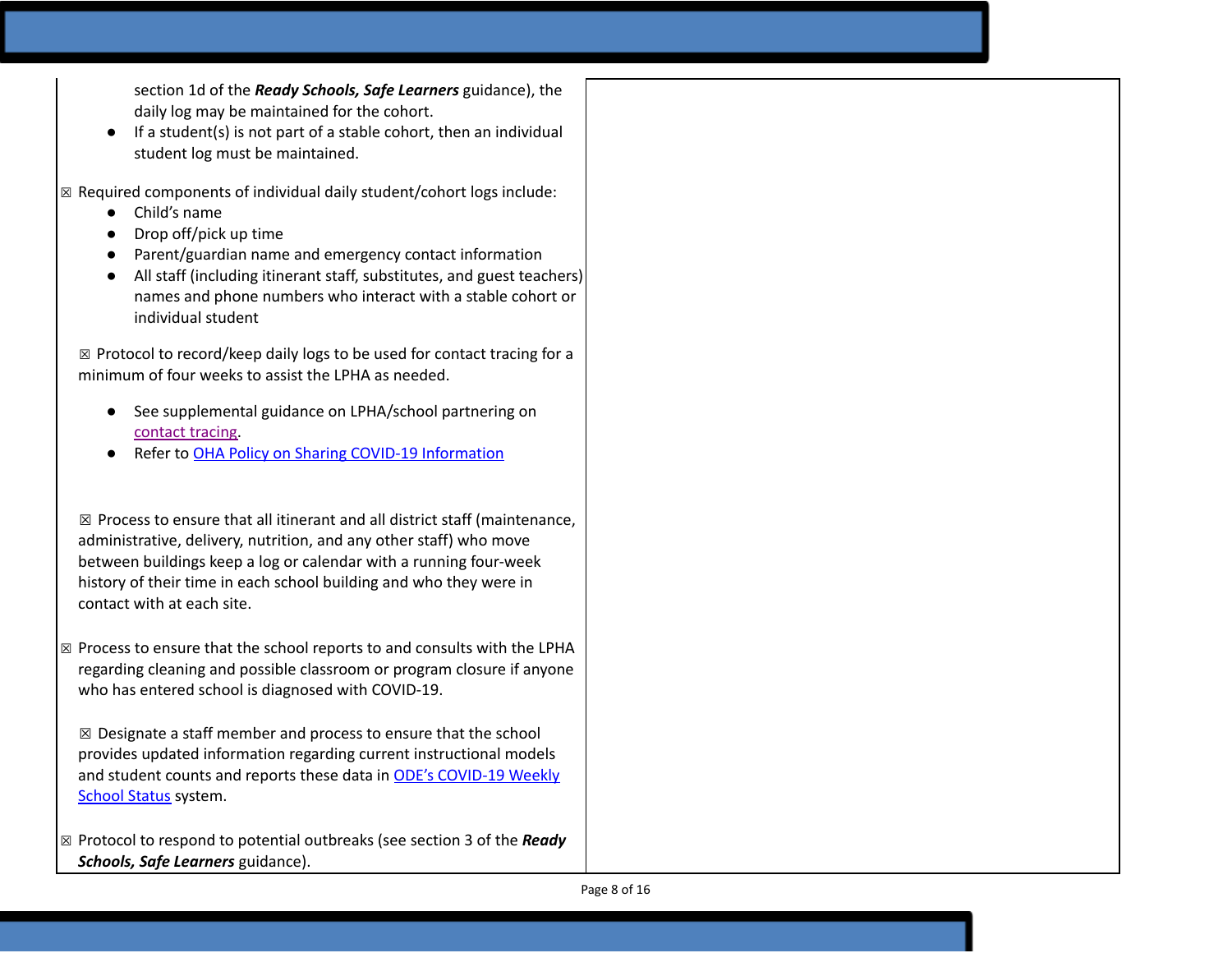|                                                                                                                                                                                                                                                                                                                                                                                                                                                                                                                                                                                                                                                                                                                                                                                                                                                                                                                                                                                                                                                                                                                                                                                                                                                                                                                                                                                                                                                                                                                                                                                                                                                                                                                                                                                               | <b>1b. HIGH-RISK POPULATIONS</b>                                                                                                                                                                                                                                                                                                                                                                                                                                                                                                                                                                                                                                                                                                                                                                                                                                                                                                                                                                                                                          |
|-----------------------------------------------------------------------------------------------------------------------------------------------------------------------------------------------------------------------------------------------------------------------------------------------------------------------------------------------------------------------------------------------------------------------------------------------------------------------------------------------------------------------------------------------------------------------------------------------------------------------------------------------------------------------------------------------------------------------------------------------------------------------------------------------------------------------------------------------------------------------------------------------------------------------------------------------------------------------------------------------------------------------------------------------------------------------------------------------------------------------------------------------------------------------------------------------------------------------------------------------------------------------------------------------------------------------------------------------------------------------------------------------------------------------------------------------------------------------------------------------------------------------------------------------------------------------------------------------------------------------------------------------------------------------------------------------------------------------------------------------------------------------------------------------|-----------------------------------------------------------------------------------------------------------------------------------------------------------------------------------------------------------------------------------------------------------------------------------------------------------------------------------------------------------------------------------------------------------------------------------------------------------------------------------------------------------------------------------------------------------------------------------------------------------------------------------------------------------------------------------------------------------------------------------------------------------------------------------------------------------------------------------------------------------------------------------------------------------------------------------------------------------------------------------------------------------------------------------------------------------|
| <b>OHA/ODE Requirements</b>                                                                                                                                                                                                                                                                                                                                                                                                                                                                                                                                                                                                                                                                                                                                                                                                                                                                                                                                                                                                                                                                                                                                                                                                                                                                                                                                                                                                                                                                                                                                                                                                                                                                                                                                                                   | <b>Hybrid/Onsite Plan</b>                                                                                                                                                                                                                                                                                                                                                                                                                                                                                                                                                                                                                                                                                                                                                                                                                                                                                                                                                                                                                                 |
| $\boxtimes$ Serve students in high-risk population(s) whether learning is happening<br>through On-Site, Hybrid (partially On-Site and partially Comprehensive<br>Distance Learning models), or Comprehensive Distance Learning models.<br>Medically Fragile, Complex and Nursing-Dependent Student Requirements<br>$\boxtimes$ All districts must account for students who have health conditions that<br>require additional nursing services. Oregon law (ORS 336.201) defines<br>three levels of severity related to required nursing services:<br>1. Medically Complex: Are students who may have an unstable<br>health condition and who may require daily professional nursing<br>services.<br>2. Medically Fragile: Are students who may have a life-threatening<br>health condition and who may require immediate professional<br>nursing services.<br>3. Nursing-Dependent: Are students who have an unstable or<br>life-threatening health condition and who require daily, direct,<br>and continuous professional nursing services.<br>⊠ Staff and school administrators, in partnership with school nurses, or<br>other school health providers, should work with interdisciplinary teams to<br>address individual student needs. The school registered nurse (RN) is<br>responsible for nursing care provided to individual students as outlined in<br>ODE guidance and state law:<br>Communicate with parents and health care providers to<br>determine return to school status and current needs of the<br>student.<br>Coordinate and update other health services the student may be<br>receiving in addition to nursing services. This may include speech<br>language pathology, occupational therapy, physical therapy, as<br>well as behavioral and mental health services. | <b>District Protocols</b><br>All staff and students are given the opportunity to self-identify as vulnerable<br>or living with a vulnerable family member.<br>Student Services Dept. will reach out to families of medically fragile<br>students with a separate survey of need<br>Nurses will review and update medical protocols specific to<br>Covid-19.<br>Staff (Plan includes bus drivers, classified, and limited teachers self<br>identifying with Human Resources):<br>Redeployed staff members assigned to on-line instructional<br>support, work tasks without in-person contact, (i.e., maintenance<br>projects, office work), or leave options.<br>Students (All students identified as vulnerable, either by a physician, or<br>parent/guardian notification, will be enrolled in online instruction with<br>weekly check-ins):<br>Students who experience disability will continue to receive specially<br>$\bullet$<br>designed instruction.<br>Students with language services will continue to receive English<br>Language Development. |
| Modify Health Management Plans, Care Plans, IEPs, or 504 or<br>$\bullet$<br>other student-level medical plans, as indicated, to address current<br>health care considerations.<br>The RN practicing in the school setting should be supported to<br>remain up to date on current guidelines and access professional                                                                                                                                                                                                                                                                                                                                                                                                                                                                                                                                                                                                                                                                                                                                                                                                                                                                                                                                                                                                                                                                                                                                                                                                                                                                                                                                                                                                                                                                           |                                                                                                                                                                                                                                                                                                                                                                                                                                                                                                                                                                                                                                                                                                                                                                                                                                                                                                                                                                                                                                                           |

Page 9 of 16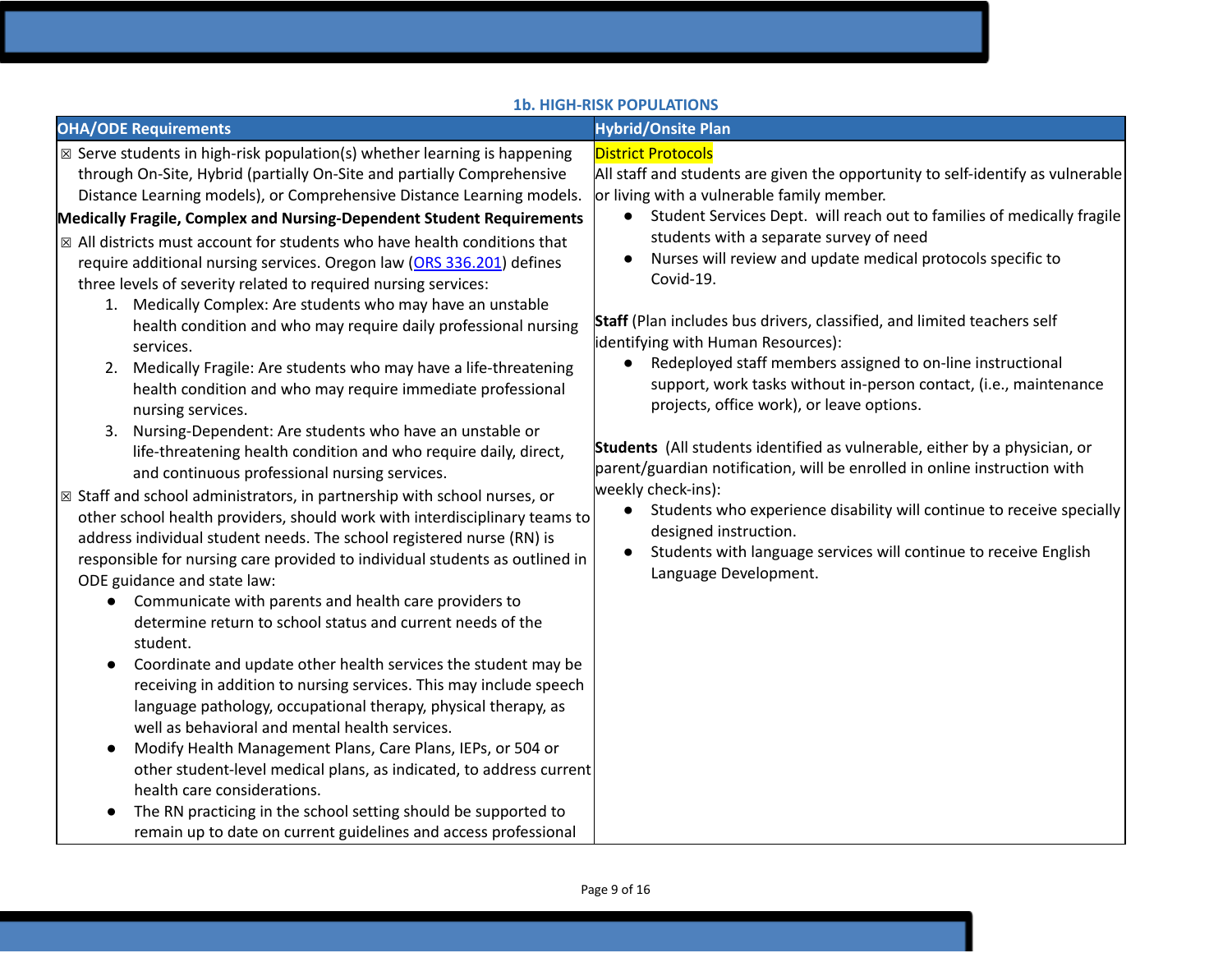support such as evidence-based resources from the [Oregon](https://www.oregonschoolnurses.org/resources/covid-19-toolkit) School Nurses [Association](https://www.oregonschoolnurses.org/resources/covid-19-toolkit).

- Service provision should consider health and safety as well as legal standards.
- Work with an interdisciplinary team to meet requirements of ADA and FAPE.
- High-risk individuals may meet criteria for exclusion during a local health crisis.
- Refer to updated state and national guidance and resources such as:
	- o US Department of Education Supplemental Fact Sheet: Addressing the Risk of COVID-19 in Preschool, Elementary and Secondary Schools While Serving Children with Disabilities from March 21, 2020.
	- o ODE guidance updates for Special Education. Example from March 11, 2020.
	- o OAR 581-015-2000 Special Education, requires districts to provide 'school health services and school nurse services' as part of the 'related services' in order 'to assist a child with a disability to benefit from special education'.
	- o OAR 333-019-0010 Public Health: Investigation and Control of Diseases: General Powers and Responsibilities, outlines authority and responsibilities for school exclusion.

# **1c. PHYSICAL DISTANCING**

| <b>OHA/ODE Requirements</b>                                                                                                                                                                                                                                                                                                                                                                                                                                                                                                                                                                                                                                                                                             | <b>Hybrid/Onsite Plan</b>                                                                                                                                                                                                                                                                                                                                                                                                                                                                                                 |
|-------------------------------------------------------------------------------------------------------------------------------------------------------------------------------------------------------------------------------------------------------------------------------------------------------------------------------------------------------------------------------------------------------------------------------------------------------------------------------------------------------------------------------------------------------------------------------------------------------------------------------------------------------------------------------------------------------------------------|---------------------------------------------------------------------------------------------------------------------------------------------------------------------------------------------------------------------------------------------------------------------------------------------------------------------------------------------------------------------------------------------------------------------------------------------------------------------------------------------------------------------------|
| Establish a minimum of 35 square feet per person when determining<br>$\boxtimes$<br>room capacity. Calculate only with usable classroom space, understanding<br>that desks and room set-up will require use of all space in the calculation.<br>If implementing Learning Outside guidance, establish an outside learning<br>space for learning that maintains a minimum 35 square feet per person.<br>Within this design, educators should have their own minimum of<br>35 square feet and the design of the learning environment must<br>allow for some ability for the educator to move through the room<br>efficiently and carefully without breaking 6 feet of physical<br>distance to the maximum extent feasible. | <b>District Protocols</b><br>Consistent Classroom Set Up in all RSD Instructional Spaces:<br>Arrange and assign seating to maximize physical distancing<br>and minimize physical interaction.<br>Remove extra furniture to make more room.<br>Remove fabric-covered furniture and classroom rugs.<br>$\circ$<br>Special education services will be planned and provided by Case<br>Manager in collaboration. Most SDI will be provided in co-taught<br>lessons with special education and general education staff. Review |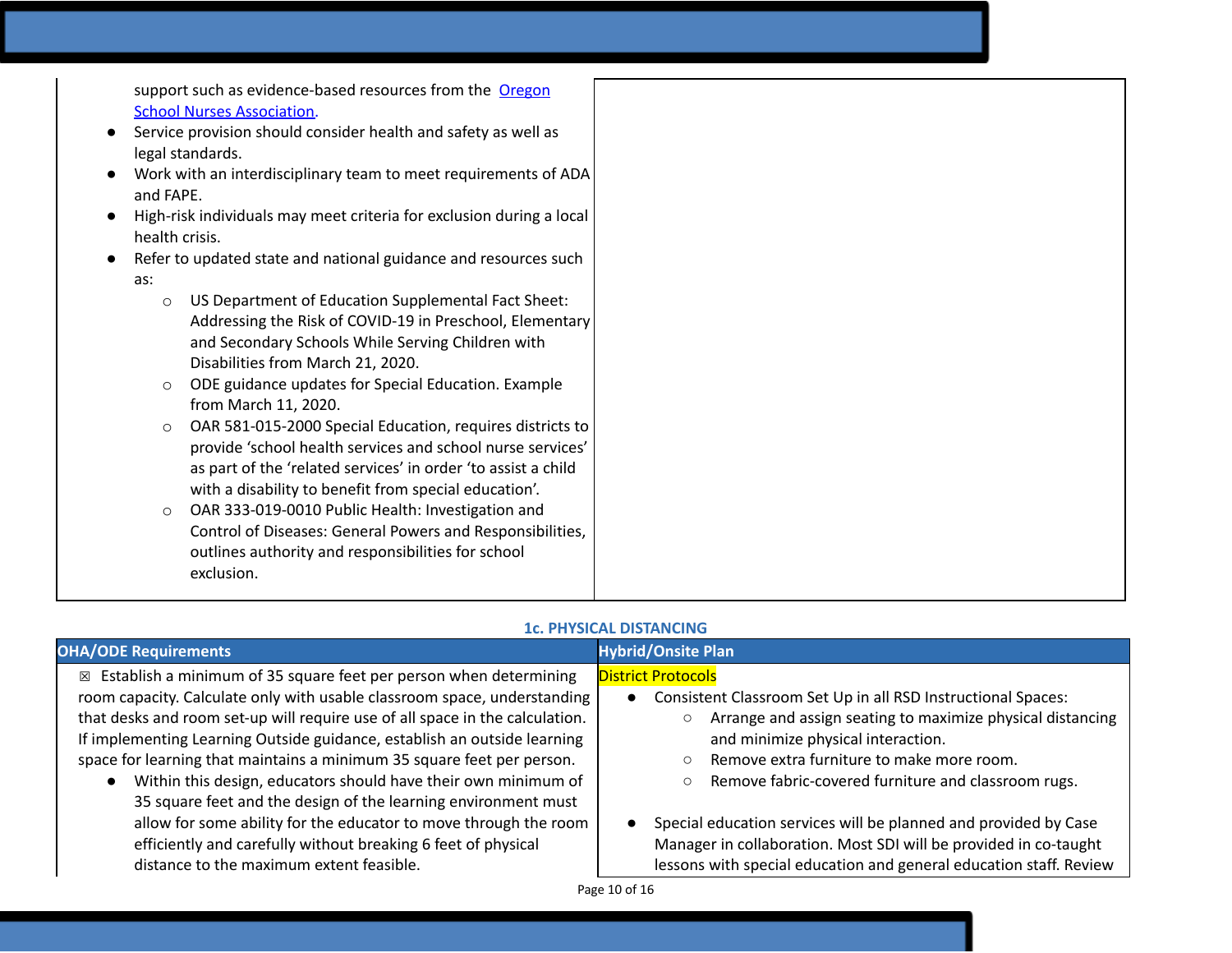$\boxtimes$  Support physical distancing in all daily activities and instruction, striving to maintain at least six feet between individuals.

- $\boxtimes$  Minimize time standing in lines and take steps to ensure that six feet of distance between students is maintained, including marking spacing on floor, one-way traffic flow in constrained spaces, etc.
- ☒ **Schedule modifications to limit the number of students in the building (e.g., rotating groups by days or location, staggered schedules to avoid hallway crowding and gathering).**
- $\boxtimes$  Plan for students who will need additional support in learning how to maintain physical distancing requirements. Provide instruction; don't employ punitive discipline.

 $\boxtimes$  Staff should maintain physical distancing during all staff meetings and conferences, or consider remote web-based meetings.

itinerant staff services to maintain physical distancing. If physical distancing cannot be maintained with direct services, the IEP team will convene to determine appropriate next steps.

● For any small group instruction or service (e.g., Special Ed., Title IA, ELD, Counselor, Mental Health Provider, Speech/Language Pathologist, etc.): one space in designated area/room for small cohort group (w/ distancing and facial covering requirements). Ensure that student access to small group instruction or service does not exceed cohort requirements.

### School Team Input:

### **CLASSES WILL BE SPLIT INTO A AND B GROUPS based on last names, and coordinated with elementary and high schools for same-address grouping.**

- A GROUPS WILL ATTEND MONDAY/THURSDAY
- B GROUPS WILL ATTEND TUESDAY/FRIDAY
- WEDNESDAY will be asynchronous learning for all students with the addition of Limited In Person Instruction groups attending during limited windows of time on this date.

# **6th Grade**

- Develop core class rosters to have no more than 22 students with one teacher (classrooms to have no fewer than 35 ft.<sup>2</sup> per student)
- Develop elective classes to have no fewer than 35 ft.<sup>2</sup> per student.
- PE, Music and study hall classes will be within the gym/cafeteria/library size guideline

### **7th Grade**

- Develop core class rosters to have no more than 22 students with one teacher (classrooms to have no fewer than 35 ft.<sup>2</sup> per student)
- Develop elective classes to have no fewer than 35 ft.<sup>2</sup> per student.
- PE, Music and study hall classes will be within the gym/cafeteria/library size guideline

# **8th Grade**

● Develop core class rosters to have no more than 22 students with one teacher (classrooms to have no fewer than 35 ft.<sup>2</sup> per student)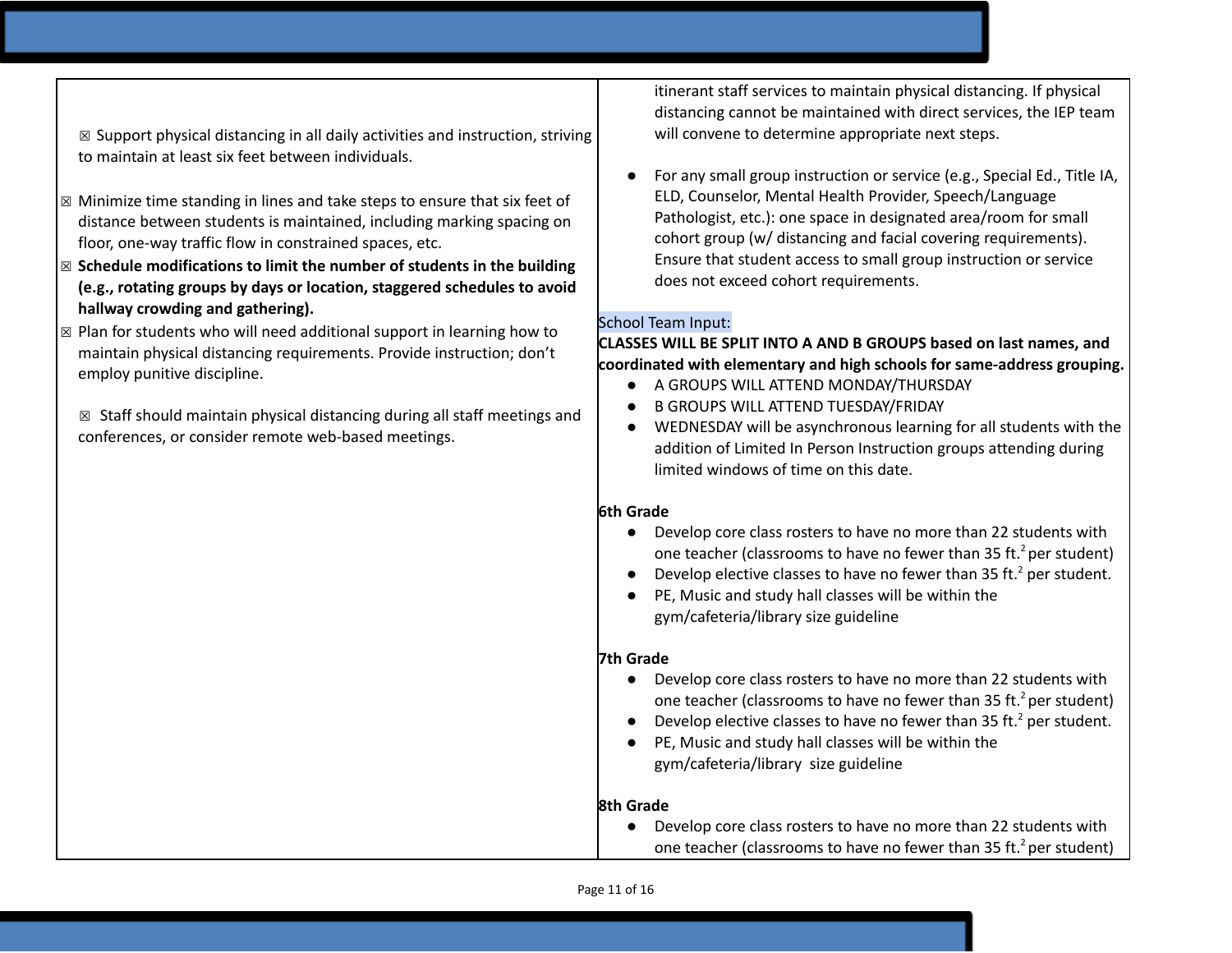| Develop elective classes to have no fewer than 35 ft. <sup>2</sup> per student.<br>PE, Music and study hall classes will be within the<br>gym/cafeteria/library size guideline                                                                                                                                                                                                                                                                                                        |
|---------------------------------------------------------------------------------------------------------------------------------------------------------------------------------------------------------------------------------------------------------------------------------------------------------------------------------------------------------------------------------------------------------------------------------------------------------------------------------------|
| <b>Hallways</b>                                                                                                                                                                                                                                                                                                                                                                                                                                                                       |
| Hallways will be marked with directionional signs and markers for physical<br>distancing. Signs will indicate that students and staff should walk on the<br>right. All doors will be clearly marked and color-coded as designated<br>entrances and exits.<br><b>AVID School-Wide/Social Emotional Learning Class (all grade levels)</b><br>"Wolf Den"<br>30 min at the beginning of the day<br>Teach and review health and safety concerns<br>Address Social Emotional Learning needs |
|                                                                                                                                                                                                                                                                                                                                                                                                                                                                                       |
| <b>Bell Schedule</b>                                                                                                                                                                                                                                                                                                                                                                                                                                                                  |
| Bell schedule is designed to stagger release times between cohorts,<br>minimizing interactions among stable groups. Students do not rotate<br>classrooms for their four core classes (Math, ELA, Social Studies, Science).<br>Instead, teachers will move between the four core classrooms. Bio breaks<br>will be built into class time to allow for staggered breaks for students.                                                                                                   |
|                                                                                                                                                                                                                                                                                                                                                                                                                                                                                       |

### **1d. COHORTING**

| <b>OHA/ODE Requirements</b>                                                                                                                                                                                                                                                                                                                            | <b>Hybrid/Onsite Plan</b>                                                                                                                                                                                                                                                                                                                                                                |
|--------------------------------------------------------------------------------------------------------------------------------------------------------------------------------------------------------------------------------------------------------------------------------------------------------------------------------------------------------|------------------------------------------------------------------------------------------------------------------------------------------------------------------------------------------------------------------------------------------------------------------------------------------------------------------------------------------------------------------------------------------|
| $\vert$ $\boxtimes$ Where feasible, establish stable cohorts: groups should be no larger than<br>can be accommodated by the space available to provide 35 square feet<br>per person, including staff.<br>The smaller the cohort, the less risk of spreading disease. As<br>cohort groups increase in size, the risk of spreading disease<br>increases. | <b>District Protocol:</b><br>Students cannot be part of any single cohort, or part of multiple<br>cohorts that exceed a total of 100 people within the educational<br>week.<br>The requirement to limit student cohorts to 100 or less does not<br>include such things as transportation on school buses, childcare, or<br>extracurricular activities but does include lunch and recess. |
| $\boxtimes$ Students cannot be part of any single cohort, or part of multiple<br>cohorts that exceed a total of 100 people within the educational week <sup>[1]</sup> ,<br>unless the school is offering Learning Outside, then they must follow<br>guidelines for cohorting in Learning Outside guidance. Schools must plan                           | Where feasible, schools will establish stable cohorts. Cohort groups<br>will be no larger than can be accommodated by the space available<br>to provide 35 square feet per person, including staff.                                                                                                                                                                                      |

Page 12 of 16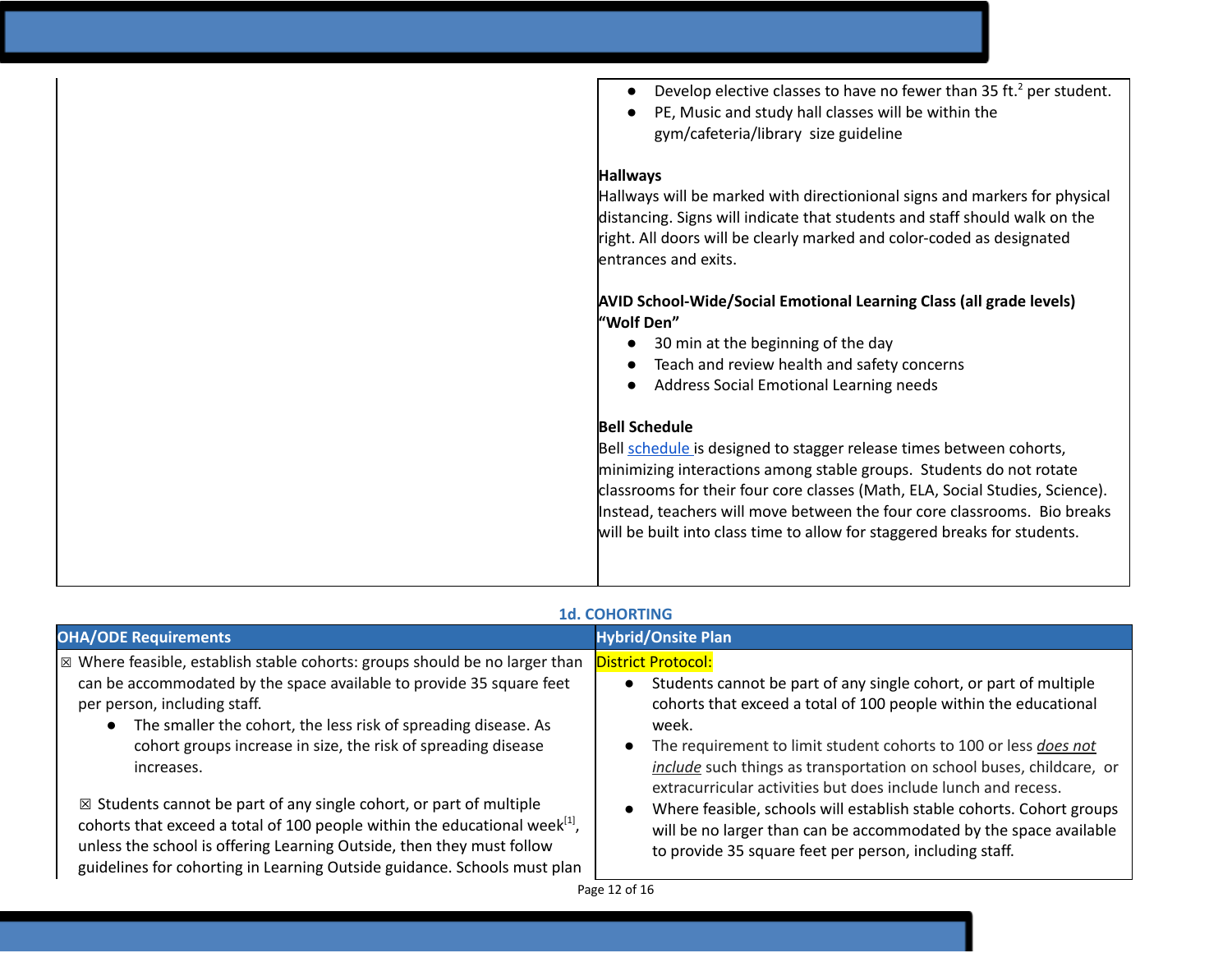to limit cohort sizes to allow for efficient contact-tracing and minimal risk for exposure. Cohorts may change week-to-week, but must be stable within the educational week.

- ☒ Each school must have a system for daily logs to ensure contract tracing among the cohort (see section 1a of the *Ready Schools, Safe Learners* guidance).
- ☒ Minimize interaction between students in different stable cohorts (e.g., access to restrooms, activities, common areas). Provide access to All Gender/Gender Neutral restrooms.
- ☒ Cleaning and wiping surfaces (e.g., desks, door handles, etc.) must be maintained between multiple student uses, even in the same cohort.
- $\boxtimes$  Design cohorts such that all students (including those protected under ADA and IDEA) maintain access to general education, grade level learning standards, and peers.

☒ Minimize the number of staff that interact with each cohort to the extent possible, staff who interact with multiple stable cohorts must wash/sanitize their hands between interactions with different stable cohorts.

 $\boxtimes$  Elementary staff who interact with multiple cohorts (music, PE, library, paraprofessionals who provide supervision at recesses, etc.) should have schedules altered to reduce the number of cohorts/students they interact within a week. Consider having these staff engage via technology, altering duties so that they are not in close contact with students in multiple cohorts, or adjust schedules to reduce contacts.

- When feasible, stable cohorts should remain in one classroom environment for the duration of the learning day, including lunch. Teachers of specific academic content areas will rotate instead of students to the maximum extent possible.
- Each school will assign restrooms, classrooms, or other activity areas for the exclusive use of one or a small number of stable cohorts rather than the entire on-campus population.
- Staff who interact with multiple stable cohorts will wash or sanitize their hands between interactions with different stable cohorts or individual students and wear face coverings.
- We will use the Synergy SIS as our Contact tracing protocol log. This will track student movement
- Staff Contact Tracing: Contact tracing [protocol](https://docs.google.com/document/d/1hj6nIWiN7zIQ6gVQLIsV3iR_tX3w8YgSvfHYoRkBuCc/edit?usp=sharing) logs

### School Team Input: **In-Building Cohorts**

- Student cohorts ensure students are exposed to > than 100 people per week.
- Students are part of as few as 2 and up to 3 Instructional Cohorts during the course of their day:
	- Wolf Den (<20 students)
	- Core Cohort (<20 students)
	- Elective 1 (< 20 students)
	- Transportation (if necessary)

(Because 7th graders' first class of the day is an elective and some electives rotate each trimester, some 7th graders will have Wolf Den at the start of the day, then transition to their first classroom. These students will be in 3 Instructional Cohorts daily + Transportation.

All other students will be part of Wolf Den and Core Cohort (1 cohort), and their Elective Cohort (1 cohort)) + Transportation.

● Each student will be assigned to a Core Cohort in which they will learn alongside the same closed group of students for 2 periods daily. (ELA, SS, Math, Science)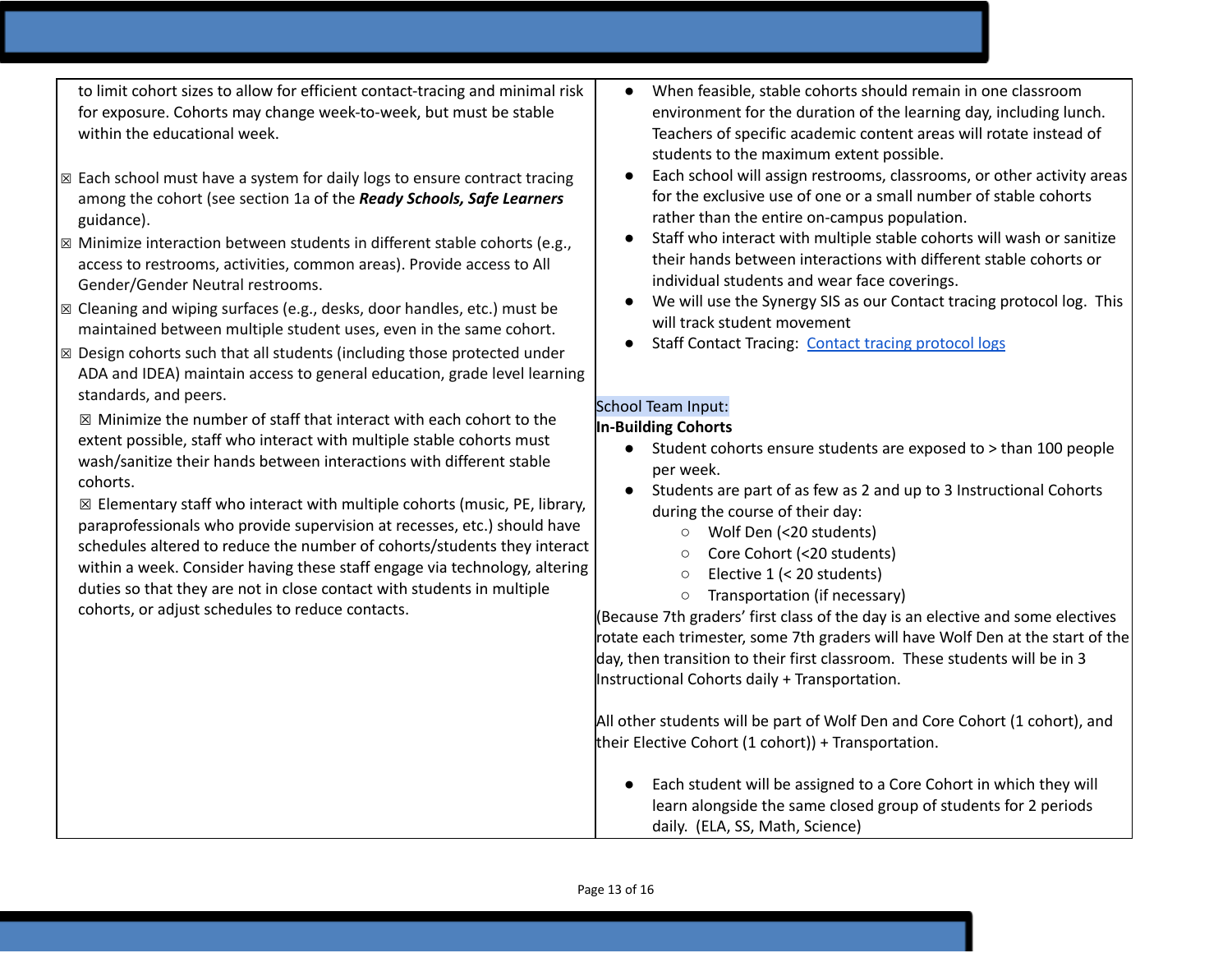- Teachers will rotate between Core classrooms from group to group, while intact Core Cohorts remain unchanged for 2 of the students'3 periods.
- Breakfast will be prepared and available at student entrances upon student arrival.
- Lunch will be delivered to students' classrooms, therefore *not* adding a meal cohort.
- Students will attend 1 elective daily, comprising a different cohorts of students than they were with for their Core Cohort.
- Students may need instructional support during their day which will comprise an additional cohort, as needed. (Ex. SLP Cohort) Teachers and administrators will strive to create stable cohort opportunities wherever feasible. Safety, distance, and sanitizing measures will be in place for students who seek support outside of their Elective, Core, and Wolf Den cohorts.

### **Speech and Language Cohort**

- This stable group is maintained as much as possible.
- *● Note: in the event the stable cohort is changed, the SLP will need to update the contact-tracing log.*

### **Passing/Transitions**

● Passing/transition times will be staggered in order to minimize interactions in the hallways among cohort groups. Students do not rotate among their two core classes (they remain in the same classroom while teachers rotate rooms), therefore minimizing the number of students in the hallway between each class.

#### **Bio Breaks**

● Teachers will each designate a several minute window of time for class-wide bio breaks during each class period. Bio break activities including using the restroom, handwashing, and refilling water at bottle filling stations. These will be staggered to minimize interactions among different cohorts.

*NOTE: Due to the instructional model used, there is not a need for cohorts in Special Education services, EL services.*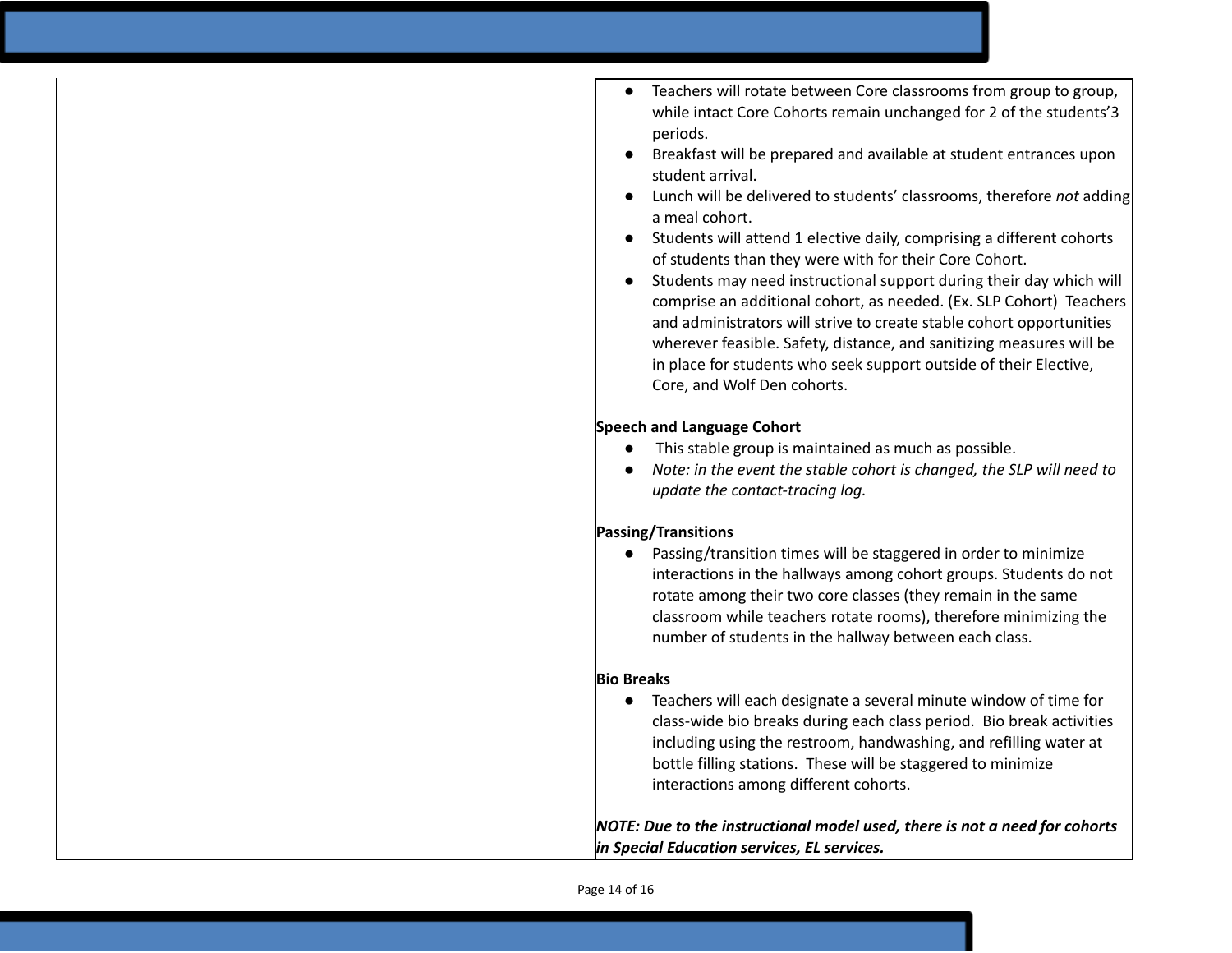| <b>Cleaning/Sanitation</b>                                         |
|--------------------------------------------------------------------|
| The district will be developing protocols for cleaning and wiping  |
| surfaces between multiple student uses.                            |
| Staff who interact with multiple stable cohorts will wash/sanitize |
| their hands between interactions with different stable cohorts.    |

| <b>OHA/ODE Requirements</b>                                                                                                                                                                                                                                                                                                                                                                                                                                                                                                                                                                                                                                                                                                                                                                                                    | <b>Hybrid/Onsite Plan</b>                                                                                                                                                                                                                                                                                                                                                                                                                                                                                                                                                                                                                                                                                              |
|--------------------------------------------------------------------------------------------------------------------------------------------------------------------------------------------------------------------------------------------------------------------------------------------------------------------------------------------------------------------------------------------------------------------------------------------------------------------------------------------------------------------------------------------------------------------------------------------------------------------------------------------------------------------------------------------------------------------------------------------------------------------------------------------------------------------------------|------------------------------------------------------------------------------------------------------------------------------------------------------------------------------------------------------------------------------------------------------------------------------------------------------------------------------------------------------------------------------------------------------------------------------------------------------------------------------------------------------------------------------------------------------------------------------------------------------------------------------------------------------------------------------------------------------------------------|
| $\boxtimes$ Communicate to staff at the start of On-Site instruction and at periodic<br>intervals explaining infection control measures that are being<br>implemented to prevent spread of disease.<br>$\boxtimes$ Offer initial training to all staff prior to being in-person in any<br>instructional model. Training could be accomplished through all staff<br>webinar, narrated slide decks, online video, using professional learning<br>communities, or mailing handouts with discussion. Training cannot be<br>delivered solely through the sharing or forwarding information<br>electronically or in paper copy form as this is an insufficient method for<br>ensuring fidelity to public health protocols (see section 8b of the Ready<br>Schools, Safe Learners guidance for specific training requirements). Note: | <b>District Protocol</b><br>The district safety committee (w/school nurse) will develop<br>$\bullet$<br>communication to staff, students and families on the infection<br>control measures being implemented to prevent spread of disease<br>(see communicable disease plan)<br>The district safety committee (w/school nurse) will develop<br>protocols for communicating with anyone who has come into<br>close/sustained contact with a confirmed case or when a new case<br>has been confirmed and how the district is responding.<br>The definition of exposure is being within 6 feet of a<br>$\circ$<br>COVID-19 case for 15 minutes (or longer).<br>The district safety committee (w/school nurse) will update |
| Instructional time requirements allow for time to be devoted for<br>professional learning that includes RSSL training.                                                                                                                                                                                                                                                                                                                                                                                                                                                                                                                                                                                                                                                                                                         | communicable disease plan with communication protocols.<br>School Team Input:                                                                                                                                                                                                                                                                                                                                                                                                                                                                                                                                                                                                                                          |
| ⊠ Post "COVID -19 Hazard Poster" and "Masks Required" signs as<br>required by OSHA administrative rule OAR 437-001-0744(3)(d) and (e).                                                                                                                                                                                                                                                                                                                                                                                                                                                                                                                                                                                                                                                                                         | A letter will be sent in August, prior to school starting, outlining the<br>instructional model, the rationale and vision behind it and specific infection<br>control measures will be shared with all families in their native language                                                                                                                                                                                                                                                                                                                                                                                                                                                                               |
| $\boxtimes$ Develop protocols for communicating with students, families and staff<br>who have come into close contact with a person who has COVID-19.                                                                                                                                                                                                                                                                                                                                                                                                                                                                                                                                                                                                                                                                          | through print and electronically when available.                                                                                                                                                                                                                                                                                                                                                                                                                                                                                                                                                                                                                                                                       |
| The definition of exposure is being within 6 feet of a person who<br>$\bullet$<br>has COVID-19 for at least 15 cumulative minutes in a day.                                                                                                                                                                                                                                                                                                                                                                                                                                                                                                                                                                                                                                                                                    | <b>Communication:</b><br>School Nurse will share infection control measures w/ staff,<br>students and families.<br>District Nurse team will work with principals to determine when<br>and to whom communications are distributed                                                                                                                                                                                                                                                                                                                                                                                                                                                                                       |
| $\boxtimes$ Develop protocols for communicating immediately with staff, families, and<br>the community when a new case(s) of COVID-19 is diagnosed in students<br>or staff members, including a description of how the school or district is<br>responding.                                                                                                                                                                                                                                                                                                                                                                                                                                                                                                                                                                    | Updated communication will be shared with families at least monthly or as<br>updated information is available throughout the school year.                                                                                                                                                                                                                                                                                                                                                                                                                                                                                                                                                                              |

#### **1e. PUBLIC HEALTH COMMUNICATION**

Page 15 of 16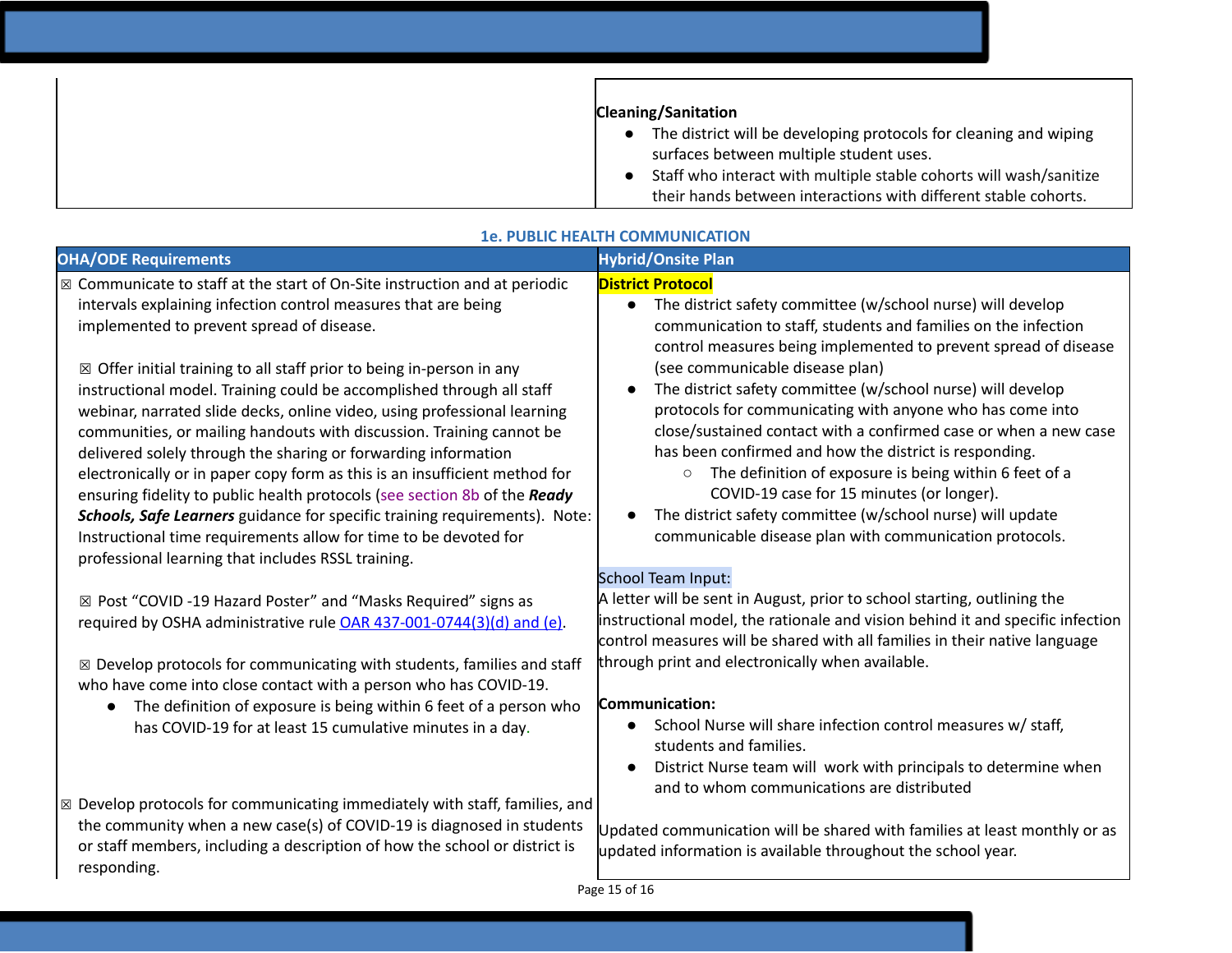| $\mathbb{R}$ Provide all information in languages and formats accessible to the school |  |
|----------------------------------------------------------------------------------------|--|
| community.                                                                             |  |

| <b>1f. ENTRY AND SCREENING</b>                                                                                                                                                                                                                                                                                                                                                                                                                                                                                                                                                                                                                                                                            |                                                                                                                                                                                                                                                                                                                                                                                                                                                                                                                                                                                                                                                                                                                                                |  |
|-----------------------------------------------------------------------------------------------------------------------------------------------------------------------------------------------------------------------------------------------------------------------------------------------------------------------------------------------------------------------------------------------------------------------------------------------------------------------------------------------------------------------------------------------------------------------------------------------------------------------------------------------------------------------------------------------------------|------------------------------------------------------------------------------------------------------------------------------------------------------------------------------------------------------------------------------------------------------------------------------------------------------------------------------------------------------------------------------------------------------------------------------------------------------------------------------------------------------------------------------------------------------------------------------------------------------------------------------------------------------------------------------------------------------------------------------------------------|--|
| <b>OHA/ODE Requirements</b>                                                                                                                                                                                                                                                                                                                                                                                                                                                                                                                                                                                                                                                                               | <b>Hybrid/Onsite Plan</b>                                                                                                                                                                                                                                                                                                                                                                                                                                                                                                                                                                                                                                                                                                                      |  |
| ⊠ Direct students and staff to stay home if they, or anyone in their homes or <b>District Protocol:</b><br>community living spaces, have COVID-19 symptoms. COVID-19 symptoms<br>are as follows:<br>Primary symptoms of concern: cough, fever (of greater than<br>$\bullet$<br>100.4°F) or chills, shortness of breath, or difficulty breathing.<br>Note that muscle pain, headache, sore throat, new loss of taste or<br>$\bullet$<br>smell, diarrhea, nausea, vomiting, new nasal congestion, and<br>runny nose are also symptoms often associated with COVID-19,                                                                                                                                       | <b>Screening Students:</b><br>All cohorts will use a designated entrance, depending on which<br>mode of transportation they utilize. Bus riders will use one of four<br>entrance options, depending on their cohort and first room location.<br>Those who use the south entrance (mainly those dropped off by                                                                                                                                                                                                                                                                                                                                                                                                                                  |  |
| but are not enough in isolation to deny entry. More information<br>about COVID-19 symptoms is available from CDC.<br>In addition to COVID-19 symptoms, students should be excluded<br>$\bullet$<br>from school for signs of other infectious diseases, per existing<br>school policy and protocols. See pages 9-11 of OHA/ODE<br>Communicable Disease Guidance.<br>Emergency signs that require immediate medical attention:<br>$\bullet$<br>Trouble breathing<br>$\circ$<br>Persistent pain or pressure in the chest<br>$\circ$<br>New confusion or inability to awaken<br>$\circ$<br>Bluish lips or face (lighter skin); greyish lips or face (darker<br>o<br>skin)<br>Other severe symptoms<br>$\circ$ | parents/guardians) will walk immediately to their classroom upon<br>entering the building.<br>The classroom teacher will conduct a visual screen for the<br>appearance of symptoms.<br>When the screening indicates that a student may be symptomatic,<br>the student is directed to the C.A.R.E. Corner and the school nurse is<br>immediately notified. *Follow established protocol from CDP (see<br>section 1a).<br>Handwashing stations or hand-sanitizers will be placed by each<br>entrance prior to student entrance to classes, or students will utilize<br>classroom stations to wash hands. Handwashing will take place prior<br>to and after any transition.<br>There are transportation-specific screening protocols that must be |  |
| ⊠ Diligently screen all students and staff for symptoms on entry to<br>bus/school/outside learning space every day. This can be done visually as<br>well as asking students and staff about any new symptoms or close<br>contact with someone with COVID-19. For students, confirmation from a<br>parent/caregiver or guardian can also be appropriate. Staff members can<br>self-screen and attest to their own health, but regular reminders of the<br>importance of daily screening must be provided to staff.<br>Anyone displaying or reporting the primary symptoms of concern                                                                                                                       | followed. See section 2i for more information.<br><b>Screening Staff:</b><br>Staff are required to immediately report when they may have been<br>exposed to COVID-19.<br>Staff are required to immediately report when they have symptoms<br>related to COVID-19.<br>Staff members are not responsible for screening other staff members<br>for symptoms.                                                                                                                                                                                                                                                                                                                                                                                      |  |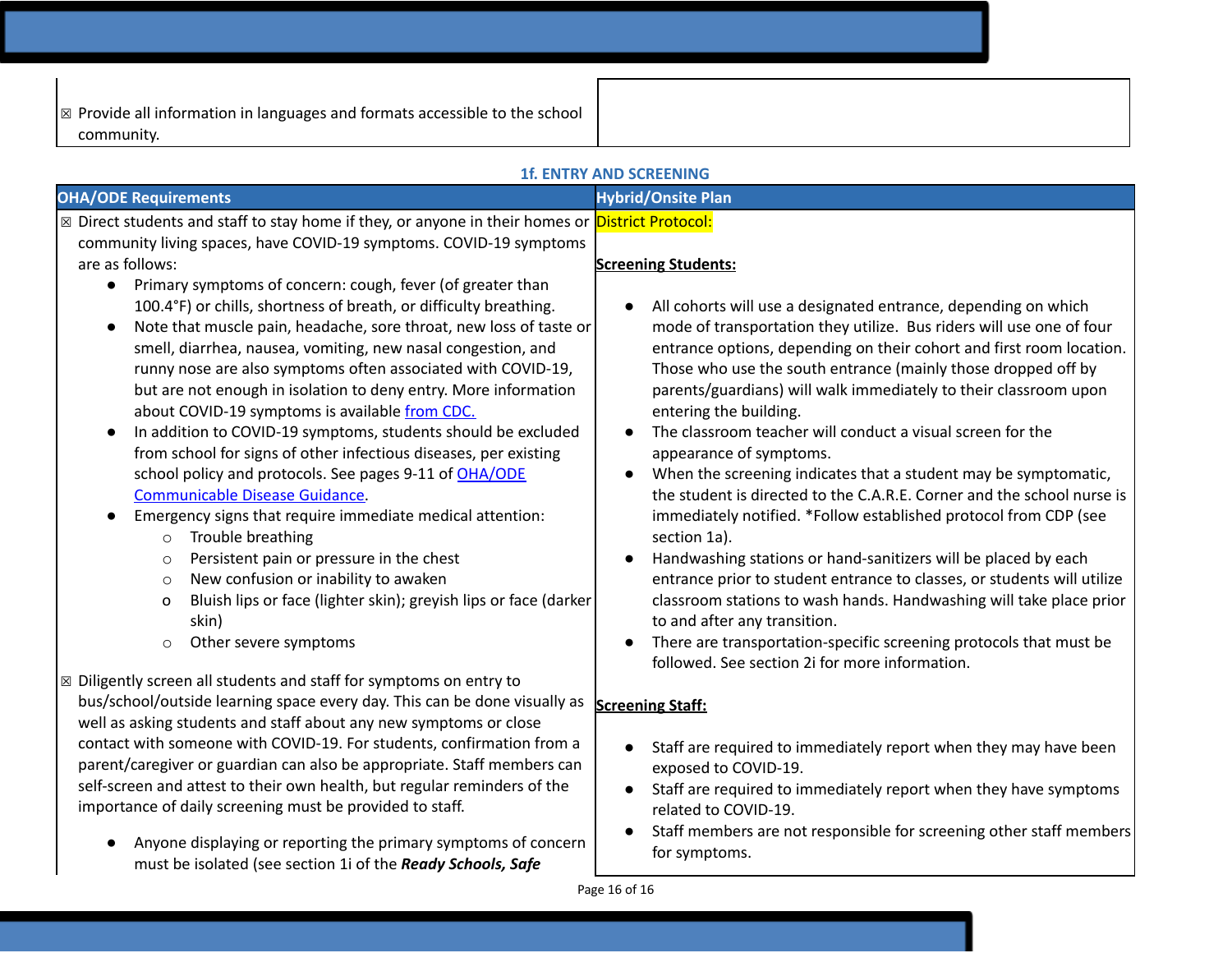*Learners* guidance) and sent home as soon as possible. See [table](https://www.oregon.gov/ode/students-and-family/healthsafety/Documents/Planning%20and%20Responding%20to%20COVID-19%20Scenarios%20in%20Schools.pdf) "Planning for [COVID-19](https://www.oregon.gov/ode/students-and-family/healthsafety/Documents/Planning%20and%20Responding%20to%20COVID-19%20Scenarios%20in%20Schools.pdf) Scenarios in Schools."

- [Additional](https://www.oregon.gov/ode/students-and-family/healthsafety/Documents/Additional%20Considerations%20for%20Staff%20Working%20with%20Students%20with%20Complex%20Needs.pdf) guidance for nurses and health staff.
- ☒ Follow LPHA advice on restricting from school any student or staff known to have been exposed (e.g., by a household member) to COVID-19[.](https://www.oregon.gov/ode/students-and-family/healthsafety/Documents/Planning%20and%20Responding%20to%20COVID-19%20Scenarios%20in%20Schools.pdf) [See](https://www.oregon.gov/ode/students-and-family/healthsafety/Documents/Planning%20and%20Responding%20to%20COVID-19%20Scenarios%20in%20Schools.pdf) "Planning for [COVID-19](https://www.oregon.gov/ode/students-and-family/healthsafety/Documents/Planning%20and%20Responding%20to%20COVID-19%20Scenarios%20in%20Schools.pdf) Scenarios in Schools" and the [COVID-19](https://www.oregon.gov/ode/students-and-family/healthsafety/Documents/COVID-19%20Exclusion%20Summary%20Chart.pdf) Exclusion [Summary](https://www.oregon.gov/ode/students-and-family/healthsafety/Documents/COVID-19%20Exclusion%20Summary%20Chart.pdf) Guide.
- ☒ Staff or students with a chronic or baseline cough that has worsened or is not well-controlled with medication should be excluded from school. Do not exclude staff or students who have other symptoms that are chronic or baseline symptoms (e.g., asthma, allergies, etc.) from school.See th[e](https://www.oregon.gov/ode/students-and-family/healthsafety/Documents/COVID-19%20Exclusion%20Summary%20Chart.pdf) [COVID-19](https://www.oregon.gov/ode/students-and-family/healthsafety/Documents/COVID-19%20Exclusion%20Summary%20Chart.pdf) Exclusion Summary Guide.

Staff members can self-screen and attest to their own health.

#### **Ongoing:**

Reminders to parents to report actual symptoms when calling students in sick as part of communicable disease surveillance. These symptom reports are to be shared with the school nurse immediately; in the event that the school nurse cannot be reached, the principal and/or COVID Response Team Lead Nurse (Kim Kirk) will be notified immediately. Any student or staff known to have been exposed (e.g., by a household member) to COVID-19 shall not be allowed on campus until the passage of 14 calendar days after exposure and until symptoms (e.g., fever, cough, shortness of breath, sore throat, headache) are improving.

Do not exclude staff or students who have a cough that is not a new onset or worsening cough (e.g., asthma, allergies, etc.) from school.

Parents/guardians can provide information regarding existing conditions that cause coughing to be utilized for the purpose of screening, as previously existing coughs that are not worsening are not considered symptomatic of COVID-19.

### School Team Input:

#### **Arrival and Entry**

- Whenever possible, doors will be propped with doorstops to minimize hand-to-surface contact during high traffic times like arrival to and departure from school.
- Each student will be assigned an entrance point (i.e., a specific door) to the school building.
- Hand hygiene: All students wash with soap and water for 20 seconds or use an alcohol-based hand sanitizer with 60-95% alcohol upon entering the building.
- Staff will be present at each entry point to visually screen students for symptoms.
- Students will go directly to their Wolf Den Advisory class (1st class of the day) through their assigned entry door. They will be visually screened for wellness by their Wolf Den teacher, too.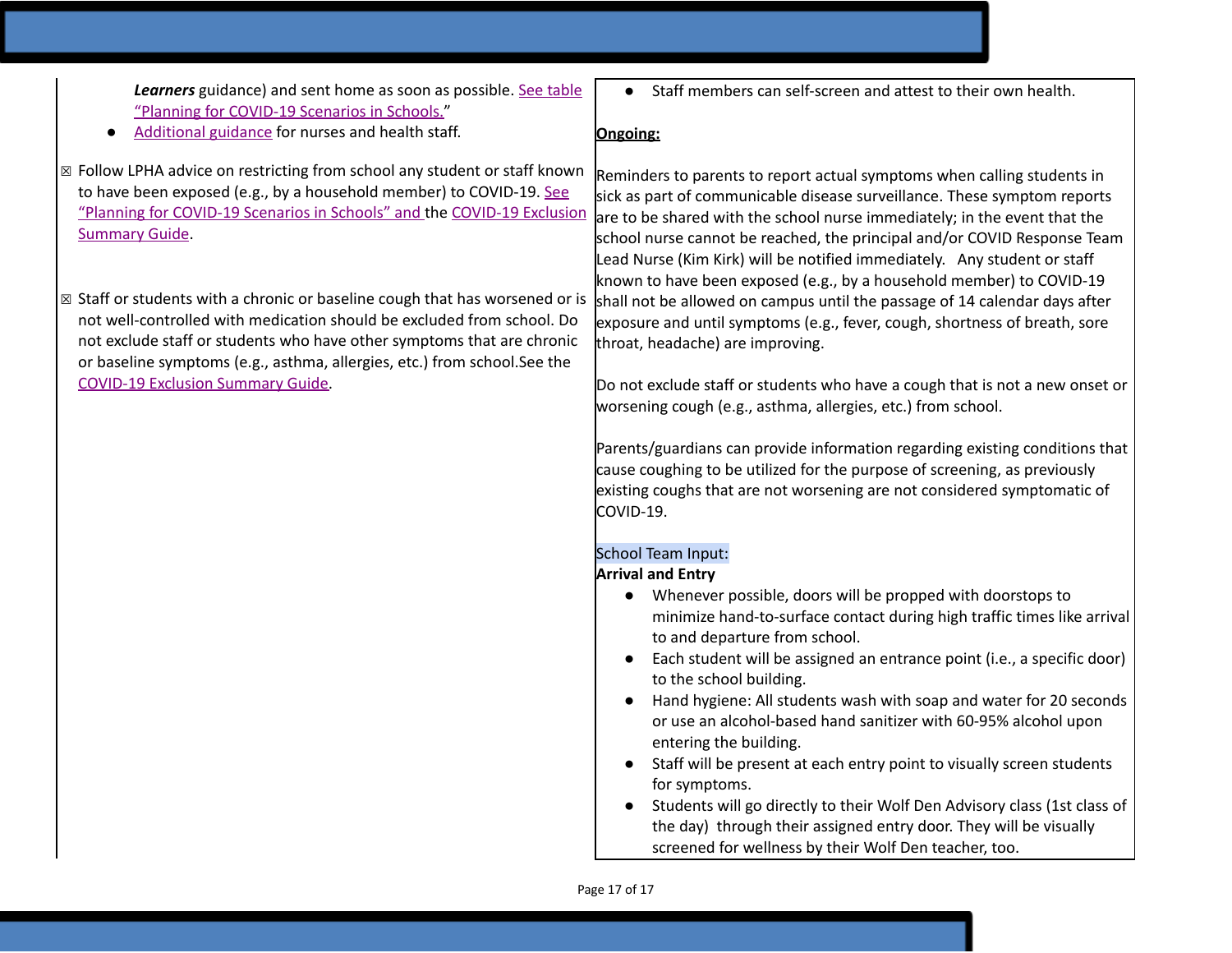Breakfast in the classroom starts at 7:00 AM and goes until 7:30 AM. Students must wash their hands before breakfast. Wolf Den Advisory Period starts at 7:30 AM.

#### **Screening Students Upon Entry**

- Staff will be assigned to each entry door to visually screen students and remind students to use hand sanitizer.
- When the screening indicates that a student may be symptomatic, the student is directed to the C.A.R.E. Corner to be assessed by the school nurse. *Follow Established protocol from CDP, see section 1a.*
- Handwashing stations or hand-sanitizers will be placed by each entrance prior to student entrance to classes, or students will utilize classroom stations to wash hands.
- There are transportation specific screening protocols that must be followed. *See section 2i for more information.*

### **Logging for Contact Tracing**

- Wolf Den teachers will take initial attendance first thing in the morning which will initiate the synergy tracking system. Attendance that is taken at the beginning of each class period will be used for contact tracing. If students are in areas of the building or in contact with another student or staff member outside of their scheduled classes this will be recorded using the contact log feature in synergy.
- We will utilize Groups and 1:1 Contact Logs for other cohort tracking. These reports can be cross-checked with attendance to ensure accuracy of records.

### **Screening Staff:**

- Staff are required to report when they may have been exposed to COVID-19.
- Staff are required to report when they have symptoms related to COVID-19.
- Staff members are not responsible for screening other staff members for symptoms.

# **Parents/Guardians**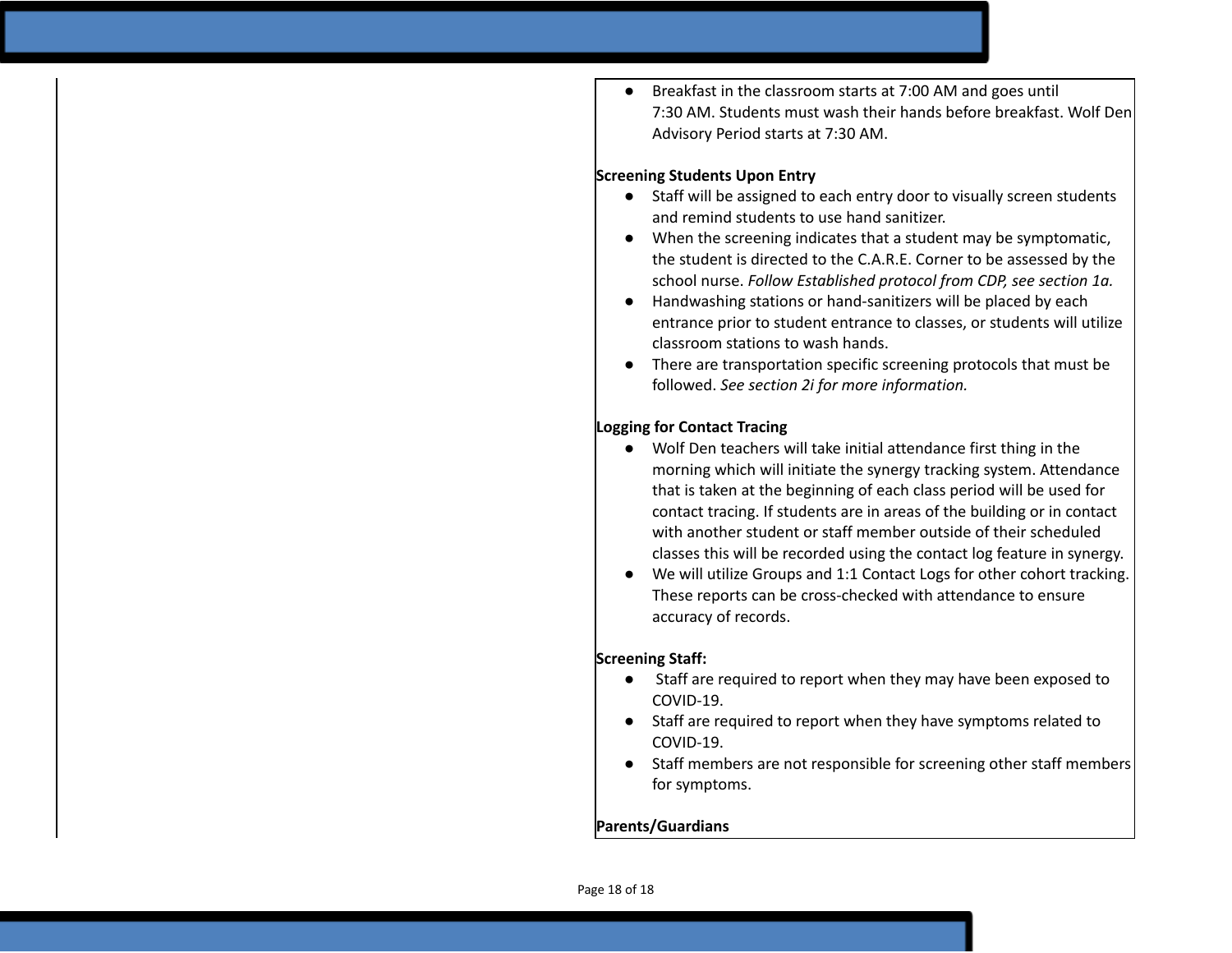|                                                                                                                  | Parents will be required to schedule ahead of time any necessary<br>in-person meeting. Meetings will only take place in the Main Office<br>or areas in which social distancing can be maintained (for example, a |
|------------------------------------------------------------------------------------------------------------------|------------------------------------------------------------------------------------------------------------------------------------------------------------------------------------------------------------------|
|                                                                                                                  | meeting with over 4 attendees). See 1g and 1h for further<br>guidelines.                                                                                                                                         |
|                                                                                                                  | A sign is visible on the front of the building (main entry door) for<br>parents/guardians to call or text to speak to office staff. (i.e. check<br>out students, etc.)                                           |
| $\vert$ $\boxtimes$ Hand hygiene on entry to school every day: wash with soap and water for <b>Hand Hygiene:</b> |                                                                                                                                                                                                                  |
|                                                                                                                  |                                                                                                                                                                                                                  |
| 20 seconds or use an alcohol-based hand sanitizer with 60-95% alcohol.                                           | Students and staff will sanitize hands upon entering school and any                                                                                                                                              |
|                                                                                                                  | time they transition to a new room or area in the building.                                                                                                                                                      |

| Visitors/Volunteers will be unable to work in schools, or complete<br>other volunteer activities that require in person interaction, at this<br>time. Adults in schools are limited to essential personnel only.<br>Essential visitors/personnel include:<br>Staff members (for example - itinerant staff, substitute<br>teachers, and other district staff who move between<br>Contracted service providers (for example - counseling<br>services, maintenance, etc.)<br>Partner providers (for example - student teachers, DHS Child<br>Protective Services staff, etc.)<br>Visitors/Volunteers will be unable to work in schools, or complete other<br>volunteer activities that require in person interaction, at this time. Adults in<br>schools are limited to essential personnel only.<br>Visitors must first call into the school while waiting outside and will be<br>limited to those who are essential.<br>Must wash or sanitize their hands upon entry and exit. |
|-------------------------------------------------------------------------------------------------------------------------------------------------------------------------------------------------------------------------------------------------------------------------------------------------------------------------------------------------------------------------------------------------------------------------------------------------------------------------------------------------------------------------------------------------------------------------------------------------------------------------------------------------------------------------------------------------------------------------------------------------------------------------------------------------------------------------------------------------------------------------------------------------------------------------------------------------------------------------------|
|                                                                                                                                                                                                                                                                                                                                                                                                                                                                                                                                                                                                                                                                                                                                                                                                                                                                                                                                                                               |

# **1g. VISITORS/VOLUNTEERS**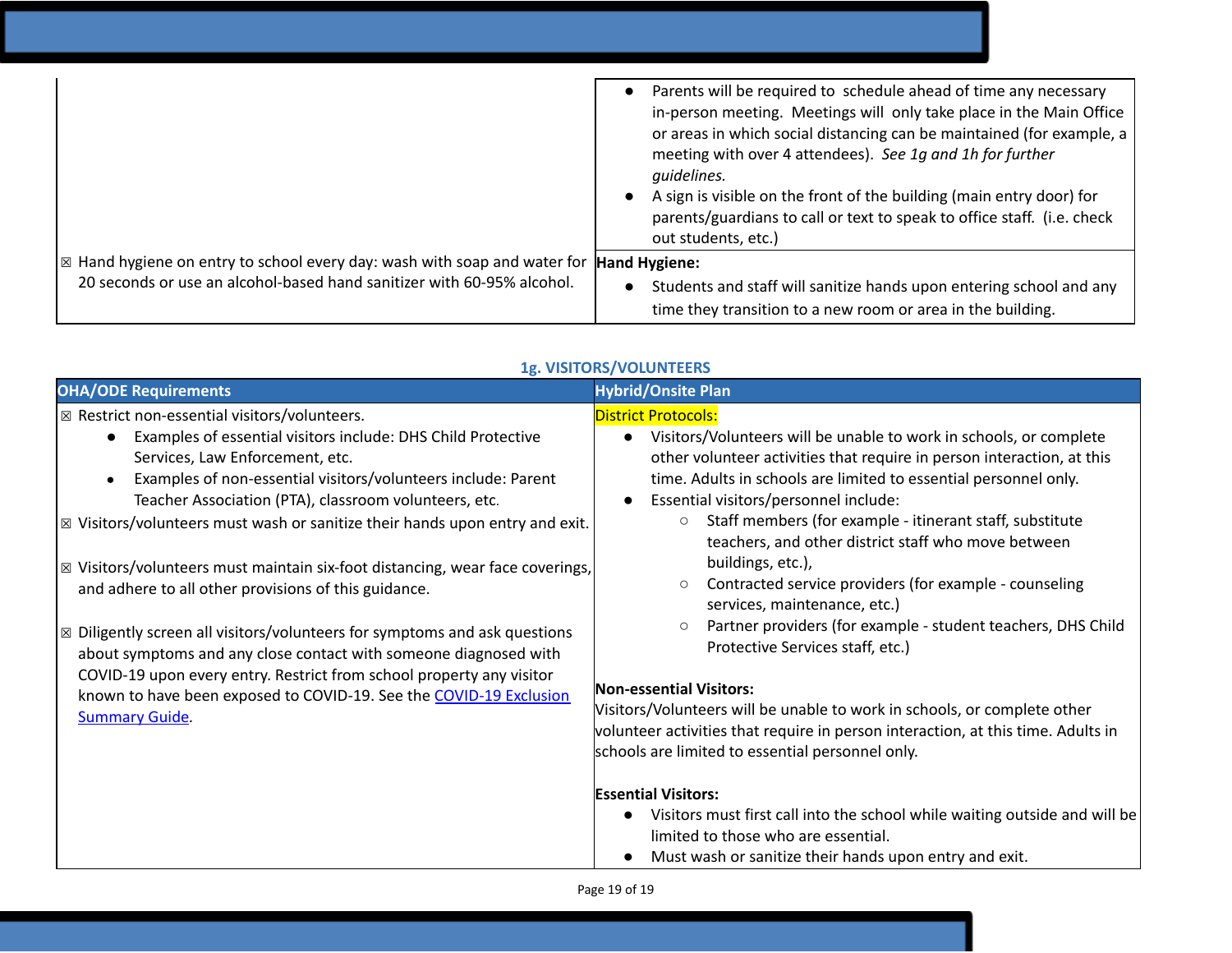| Must wear face coverings in accordance with local public health<br>$\bullet$<br>authority and <b>CDC</b> guidelines.<br>Will be visually screened for symptoms during sign-in and will not be<br>$\bullet$<br>allowed to enter if symptomatic. |
|------------------------------------------------------------------------------------------------------------------------------------------------------------------------------------------------------------------------------------------------|
|                                                                                                                                                                                                                                                |
| For more information regarding parent/guardian visitors see section<br>$\bullet$                                                                                                                                                               |
| 1f                                                                                                                                                                                                                                             |
| Visitors report immediately to the Main Office for sign in and badge.                                                                                                                                                                          |
| They are not permitted to be in the greater building unaccompanied                                                                                                                                                                             |
| or to interact with students.                                                                                                                                                                                                                  |

| <b>OHA/ODE Requirements</b>                                                                                                                                                                                                                                                                                                                                                                                                                                                                                                                                                                                                                                                                                                                                                                                                                                                                                                                                                                                                                                                                                                                                                                                | <b>Hybrid/Onsite Plan</b>                                                                                                                                                                                                                                                                                                                                                                                                                                                                                                                                                                                                                                                                                                                                                                                                                                                                  |
|------------------------------------------------------------------------------------------------------------------------------------------------------------------------------------------------------------------------------------------------------------------------------------------------------------------------------------------------------------------------------------------------------------------------------------------------------------------------------------------------------------------------------------------------------------------------------------------------------------------------------------------------------------------------------------------------------------------------------------------------------------------------------------------------------------------------------------------------------------------------------------------------------------------------------------------------------------------------------------------------------------------------------------------------------------------------------------------------------------------------------------------------------------------------------------------------------------|--------------------------------------------------------------------------------------------------------------------------------------------------------------------------------------------------------------------------------------------------------------------------------------------------------------------------------------------------------------------------------------------------------------------------------------------------------------------------------------------------------------------------------------------------------------------------------------------------------------------------------------------------------------------------------------------------------------------------------------------------------------------------------------------------------------------------------------------------------------------------------------------|
| $\boxtimes$ Employers are required to provide masks, face coverings, or face shields<br>for all staff, contractors, other service providers, visitors and volunteers.<br>$\boxtimes$ Face coverings or face shields for all staff, contractors, other service<br>providers, visitors or volunteers following CDC guidelines for Face<br>Coverings. Individuals may remove their face coverings while working<br>alone in private offices. Face shields are an acceptable alternative when a<br>person has a medical condition that prevents them from wearing a mask<br>or face covering, when people need to see mouth and tongue motions in<br>order to communicate, or when an individual is speaking to an audience<br>for a short period of time and clear communication is otherwise not<br>possible.<br>$\boxtimes$ Face coverings or face shields for all students in grades Kindergarten and<br>up following CDC guidelines for Face Coverings. Face shields are an<br>acceptable alternative when a student has a medical condition that<br>prevents them from wearing a mask or face covering, or when people<br>need to see the student's mouth and tongue motions in order to<br>communicate. | <b>District Protocol:</b><br>Face masks for all staff and students K-12 following CDC guidelines for<br><b>Face Coverings.</b><br>All visitors are required to wear face masks.<br>RSD will remind staff and students that coverings that are worn should<br>be washed daily or a new covering worn daily.<br>Students who choose not to wear face coverings must not be<br>disciplined or denied access to instruction.<br>ODE guidance related to students receiving services under 504/IEP will<br>be followed to process exceptions<br>Face coverings are required for all staff, students, visitors and<br>volunteers.<br>Face coverings will be provided for anyone who does not have one.<br>Established protocols (using ODE guidance) will be in place for any<br>student who chooses not to wear a mask, and for any student who<br>requires an accommodation under IDEA or ADA. |
| $\boxtimes$ Face coverings should be worn both indoors and outdoors, including<br>during outdoor recess.                                                                                                                                                                                                                                                                                                                                                                                                                                                                                                                                                                                                                                                                                                                                                                                                                                                                                                                                                                                                                                                                                                   |                                                                                                                                                                                                                                                                                                                                                                                                                                                                                                                                                                                                                                                                                                                                                                                                                                                                                            |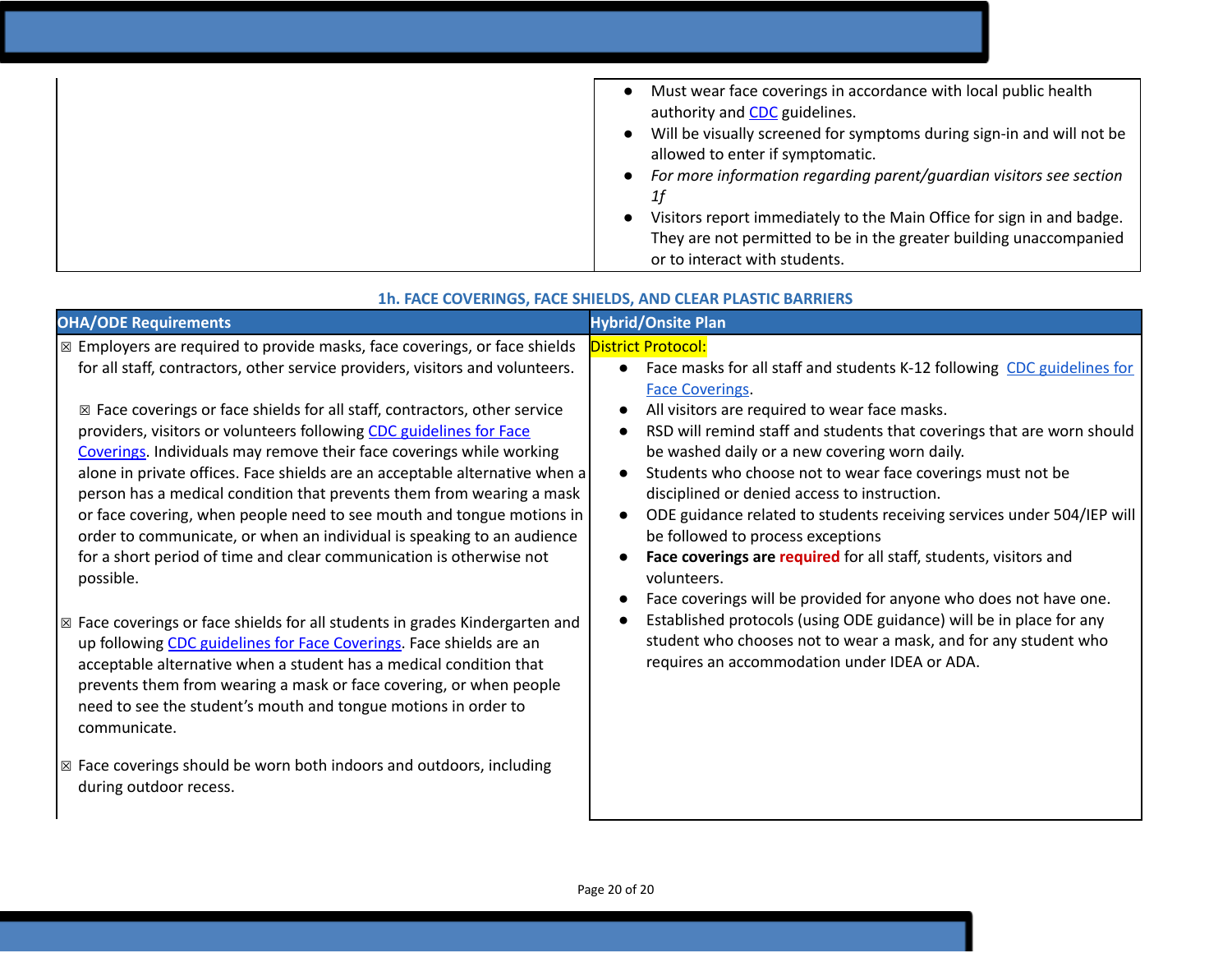- ⊠ Group mask breaks" or "full classroom mask breaks" are not allowed. If a student removes a face covering, or demonstrates a need to remove the face covering for a short-period of time:
	- Provide space away from peers while the face covering is removed. In the classroom setting, an example could be a designated chair where a student can sit and take a 15 minute "sensory break;"
		- o Students must not be left alone or unsupervised; Designated area or chair must be appropriately distanced from other students and of a material that is easily wiped down for disinfection after each use;
	- Provide additional instructional supports to effectively wear a face covering;
	- Provide students adequate support to re-engage in safely wearing a face covering;
	- $\bullet$ Students cannot be discriminated against or disciplined for an inability to safely wear a face covering during the school day.

### **Protections under the ADA or IDEA:**

 $\boxtimes$  If any student requires an accommodation to meet the requirement for face coverings, districts and schools must limit the student's proximity to students and staff to the extent possible to minimize the possibility of exposure. Appropriate accommodations could include:

- Offering different types of face coverings and face shields that may meet the needs of the student.
- Spaces away from peers while the face covering is removed; students must not be left alone or unsupervised.
- Short periods of the educational day that do not include wearing the face covering, while following the other health strategies to reduce the spread of disease.
- Additional instructional supports to effectively wear a face c o v e rin g.

 $\boxtimes$  For students with existing medical conditions and a physician's orders to not wear face coverings, or other health related concerns, schools/districts **must not** deny any in-person instruction.



Face shield: A clear plastic shield that covers paper, or disposable the forehead, extends face covering that below the chin, and covers the nose and the wraps around the sides mouth; may or may not of the face. be medical grade.



Clear plastic barriers: A clear plastic or solid surface that can be cleaned and sanitized often.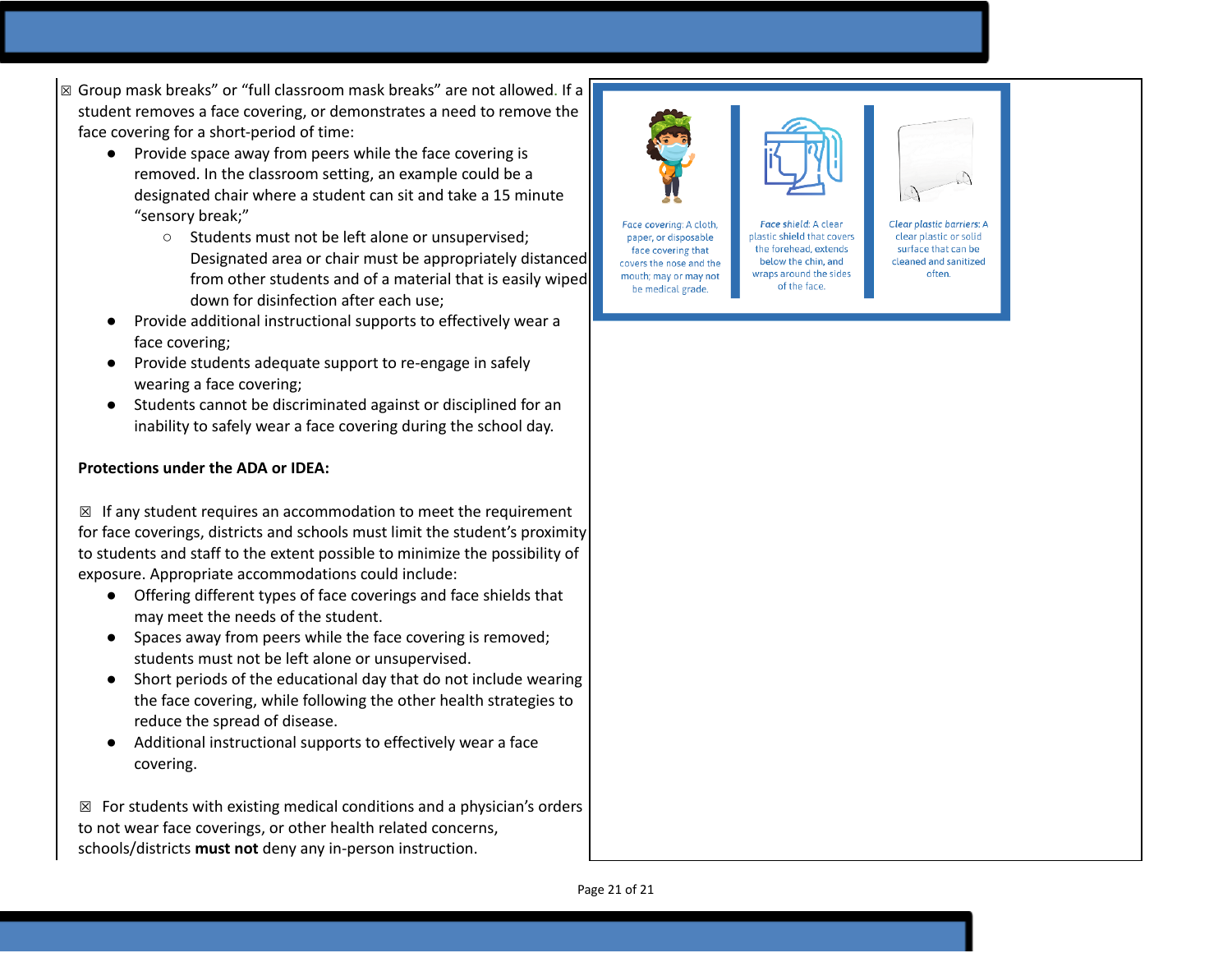$\boxtimes$  Schools and districts must comply with the established IEP/504 plan prior to the closure of in-person instruction in March of 2020, or the current plan in effect for the student if appropriately developed after March of 2020.

- If a student eligible for, or receiving services under a 504/IEP, cannot wear a face covering due to the nature of the disability, the school or district must:c
	- Review the 504/IEP to ensure access to instruction in a manner comparable to what was originally established in the student's plan including on-site instruction with accommodations or adjustments.
	- o Not make placement determinations solely on the inability to wear a face covering.
	- O Include updates to accommodations and modifications to support students in plans.
- For students protected under ADA/IDEA, who abstain from wearing a face covering, or students whose families determine the student will not wear a face covering, the school or district must:
	- $\circ$ Review the 504/IEP to ensure access to instruction in a manner comparable to what was originally established in the student's plan.
	- $\circ$  The team must determine that the disability is not prohibiting the student from meeting the requirement.
		- If the team determines that the disability is prohibiting the student from meeting the requirement, follow the requirements for students eligible for, or receiving services unde r, a 504/IEP who cannot wear a face covering due to the nature of the disability,
		- If a student's 504/IEP plan included supports/goals/instruction for behavior or social emotional learning, the school team must evaluate the student's plan prior to providing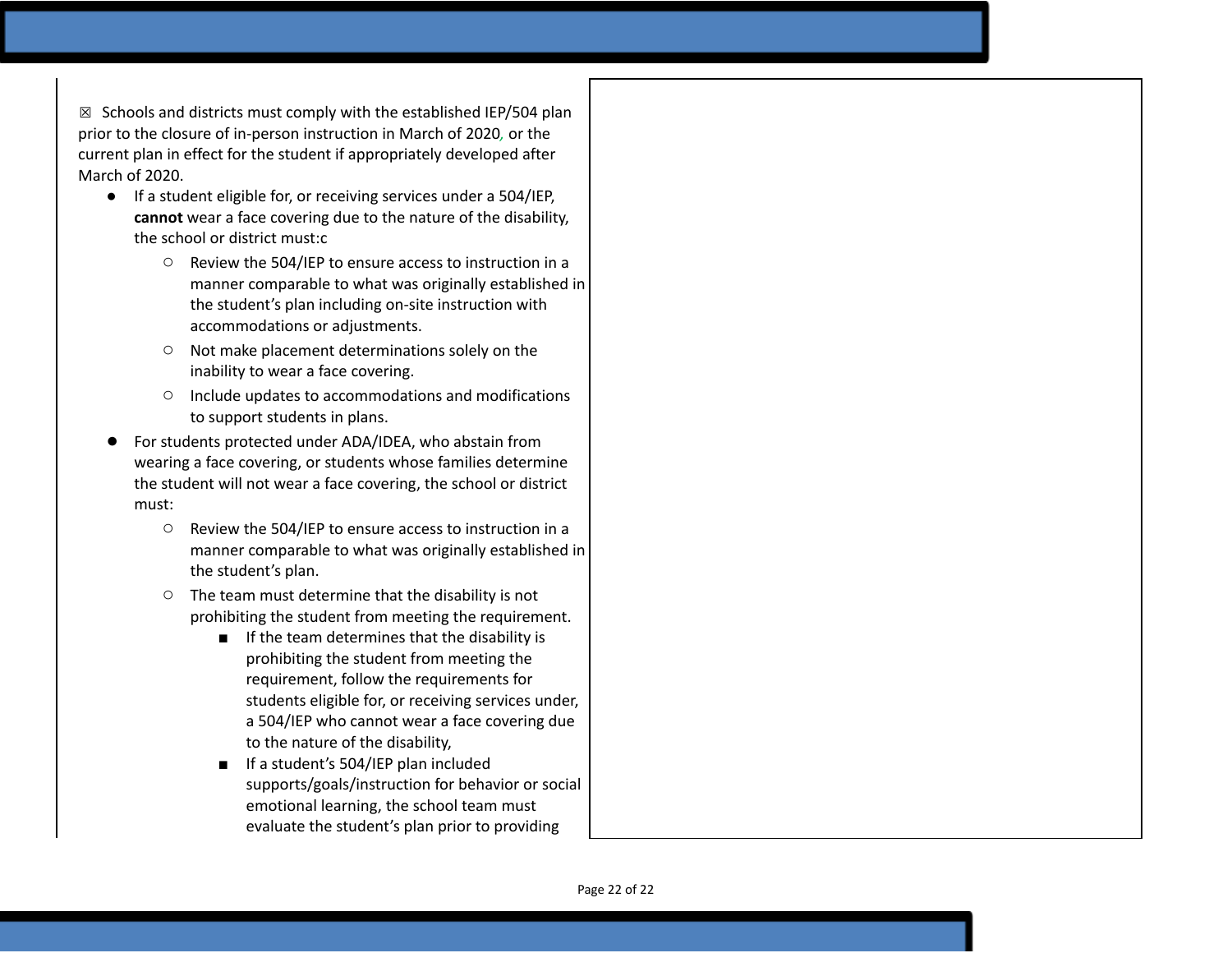instruction through Comprehensive Distance Learning.

○ Hold a 504/IEP meeting to determine equitable access to educational opportunities which may include limited in-person instruction, on-site instruction with accommodations, or Comprehensive Distance Learning.

 $\boxtimes$  For students not currently served under an IEP or 504, districts must consider whether or not student inability to consistently wear a face covering or face shield as required is due to a disability. Ongoing inability to meet this requirement may be evidence of the need for an evaluation to determine eligibility for support under IDEA or Section 504.

☒ If a staff member requires an accommodation for the face covering or face shield requirements, districts and schools shall work to limit the staff member's proximity to students and staff to the extent possible to minimize the possibility of exposure.

| <b>11. ISOLATION MEASURES</b> |
|-------------------------------|
|-------------------------------|

| <b>OHA/ODE Requirements</b>                                                                                                                                                                                                                                                                                                                                                                                                                                                                                                                                                                                                                                                                                                                                                                                                                                                                                                | <b>Hybrid/Onsite Plan</b>                                                                                                                                                                                                                                                                                                                                                                                                                                                                                                                                                                                                                                                                                                                                                                                                                                                                                                                                                                                                                                                                                                                                       |
|----------------------------------------------------------------------------------------------------------------------------------------------------------------------------------------------------------------------------------------------------------------------------------------------------------------------------------------------------------------------------------------------------------------------------------------------------------------------------------------------------------------------------------------------------------------------------------------------------------------------------------------------------------------------------------------------------------------------------------------------------------------------------------------------------------------------------------------------------------------------------------------------------------------------------|-----------------------------------------------------------------------------------------------------------------------------------------------------------------------------------------------------------------------------------------------------------------------------------------------------------------------------------------------------------------------------------------------------------------------------------------------------------------------------------------------------------------------------------------------------------------------------------------------------------------------------------------------------------------------------------------------------------------------------------------------------------------------------------------------------------------------------------------------------------------------------------------------------------------------------------------------------------------------------------------------------------------------------------------------------------------------------------------------------------------------------------------------------------------|
| $\boxtimes$ Protocols for exclusion and isolation for sick students and staff whether<br>identified at the time of bus pick-up, arrival to school, or at any time<br>during the school day.<br>$\boxtimes$ Protocols for assessment of students, as well as exclusion and isolation<br>protocols for sick students and staff identified at the time of arrival or<br>during the school day.<br>Work with school nurses, health care providers, or other staff<br>$\bullet$<br>with expertise to determine necessary modifications to areas<br>where staff/students will be isolated. If two students present<br>COVID-19 symptoms at the same time, they must be isolated at<br>once. If separate rooms are not available, ensure that six feet<br>distance is maintained. Do not assume they have the same<br>illness.<br>Consider required physical arrangements to reduce risk of disease<br>$\bullet$<br>transmission. | District Protocol:<br>Redmond School District Communicable Disease Plan<br>Each school principal (or designee) will connect weekly with school<br>nurse on updates for plan and isolation measures taken to that point.<br>All students who become ill at school with excludable symptoms will<br>remain at school supervised by staff until parents can pick them up in<br>the designated isolation area ("C.A.R.E. Corner"). Student will be<br>provided a facial covering (if they can safely wear one). Staff should<br>wear a facial covering and maintain physical distancing, but never leave<br>a child unattended.<br>While exercising caution to maintain (ensure) safety is appropriate<br>when working with children exhibiting symptoms, it is also critical that<br>staff maintain sufficient composure and disposition so as not to unduly<br>worry a student or family.<br>Staff will maintain student confidentiality as appropriate.<br>Daily logs must be maintained containing the following:<br>Name of students sent home for illness, cause of illness, time<br>$\circ$<br>of onset, as per designated communicable disease surveillance |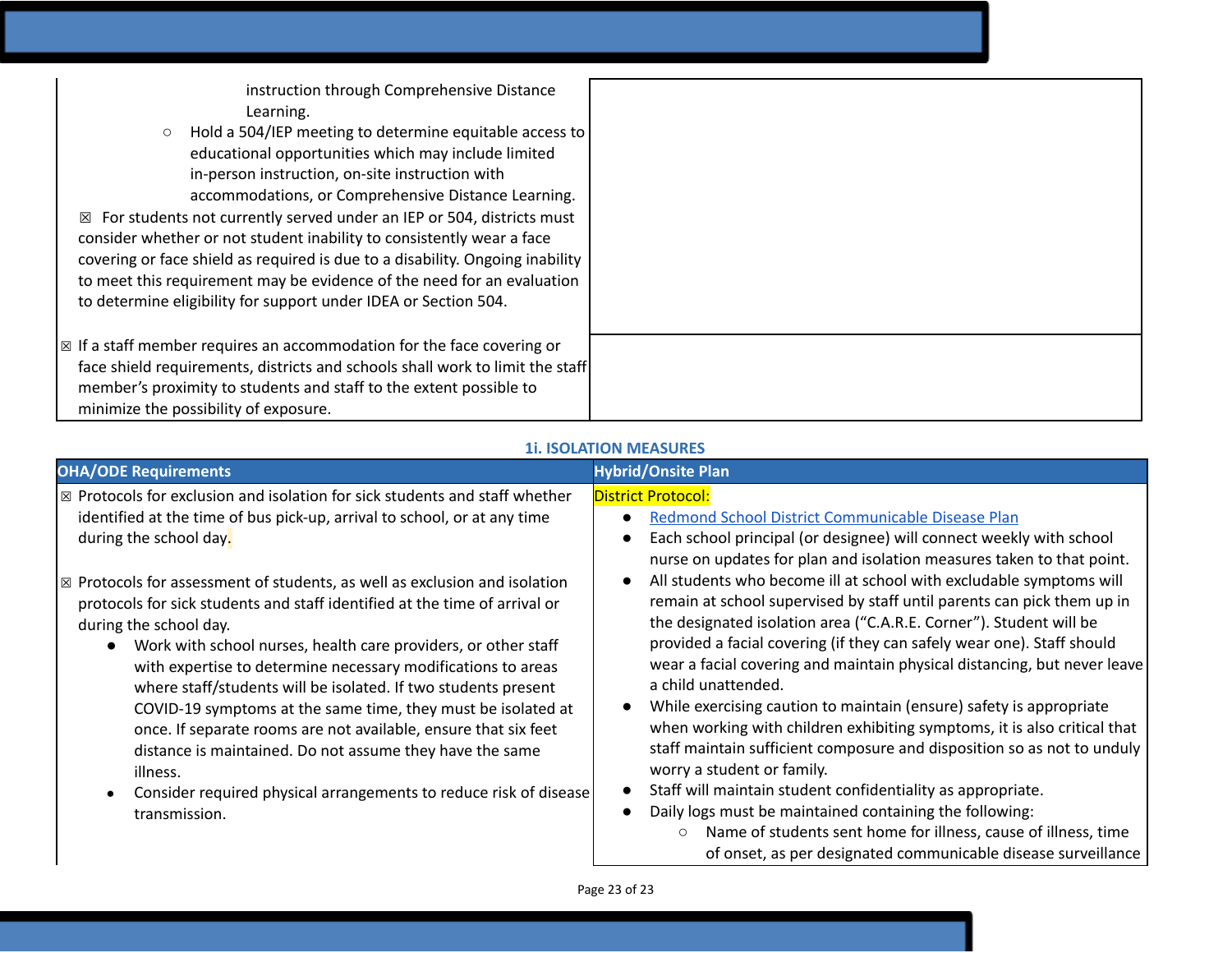- Plan for the needs of generally well students who need medication or routine treatment, as well as students who may show signs of illness.
- [Additional](https://www.oregon.gov/ode/students-and-family/healthsafety/Documents/Additional%20Considerations%20for%20Staff%20Working%20with%20Students%20with%20Complex%20Needs.pdf) guidance for nurses and health staff for providing care to students with complex needs.
- ☒ Students and staff who report or develop symptoms must be isolated in a designated isolation area in the school, with adequate space and staff supervision and symptom monitoring by a school nurse, other school-based health care provider or school staff until they are able to go home. Anyone providing supervision and symptom monitoring must wear appropriate face covering or face shields.
	- School nurse and health staff in close contact with symptomatic individuals (less than 6 feet) should wear a medical-grade face mask. Other Personal Protective Equipment (PPE) may be needed depending on symptoms and care provided. Consult a nurse or health care professional regarding appropriate use of PPE. Any PPE used during care of a symptomatic individual should be properly removed and disposed of prior to exiting the care space, and hands washed after removing PPE.
	- If able to do so safely, a symptomatic individual should wear a face covering.
	- To reduce fear, anxiety, or shame related to isolation, provide clear explanation of procedures, including use of PPE and handwashing.
- $\boxtimes$  Establish procedures for safely transporting anyone who is sick to their home or to a health care facility.
- ☒ Staff and students who are ill must stay home from school and must be sent home if they become ill at school, particularly if they have COVID-19 symptoms. Refer to table in ["](https://www.oregon.gov/ode/students-and-family/healthsafety/Documents/Planning%20and%20Responding%20to%20COVID-19%20Scenarios%20in%20Schools%20August%202020.pdf)Planning for [COVID-19](https://www.oregon.gov/ode/students-and-family/healthsafety/Documents/Planning%20and%20Responding%20to%20COVID-19%20Scenarios%20in%20Schools%20August%202020.pdf) Scenarios in [Schools."](https://www.oregon.gov/ode/students-and-family/healthsafety/Documents/Planning%20and%20Responding%20to%20COVID-19%20Scenarios%20in%20Schools%20August%202020.pdf)
- ☒ Involve school nurses, School Based Health Centers, or staff with related experience (Occupational or Physical Therapists) in development of protocols and assessment of symptoms (where staffing exists).

logs

- Name of students visiting the office for illness symptoms, even if not sent home, as per routine health logs
- Staff and students with known or suspected COVID-19 cannot remain at school and should return only after their symptoms resolve and they are physically ready to return to school. In no case can they return before:
	- the passage of 14 calendar days after exposure
	- symptoms have been resolved for 24 hours without the use of anti-fever medications.

# School Team Input:

- Defer to district Communicable Disease Management Plan for appropriate isolation determination and processes.
- A designated primary isolation area (CARE Corner) will be used for students and staff who are symptomatic.
- Symptomatic students will remain at school until a designated adult can pick them up.
- Students and staff who report or develop symptoms will be isolated in a designated isolation area in the school, with adequate space and staff supervision and symptom monitoring by a school nurse, other school-based health care provider or school staff until they are able to go home. Anyone providing supervision and symptom monitoring will wear appropriate face covering or face shields.
	- School nurse and health staff in close contact with symptomatic individuals (less than 6 feet) will wear a medical-grade face mask. Other Personal Protective Equipment (PPE) may be needed depending on symptoms and care provided. Any PPE used during care of a symptomatic individual will be properly removed and disposed of prior to exiting the care space, and hands washed after removing PPE.
	- If able to do so safely, a symptomatic individual should wear a face covering.
	- To reduce fear, anxiety, or shame related to isolation, a clear explanation of procedures, including use of PPE and handwashing will be provided.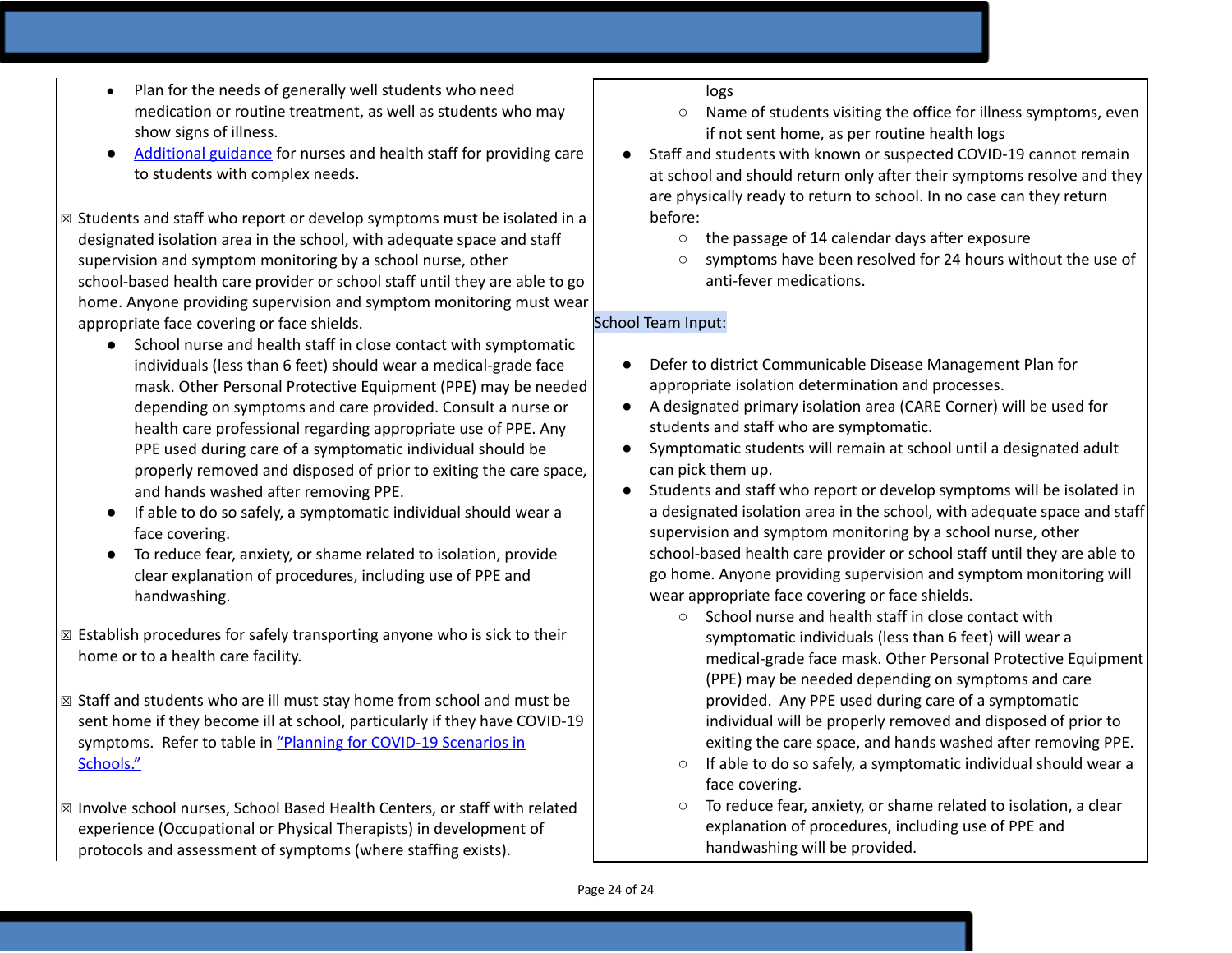☒ Record and monitor the students and staff being isolated or sent home for the LPHA review.

 $\boxtimes$  The school must provide a remote learning option for students who are required to be temporarily off-site for isolation and quarantine.

- Secondary isolation areas may be identified if/as needed.
- Logs will be maintained for every student who enters the health room, regardless of whether they are treated or sent home. Logs will include:
	- Name of student
	- Reported symptoms/reason for health room visit
	- Action taken
- *● See Redmond District Board Policy [JHCC](https://policy.osba.org/redmond/J/JHCC%20G1.PDF) and [JHCC-AR](https://policy.osba.org/redmond/J/JHCC%20R%20G1.PDF) for further guidance regarding Communicable Diseases.*



# **2. Facilities and School Operations**

Some activities and areas will have a higher risk for spread (e.g., band, choir, science labs, locker rooms). When engaging in these activities within the school setting, schools will need to consider additional physical distancing or conduct the activities outside (where feasible). Additionally, schools should consider sharing explicit risk statements for higher risk activities (see section 5f of the *Ready Schools, Safe Learners* guidance).

### **2a. ENROLLMENT**

| <b>OHA/ODE Requirements</b>                                                                                                                                                                                                                                                                                                                                                                                                                                                                                                                                                                            | <b>Hybrid/Onsite Plan</b>                                                                                                                                                                                                                                                                   |
|--------------------------------------------------------------------------------------------------------------------------------------------------------------------------------------------------------------------------------------------------------------------------------------------------------------------------------------------------------------------------------------------------------------------------------------------------------------------------------------------------------------------------------------------------------------------------------------------------------|---------------------------------------------------------------------------------------------------------------------------------------------------------------------------------------------------------------------------------------------------------------------------------------------|
| <b>Example 15</b> Enroll all students following the standard Oregon Department of Education District Protocol:<br>guidelines.<br>$\mathbb{Z}$ The temporary suspension of the 10-day drop rule does not change the<br>rules for the initial enrollment date for students:<br>The ADM enrollment date for a student is the first day of the<br>student's actual attendance.<br>A student with fewer than 10 days of absence at the beginning of<br>the school year may be counted in membership prior to the first<br>day of attendance, but not prior to the first calendar day of the<br>school year. | Schools will enroll all students following ODE guidelines.<br>$\bullet$<br>Students will not be unenrolled for non-attendance associated with<br>$\bullet$<br>high-risk status or COVID symptoms.<br>RSD will follow ODE guidance for attendance policies. ODE Guidance<br>released Aug. 11 |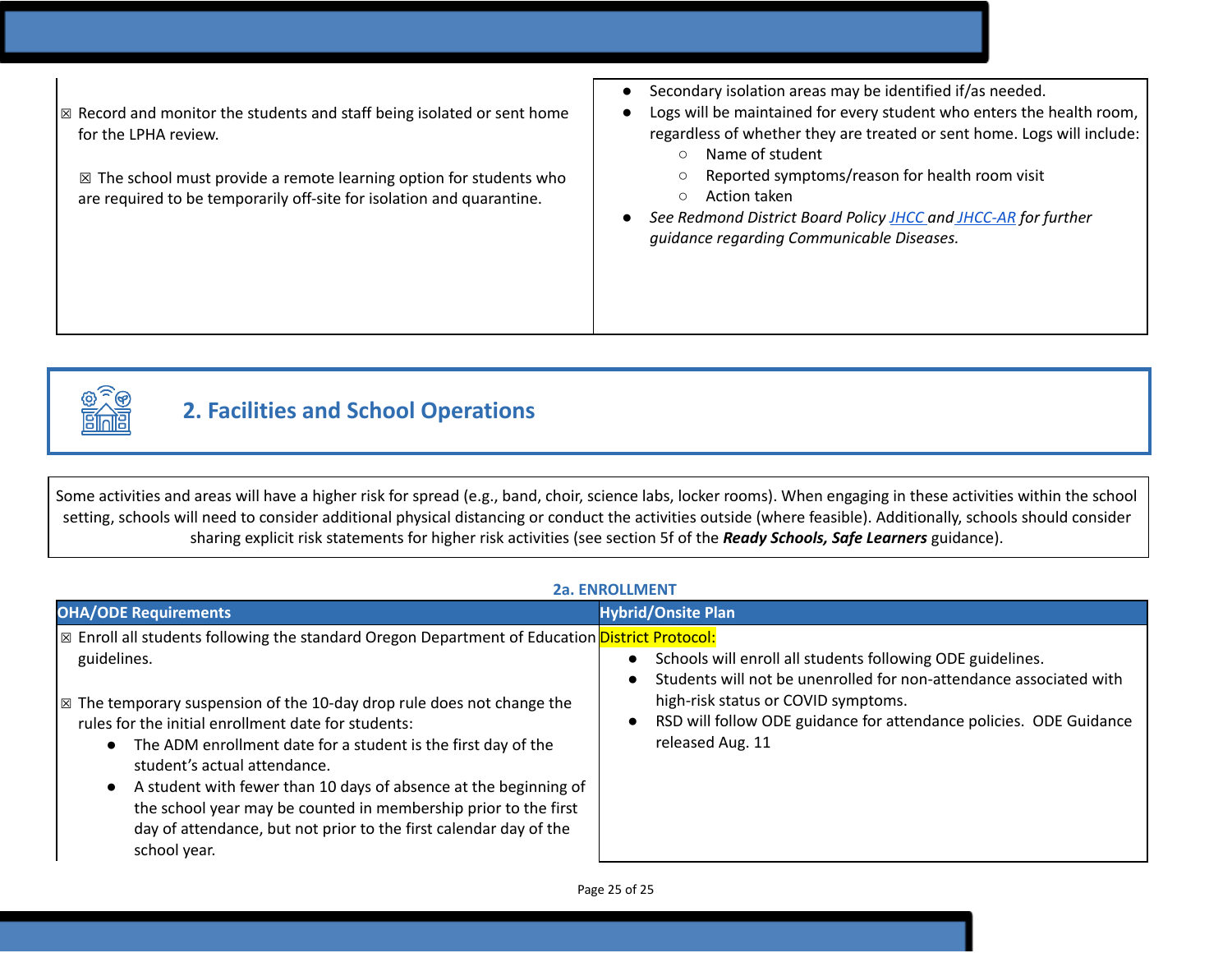- If a student does not attend during the first 10 session days of school, the student's ADM enrollment date must reflect the student's actual first day of attendance.
- Students who were anticipated to be enrolled, but who do not attend at any time must not be enrolled and submitted in ADM.

 $\boxtimes$  If a student has stopped attending for 10 or more days, districts must continue to try to engage the student. At a minimum, districts must attempt to contact these students and their families weekly to either encourage attendance or receive confirmation that the student has transferred or has withdrawn from school. This includes students who were scheduled to start the school year, but who have not yet attended.

 $\boxtimes$  When enrolling a student from another school, schools must request documentation from the prior school within 10 days of enrollment per OAR 581-021-0255 to make all parties aware of the transfer. Documentation obtained directly from the family does not relieve the school of this responsibility. After receiving documentation from another school that a student has enrolled, drop that student from your roll.

☒ Design attendance policies to account for students who do not attend in-person due to student or family health and safety concerns.

☒ When a student has a pre-excused absence or COVID-19 absence, the school district must reach out to offer support at least weekly until the student has resumed their education.

 $\boxtimes$  When a student is absent beyond 10 days and meets the criteria for continued enrollment due to the temporary suspension of the 10 day drop rule, continue to count them as absent for those days and include those days in your Cumulative ADM reporting.

#### **2b. ATTENDANCE**

| <b>OHA/ODE Requirements</b> | Hyhrid / (<br>)nsite Plan |
|-----------------------------|---------------------------|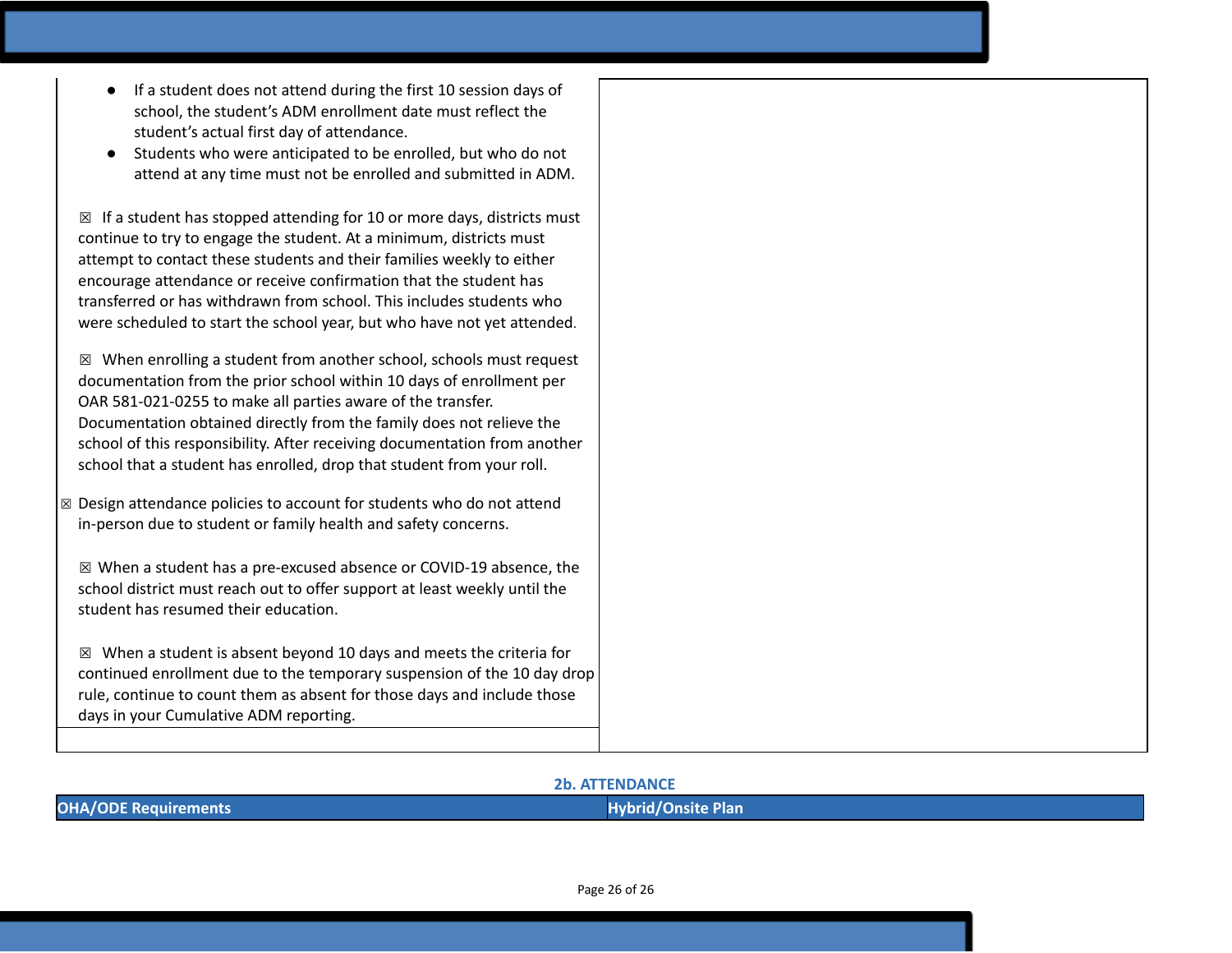- ⊠ Grades K-5 (self-contained): Attendance must be taken at least once per day <mark>District Protocol:</mark>
- for all students enrolled in school, regardless of the instructional model (On-Site, Hybrid, Comprehensive Distance Learning, online schools).
- $\boxtimes$  Grades 6-12 (individual subject): Attendance must be taken at least once for each scheduled class that day for all students enrolled in school, regardless of the instructional model (On-Site, Hybrid, Comprehensive Distance Learning, online schools).
- ☒ Alternative Programs: Some students are reported in ADM as enrolled in a non-standard program (such as tutorial time), with hours of instruction rather than days present and days absent. Attendance must be taken at least once for each scheduled interaction with each student, so that local systems can track the student's attendance and engagement. Reported hours of instruction continue to be those hours in which the student was present.

 $\boxtimes$  Online schools that previously followed a two check-in per week attendance process must follow the Comprehensive Distance Learning requirements for checking and reporting attendance.

 $\boxtimes$  Provide families with clear and concise descriptions of student attendance and participation expectations as well as family involvement expectations that take into consideration the home environment, caregiver's work schedule, and mental/physical health.

- RSD will follow ODE guidance for attendance policies. ODE Guidance released Aug. 11
- Grades K-5: Attendance must be taken at least once per day for all students enrolled in school, regardless of the instructional model (On-Site, Hybrid, Comprehensive Distance Learning).
- Grades 6-12: Attendance must be taken at least once for each scheduled class that day for all students enrolled in school, regardless of the instructional model (On-Site, Hybrid, Comprehensive Distance Learning).
- Provide families with clear and concise descriptions of student attendance and participation expectations as well as family involvement expectations that take into consideration the home environment, caregiver's work schedule, and mental/physical health.
- For On-Site Instructional Models, prior attendance and reporting practices are unchanged and should meet the requirements described in this section and can be informed by the recommendations presented.
- For any Hybrid Instructional Model or Comprehensive Distance Learning, ODE is establishing the following definitions and guidance: Attendance includes both participation in class activities and interaction with a licensed or registered teacher during a school day or interactions with educational assistants and paraprofessionals through teacher designed and facilitated processes. Interaction can be evidenced by any of the following or reasonable equivalents:
	- Participating in a video class;
	- Communication from the student to the teacher via chat, text message or email;
	- A phone call with the student, or, for younger students, with the parent;
	- Posting completed coursework to a learning management system or web-based platform or via email; or
	- Turning in completed coursework on a given day.
- When there is no evidence of student interaction during a 24-hour period surrounding a scheduled school day as described, students are reported as absent. A day present for attendance may not be claimed for weekends or holidays, per ORS 336.010 and 187.010, or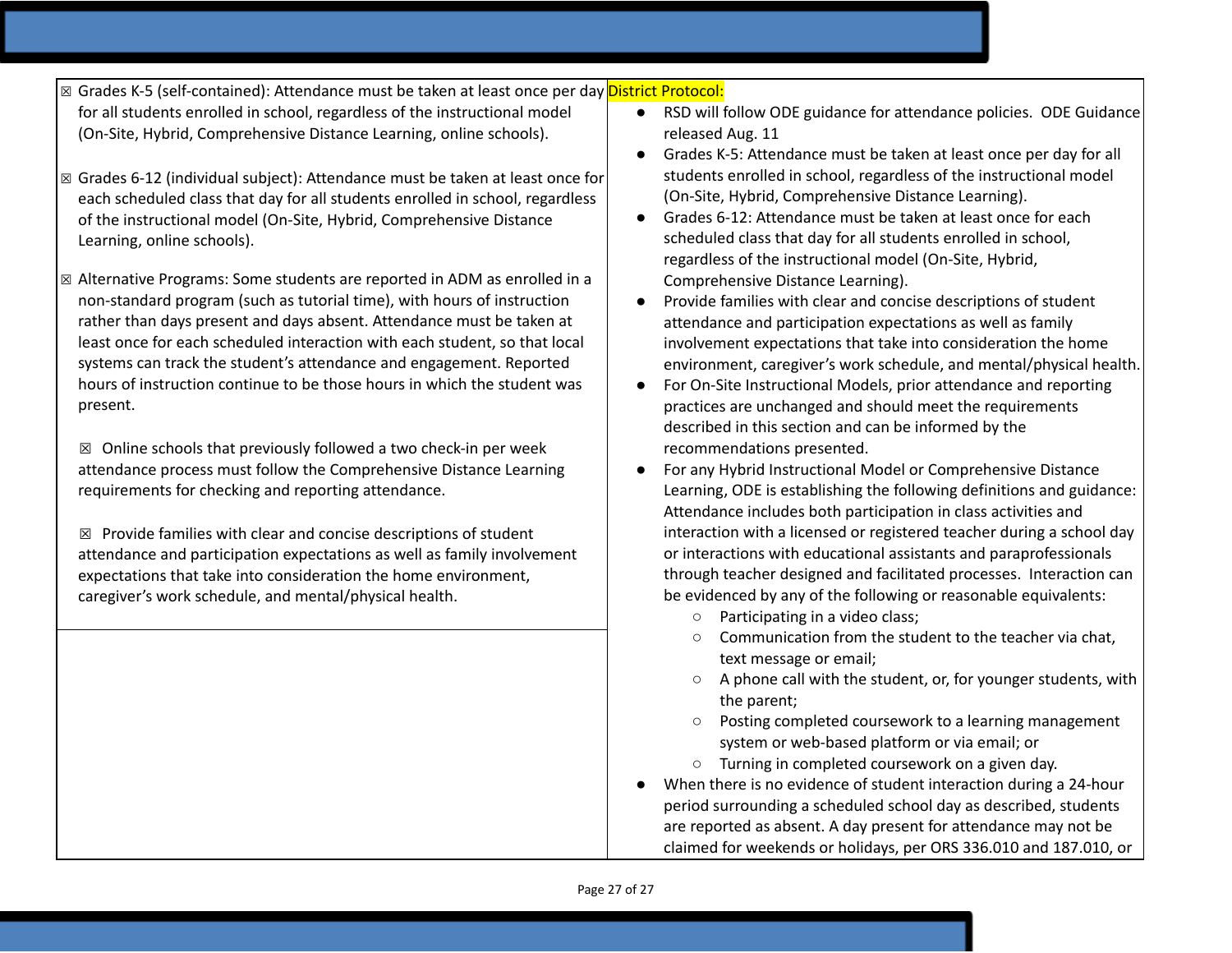| any other day during which a licensed or registered teacher is not<br>available to students. |
|----------------------------------------------------------------------------------------------|

|                                                                                                                                                                                                                                                                                                                                                                                                                                                                                | <b>2c. TECHNOLOGY</b>                                                                                                                                                                                                                                                                                                                                                                                                                                                                                                                                                                                                                                                                                                                                                                                                                                                                                                                                                                   |
|--------------------------------------------------------------------------------------------------------------------------------------------------------------------------------------------------------------------------------------------------------------------------------------------------------------------------------------------------------------------------------------------------------------------------------------------------------------------------------|-----------------------------------------------------------------------------------------------------------------------------------------------------------------------------------------------------------------------------------------------------------------------------------------------------------------------------------------------------------------------------------------------------------------------------------------------------------------------------------------------------------------------------------------------------------------------------------------------------------------------------------------------------------------------------------------------------------------------------------------------------------------------------------------------------------------------------------------------------------------------------------------------------------------------------------------------------------------------------------------|
| <b>OHA/ODE Requirements</b>                                                                                                                                                                                                                                                                                                                                                                                                                                                    | <b>Hybrid/Onsite Plan</b>                                                                                                                                                                                                                                                                                                                                                                                                                                                                                                                                                                                                                                                                                                                                                                                                                                                                                                                                                               |
| $\boxtimes$ Update procedures for district-owned devices to match cleaning<br>requirements (see section 2d of the Ready Schools, Safe Learners<br>guidance).<br>$\boxtimes$ Procedures for return, inventory, updating, and redistributing<br>district-owned devices must meet physical distancing requirements.<br>$\boxtimes$ If providing learning outside and allowing students to engage with<br>devices during the learning experiences, provide safe charging stations. | <b>District Protocol:</b><br><b>Cleaning Requirements:</b><br>• Chromebooks:<br>To the extent possible, students must use same Chromebook<br>$\circ$<br>every day<br>Leave cart door open during the day<br>$\circ$<br>Minimize the number of times a student must go to the cart<br>$\circ$<br>Consider storing devices in desks during the day and moving<br>$\circ$<br>them back to carts for charging at the end of day<br>Sanitize exterior of cart daily<br>$\circ$<br>Sanitize device charging cords daily<br>$\circ$<br>Computer Lab Classroom:<br>To the extent possible, students should use the same<br>$\circ$<br>workspace daily (keyboard, mouse, tower and table)<br>Keyboards will have plastic covers that will be sanitized<br>$\circ$<br>between each use.<br>Sanitize the workspace between each cohort of students<br>$\circ$<br>Open Lab Spaces (library, career center)<br>Individual users must sanitize the work space before and<br>$\circ$<br>after each use |
|                                                                                                                                                                                                                                                                                                                                                                                                                                                                                | Repair, inventory, distribution or updating<br>Masks must be worn when 6ft between people can't be maintained<br>Gloves will be used by RSD Tech staff<br>Clean and sanitize each device brought in for updates, repair, return,<br>inventory, or redistribution                                                                                                                                                                                                                                                                                                                                                                                                                                                                                                                                                                                                                                                                                                                        |

# **2d. SCHOOL SPECIFIC FUNCTIONS/FACILITY FEATURES**

| <b>OHA/ODE Requirements</b> | <b>Hybrid/Onsite Plan</b> |
|-----------------------------|---------------------------|
|                             |                           |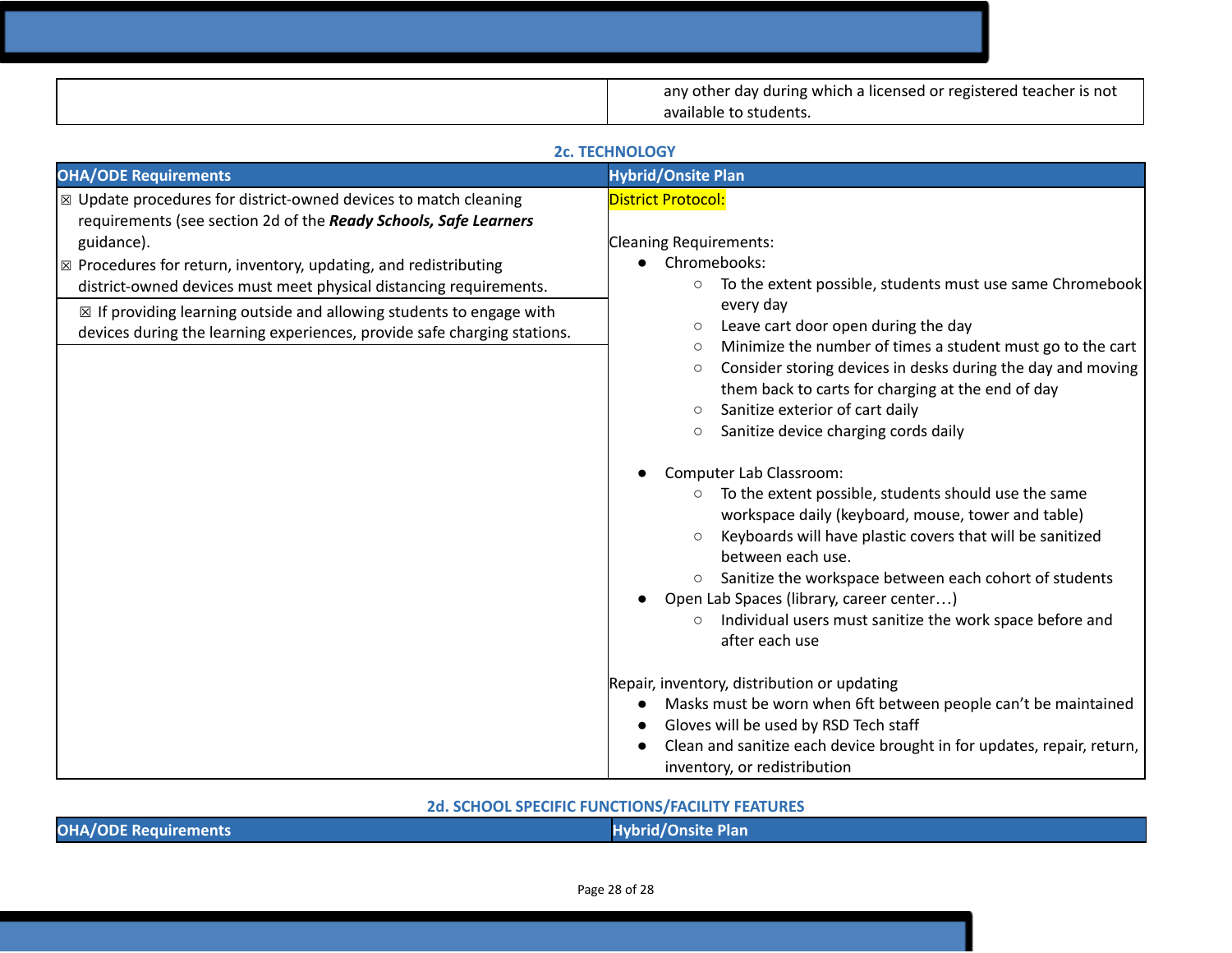- ☒ **Handwashing:** All people on campus should be advised and encouraged to wash their hands frequently.
- ☒ **Equipment:** Develop and use sanitizing protocols for all equipment used by more than one individual or purchase equipment for individual use.
- ☒ **Events:** Cancel, modify, or postpone field trips, assemblies, athletic events, practices, special performances, school-wide parent meetings and other large gatherings to meet requirements for physical distancing.
- ☒ **Transitions/Hallways:** Limit transitions to the extent possible. Create hallway procedures to promote physical distancing and minimize gatherings.
- ☒ **Personal Property**: Establish policies for personal property being brought to school (e.g., refillable water bottles, school supplies, headphones/earbuds, cell phones, books, instruments, etc.). If personal items are brought to school, they must be labeled prior to entering school and use should be limited to the item owner.

### District Protocol:

● [Requirements](http://redmond.k12.or.us/departments/facilities/facility-use-2/) for After School Programs and Community Facility [Use](http://redmond.k12.or.us/departments/facilities/facility-use-2/)

#### School Team Input:

- **Handwashing:** Several classrooms at OMS have a sink for handwashing and bathrooms are located throughout the campus. All students will have access to hand washing prior to breakfast and lunch. Frequent opportunities for hand washing will be provided throughout the school day. Hand washing will be supplemented with the use of hand sanitizer. **Equipment:** Equipment includes materials such as school supplies (scissors, glue sticks), PE and recess equipment, Science Lab supplies.
	- Sharing of supplies will be restricted whenever possible.
	- All shared equipment will be sanitized between users.
- **Safety Drills:** Safety drills will be scheduled for all cohorts of students to participate:
	- Evacuation drill
	- Lockdown drill
	- Earthquake drill
- Staff and students will follow distance requirements during exit of the building.
- Re-entry to the building will be through an assigned entry point to reduce incidental contact.
- Events:
	- Off-site field trips and events requiring visitors or volunteers have been cancelled.
	- In-school events will be modified to follow cohorting and social distancing guidance.
	- Athletic events and practices will follow OSAA, OHA, and LPHA guidelines.
	- Use of the building by outside groups will not be allowed.
- **Transitions/Hallways:**
	- Hallways will include directional traffic markings to reduce contact ("Walk on the Right").
	- Transitions by grade-level cohort groups will rotate classrooms only for electives and each grade will have electives during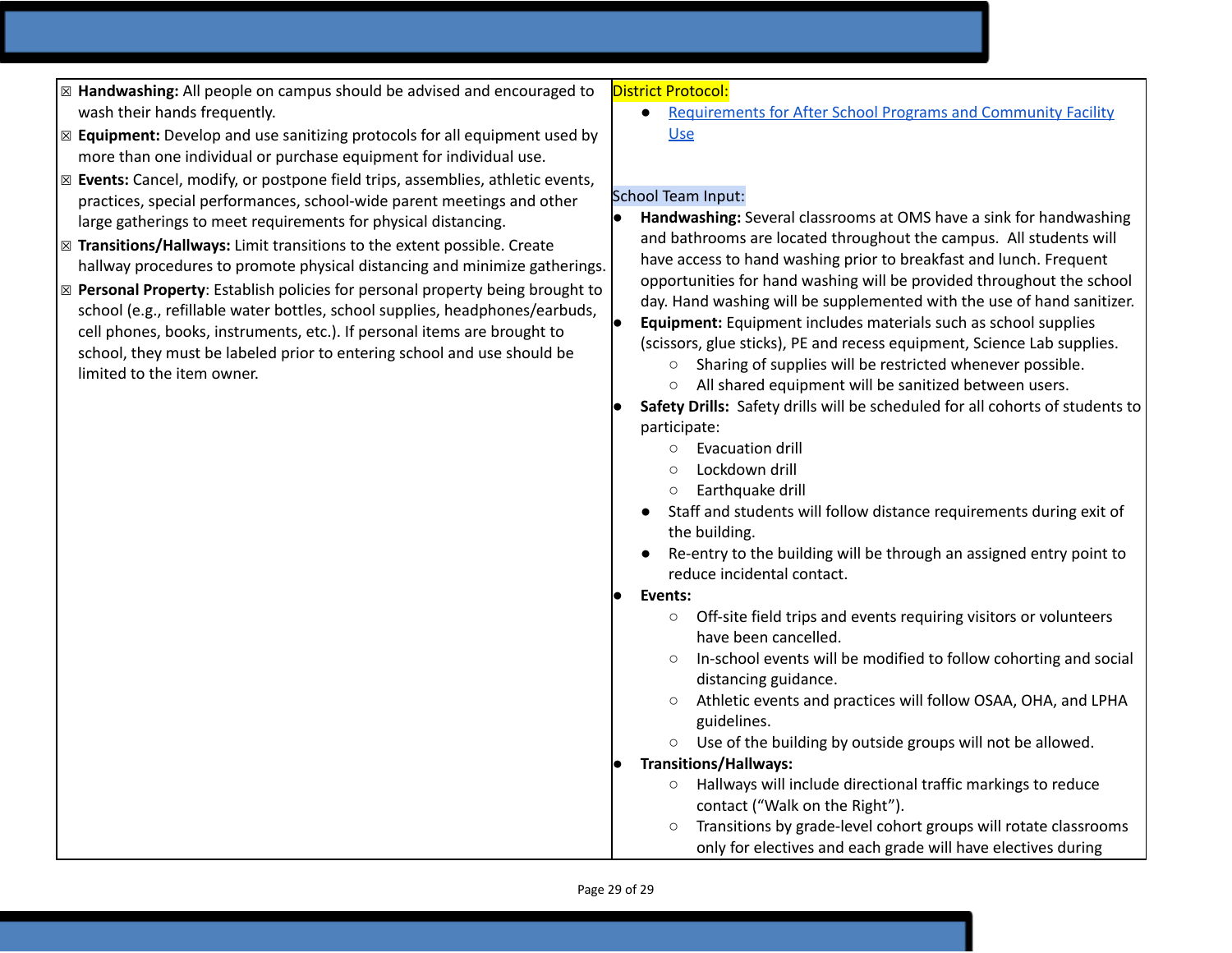| different periods. Students will be reminded verbally and<br>visually to follow traffic patterns to reduce contact.<br>Student cohorts will remain in the classroom while adult<br>$\bigcirc$<br>transitions for all core classes.                                                                                                                                                                                                                                                                                                                                                       |
|------------------------------------------------------------------------------------------------------------------------------------------------------------------------------------------------------------------------------------------------------------------------------------------------------------------------------------------------------------------------------------------------------------------------------------------------------------------------------------------------------------------------------------------------------------------------------------------|
| <b>Personal Property:</b>                                                                                                                                                                                                                                                                                                                                                                                                                                                                                                                                                                |
| Students will not use lockers (hallway or PE) to store personal<br>$\circ$<br>property.                                                                                                                                                                                                                                                                                                                                                                                                                                                                                                  |
| All personal property brought to school by the student will be<br>carried by the student throughout the school day in their<br>backpack/bag. If personal items are brought to school, they<br>must be labeled prior to entering school and use should be<br>limited to the item's owner.                                                                                                                                                                                                                                                                                                 |
| <b>Restrooms:</b>                                                                                                                                                                                                                                                                                                                                                                                                                                                                                                                                                                        |
| Restrooms assigned based on cohort rooms.<br>$\circ$<br>Each cohort will establish specifically scheduled "bio breaks"<br>$\circ$<br>during which time students from a cohort are encouraged to<br>take care of their personal needs. This will help minimize<br>interactions of non-cohorted students throughout the day.<br>Visual and verbal reminders will be used in all restrooms to<br>$\bigcirc$<br>encourage hygienic practices including:<br>handwashing techniques<br>$\blacksquare$<br>covering coughs/sneezes<br>social distancing<br>facial coverings<br>COVID-19 symptoms |
|                                                                                                                                                                                                                                                                                                                                                                                                                                                                                                                                                                                          |

# **2e. ARRIVAL AND DISMISSAL**

| <b>OHA/ODE Requirements</b>                                                        | <b>Hybrid/Onsite Plan</b>                                               |
|------------------------------------------------------------------------------------|-------------------------------------------------------------------------|
| $\mathbb{R}$ Physical distancing, stable cohorts, square footage, and cleaning     | <b>District Protocol:</b>                                               |
| requirements must be maintained during arrival and dismissal procedures.           | Informed by Transportation Plan (2i.)                                   |
|                                                                                    | Individual buildings will develop plans for getting students<br>$\circ$ |
| $\mathbb{R}$ Create schedule(s) and communicate staggered arrival and/or dismissal | to and from the building.                                               |
| times.                                                                             | Cohorts will be assigned to an entrance.<br>O                           |
|                                                                                    | Hand sanitizer dispensers will be installed near all entry<br>$\circ$   |
|                                                                                    | doors.                                                                  |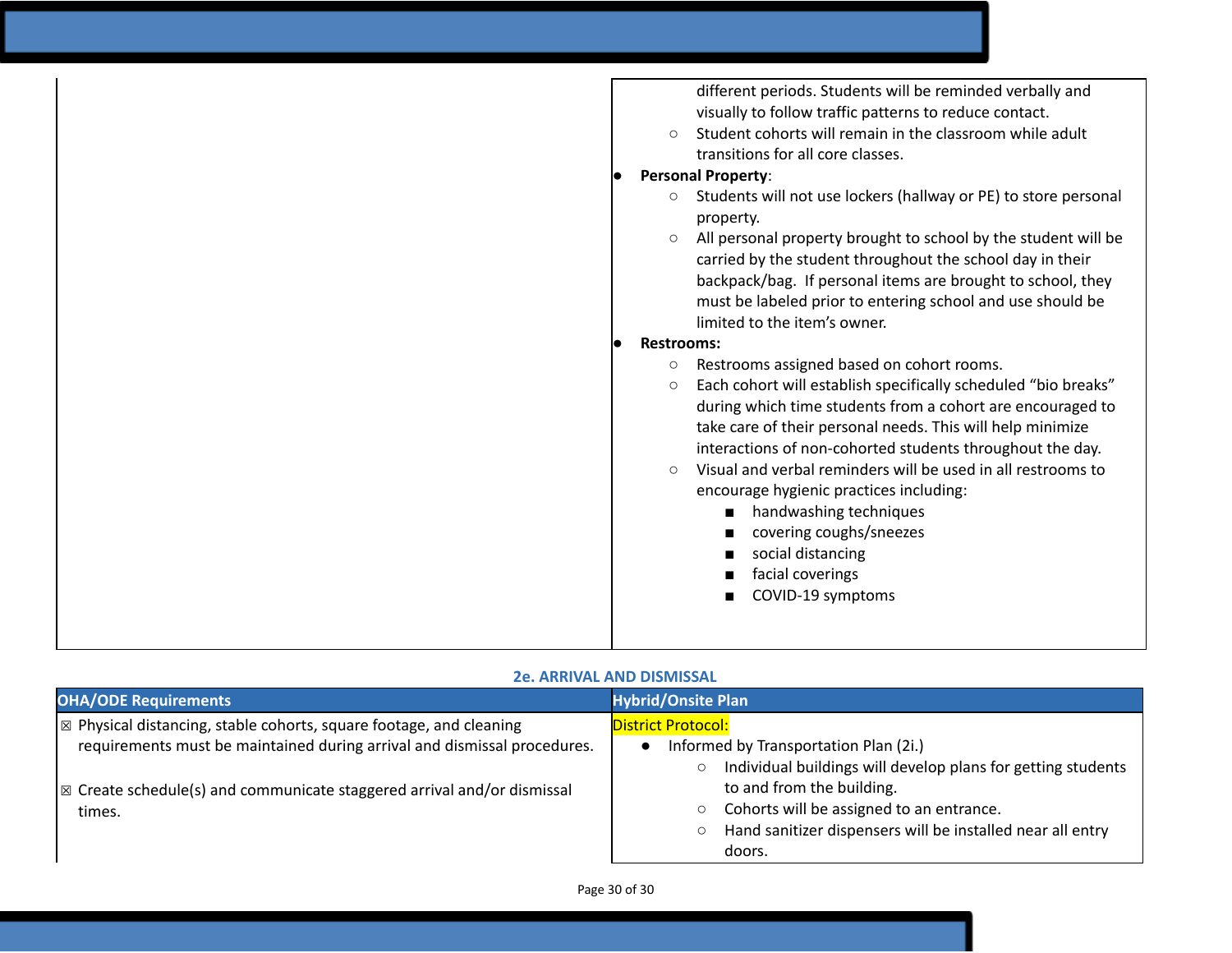- $\boxtimes$  Assign students or cohorts to an entrance; assign staff member(s) to conduct visual screenings (see section 1f of the *Ready Schools, Safe Learners* guidance).
- $\boxtimes$  Ensure accurate sign-in/sign-out protocols to help facilitate contact tracing by the LPHA. Sign-in procedures are not a replacement for entrance and screening requirements. Students entering school after arrival times must be screened for the primary symptoms of concern.
	- Eliminate shared pen and paper sign-in/sign-out sheets.
	- Ensure hand sanitizer is available if signing children in or out on an electronic device.

☒ Ensure alcohol-based hand sanitizer (with 60-95% alcohol) dispensers are easily accessible near all entry doors and other high-traffic areas. Establish and clearly communicate procedures for keeping caregiver drop-off/pick-up as brief as possible.

# School Team Input:

# **Arrival and Entry**

- Each student will be assigned an entrance point (i.e., a specific door) to the school building.
- Upon entry, students will go directly to their 1st period Wolf Den class.
- Staff will be present at each entry point to visually screen students for symptoms and track cohort data.
- Students identified as potentially symptomatic will be directed to the office. *\*follow plan outlined in 1a*
- Breakfast in the classroom starts at 7:00 AM and goes until 7:30 AM. Students must wash hands before breakfast. First Period starts at 7:30 AM.

# **Dismissal**

- Students will be asked to use hand sanitizer upon exiting each classroom.
- Students will leave school on a staggered dismissal plan by grade level.
- Students will leave through assigned entrances based on grade, cohort, and classroom location.
- Adults will encourage students to swiftly get to their transportation.

# **Sign-In / Sign-Out Procedures**

- Students entering or leaving the building at times other than arrival or dismissal will use the main building entrance.
- Signage outside the office door will clearly indicate to wait "on the red dot."
- Arrivals will be greeted at the door by a staff member to reduce office traffic.
- All sign-in/sign-out tracking will be handled by office staff to reduce sharing of pen/paper.

# **2f. CLASSROOMS/REPURPOSED LEARNING SPACES**

| ER CERSSING CITIS/INSTRUMENT COLD ELAINTING STACES. |                           |
|-----------------------------------------------------|---------------------------|
| <b>OHA/ODE Requirements</b>                         | <b>Hybrid/Onsite Plan</b> |
|                                                     |                           |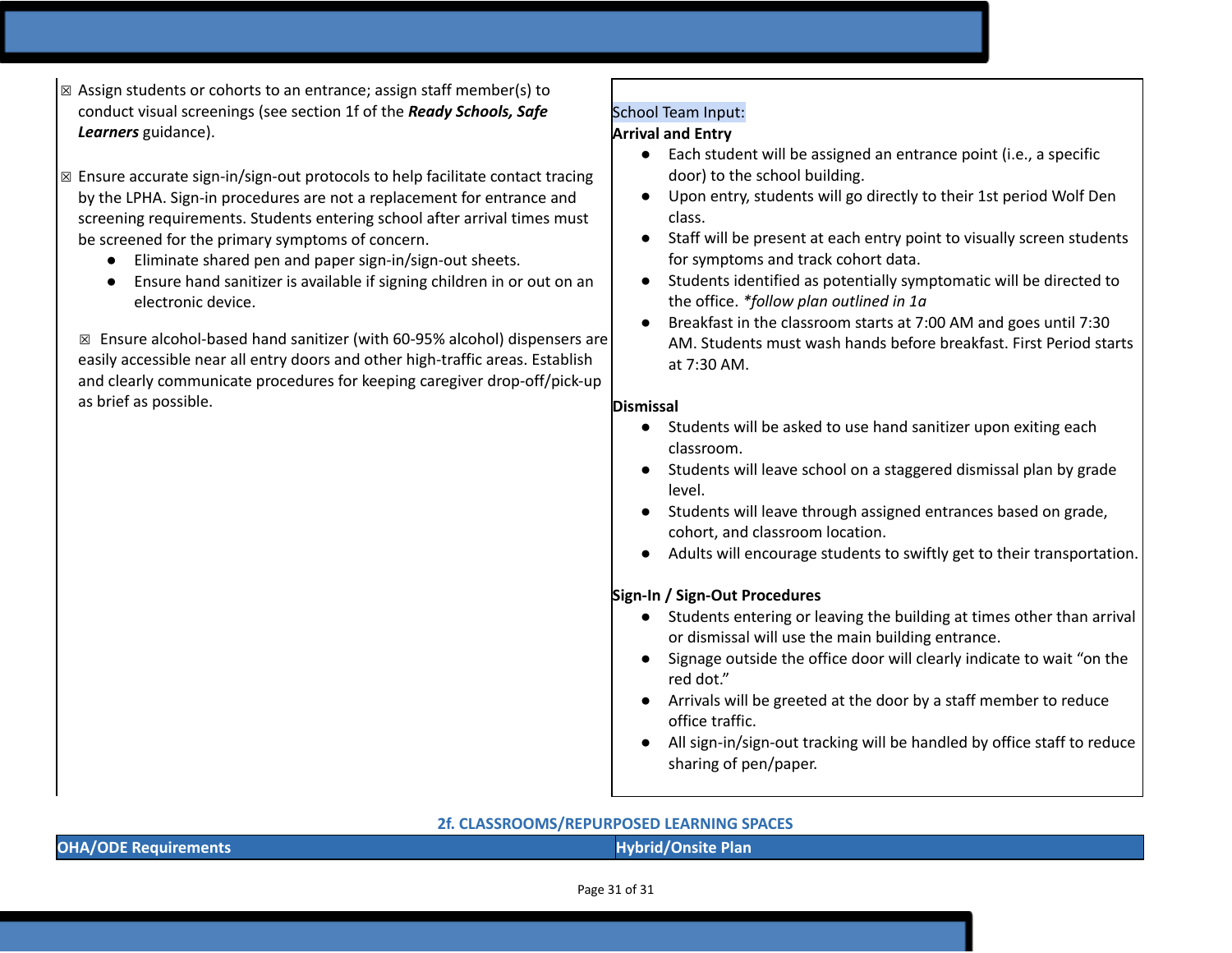- ☒ **Seating:** Rearrange student desks and other seat spaces so that staff and students' physical bodies are six feet apart to the maximum extent possible while also maintaining 35 square feet per person; assign seating so students are in the same seat at all times.
- ☒ **Materials:** Avoid sharing of community supplies when possible (e.g., scissors, pencils, etc.). Clean these items frequently. Provide hand sanitizer and tissues for use by students and staff.
- ⊠ Handwashing: Remind students (with signage and regular verbal reminders **Seating:** from staff) of the utmost importance of hand hygiene and respiratory etiquette. Respiratory etiquette means covering coughs and sneezes with an elbow or a tissue. Tissues should be disposed of in a garbage can, then hands washed or sanitized immediately.
	- Wash hands with soap and water for 20 seconds or use an alcohol-based hand sanitizer with 60-95% alcohol.

### District Protocol:

- Classroom occupancy limits are based on 35 square feet per person.
- Student seats are six feet apart to the maximum extent possible.
- Upholstered furniture and soft seating (including rugs) will be removed from all classrooms and learning spaces.

# School Team Input:

- Physical distancing will be supported in all daily activities and instruction, maintaining at least six feet between individuals to the maximum extent possible.
- Students will use a single assigned seat to the extent possible.

# **Materials:**

● Each classroom will limit sharing of community supplies when possible (e.g., scissors, pencils, etc.). If needed to share, these items will be cleaned between each use. A "To Be Sanitized" container is located in each classroom. Hand sanitizer and tissues will be available for use by students and staff.

# **Handwashing:**

- All students will wash/sanitize their hands upon building entry and prior to breakfast and lunch. Additional hand washing opportunities will be provided throughout the school day.
- Students will be visually and verbally reminded/encouraged to wash hands frequently and use healthy hygiene practices (coughing/sneezing into arm, use of face coverings, maintain social distance, etc.).
- Signage at each sink/hand washing station will remind students and staff of effective handwashing practices.

# **Furniture:**

● Upholstered furniture and soft seating (including rugs) will be removed from all classrooms and learning spaces.

# **Classroom Procedures:**

● Students will store personal belongings in their backpack/bag under their desk during class time.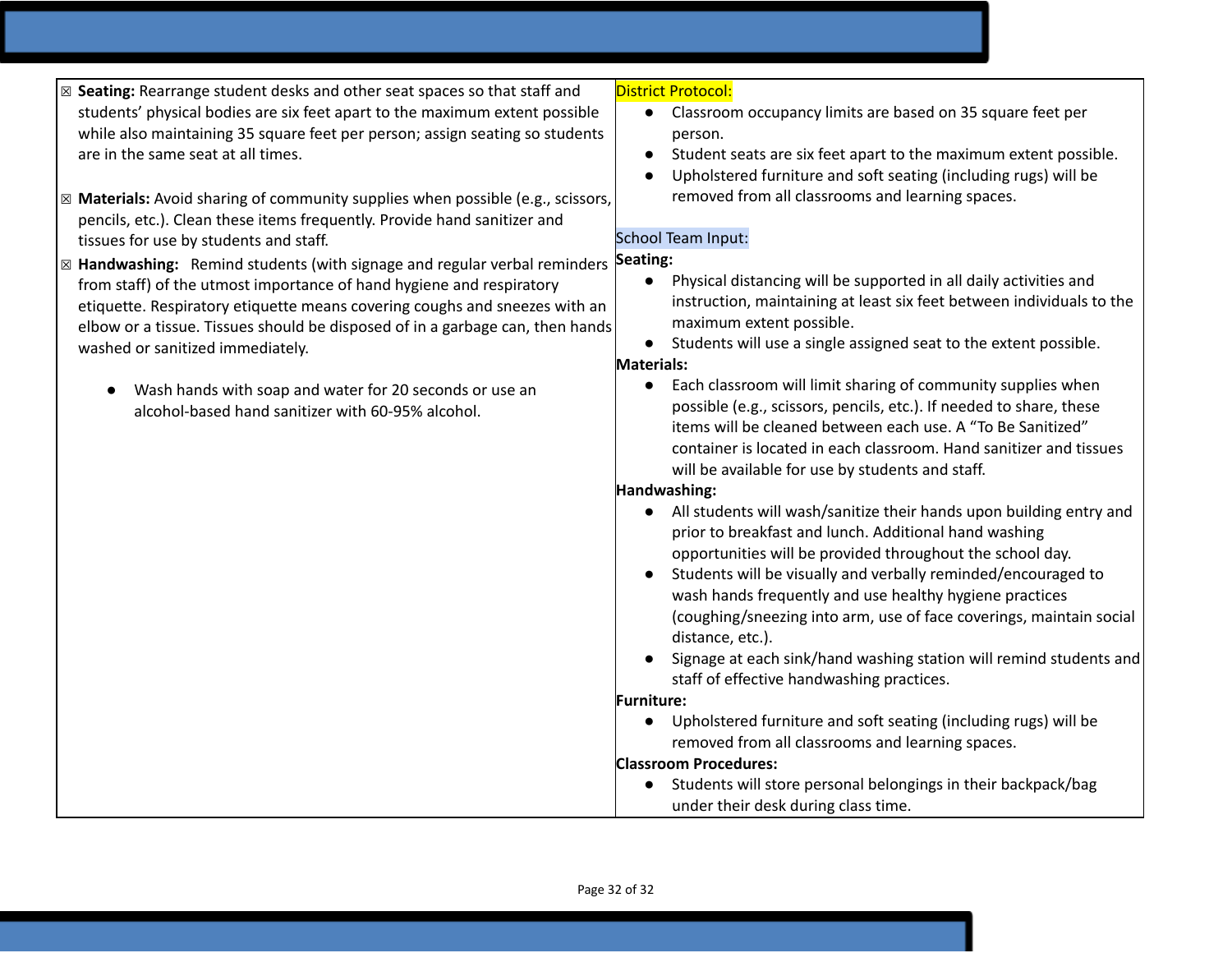| If a classroom uses a permanent restroom/hall pass, it must be                            |
|-------------------------------------------------------------------------------------------|
| cleaned and sanitized between student use. Consider elimination<br>of shared hall passes. |
| Environment:                                                                              |
| When possible, windows will be open in the classroom before                               |
| students arrive and after students leave.                                                 |
| Each classroom will hold classes outside when possible and                                |
| encourage students to spread out.                                                         |

| <b>OHA/ODE Requirements</b>                                                                                                                                                                                                                                                                                                                                                                                                                                                                                                                                                                                                                                                                                                                                                                                                                                                                                                                                                                                                                                                        | <b>Hybrid/Onsite Plan</b>                                                                                                                                                                                                                                                                                                                                                                                                                                                                                                                                                                               |
|------------------------------------------------------------------------------------------------------------------------------------------------------------------------------------------------------------------------------------------------------------------------------------------------------------------------------------------------------------------------------------------------------------------------------------------------------------------------------------------------------------------------------------------------------------------------------------------------------------------------------------------------------------------------------------------------------------------------------------------------------------------------------------------------------------------------------------------------------------------------------------------------------------------------------------------------------------------------------------------------------------------------------------------------------------------------------------|---------------------------------------------------------------------------------------------------------------------------------------------------------------------------------------------------------------------------------------------------------------------------------------------------------------------------------------------------------------------------------------------------------------------------------------------------------------------------------------------------------------------------------------------------------------------------------------------------------|
| $\vert\boxtimes$ Keep school playgrounds closed to the general public until park playground<br>equipment and benches reopen in the community (see Oregon Health<br>Authority's Specific Guidance for Outdoor Recreation Organizations).<br>$\boxtimes$ After using the restroom students must wash hands with soap and water<br>for 20 seconds. Soap must be made available to students and staff. For<br>learning outside if portable bathrooms are used, set up portable hand<br>washing stations and create a regular cleaning schedule.<br>$\boxtimes$ Before and after using playground equipment, students must wash hands<br>with soap and water for 20 seconds or use an alcohol-based hand sanitizer<br>with 60-95% alcohol.<br>$\boxtimes$ Designate playground and shared equipment solely for the use of one cohort<br>at a time. Outdoor playground structures require normal routine cleaning<br>and do not require disinfection. Shared equipment (balls, jump ropes, etc.)<br>should be cleaned and disinfected at least daily in accordance with CDC<br>guidance. | <b>District Protocol:</b><br><b>Requirements for After School Programs and Community Facility</b><br>$\bullet$<br><u>Use</u><br>Students will wash their hands or use hand sanitizer before and<br>$\bullet$<br>after planned break times.<br>Students will access outside areas during planned break times. No<br>$\bullet$<br>outdoor playground equipment will be used.<br>if students use sports equipment, it will be cleaned<br>$\circlearrowright$<br>between cohorts. See Section 2J for more information.<br>Recess activities will be designed to support cohorting and social<br>distancing. |
|                                                                                                                                                                                                                                                                                                                                                                                                                                                                                                                                                                                                                                                                                                                                                                                                                                                                                                                                                                                                                                                                                    |                                                                                                                                                                                                                                                                                                                                                                                                                                                                                                                                                                                                         |

# **2g. PLAYGROUNDS, FIELDS, RECESS, AND BREAKS**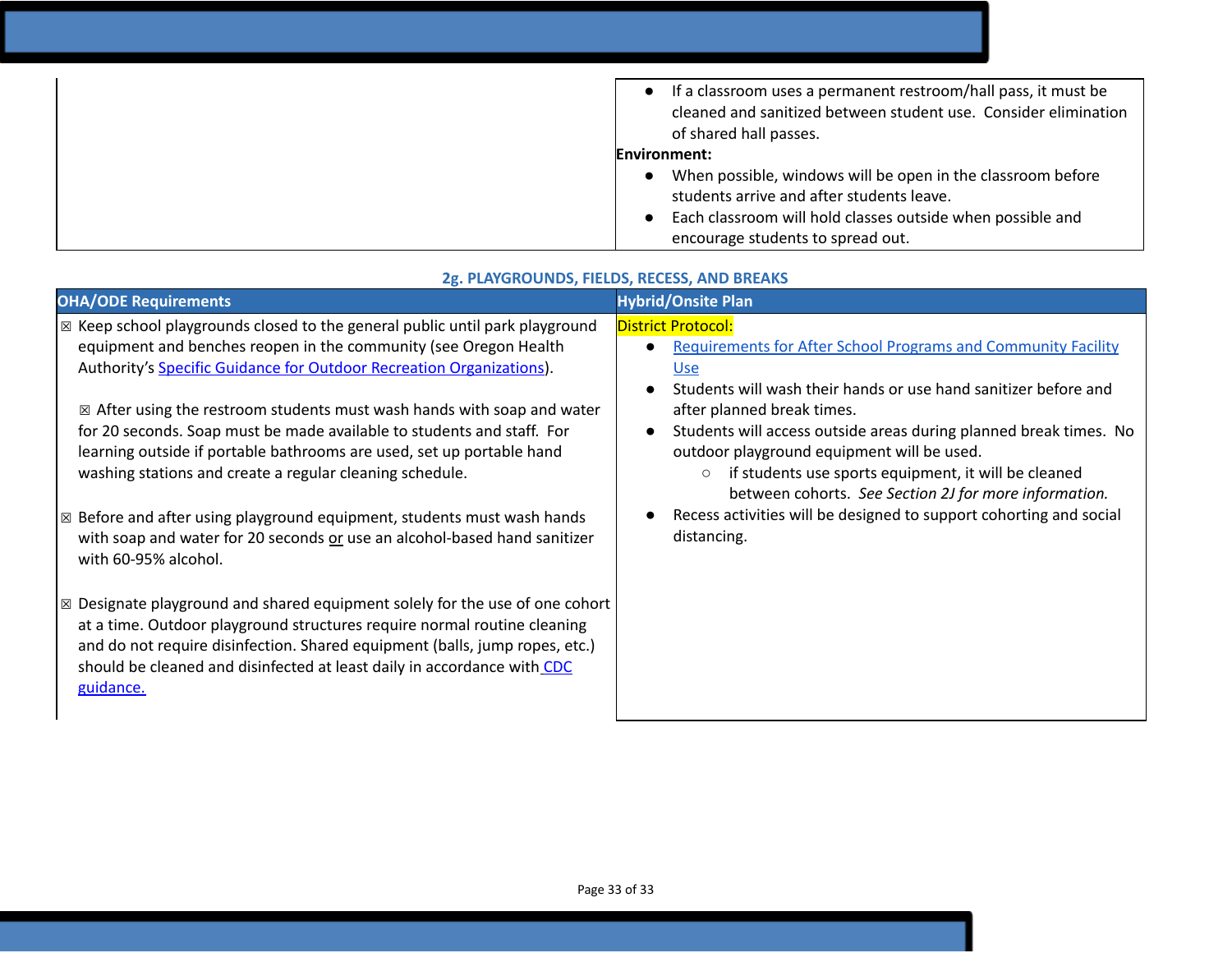| $\boxtimes$ Cleaning requirements must be maintained (see section 2j of the Ready<br>Schools, Safe Learners guidance).                                                                                                                                                                                                                                                                                                                                                                                                                                                          |
|---------------------------------------------------------------------------------------------------------------------------------------------------------------------------------------------------------------------------------------------------------------------------------------------------------------------------------------------------------------------------------------------------------------------------------------------------------------------------------------------------------------------------------------------------------------------------------|
| $\boxtimes$ Maintain physical distancing requirements, stable cohorts, and square<br>footage requirements.                                                                                                                                                                                                                                                                                                                                                                                                                                                                      |
| $\boxtimes$ Provide signage and restrict access to outdoor equipment (including<br>sports equipment, etc.).                                                                                                                                                                                                                                                                                                                                                                                                                                                                     |
| $\boxtimes$ Design recess activities that allow for physical distancing and maintenance<br>of stable cohorts.                                                                                                                                                                                                                                                                                                                                                                                                                                                                   |
| Clean all outdoor equipment at least daily or between use as much as<br>⊠<br>possible in accordance with CDC guidance.                                                                                                                                                                                                                                                                                                                                                                                                                                                          |
| Limit the number of employees gathering in shared spaces. Restrict use of<br>⊠<br>shared spaces such as conference rooms, break rooms, and elevators by<br>limiting occupancy or staggering use, maintaining six feet of distance<br>between adults. Establish a minimum of 35 square feet per person when<br>determining room capacity. Calculate only with usable space, understanding<br>that tables and room set-up will require use of all space in the calculation.<br>Note: The largest area of risk is adults eating together in break rooms<br>without face coverings. |

| <b>OHA/ODE Requirements</b>                                                                                                                                                                                                                | <b>Hybrid/Onsite Plan</b>                                                                                                                                                                                          |
|--------------------------------------------------------------------------------------------------------------------------------------------------------------------------------------------------------------------------------------------|--------------------------------------------------------------------------------------------------------------------------------------------------------------------------------------------------------------------|
| $\vert\boxtimes$ Include meal services/nutrition staff in planning for school reentry.                                                                                                                                                     | <b>District Protocol:</b>                                                                                                                                                                                          |
| $\boxtimes$ Prohibit self-service buffet-style meals.                                                                                                                                                                                      | We will provide access to nutrition/meal service for all eligible<br>students, including students not on-site.<br>Plans are being developed to distribute meals to a classroom                                     |
| Prohibit sharing of food and drinks among students and/or staff.<br>区                                                                                                                                                                      | setting.                                                                                                                                                                                                           |
| At designated meal or snack times, students may remove their face<br>区<br>coverings to eat or drink but must maintain six feet of physical distance from<br>others, and must put face coverings back on after finishing the meal or snack. | Since staff must remove their face coverings during eating and<br>drinking, staff should eat snacks and meals independently, and not<br>in staff rooms when other people are present.<br><b>School Team Input:</b> |

# **2h. MEAL SERVICE/NUTRITION**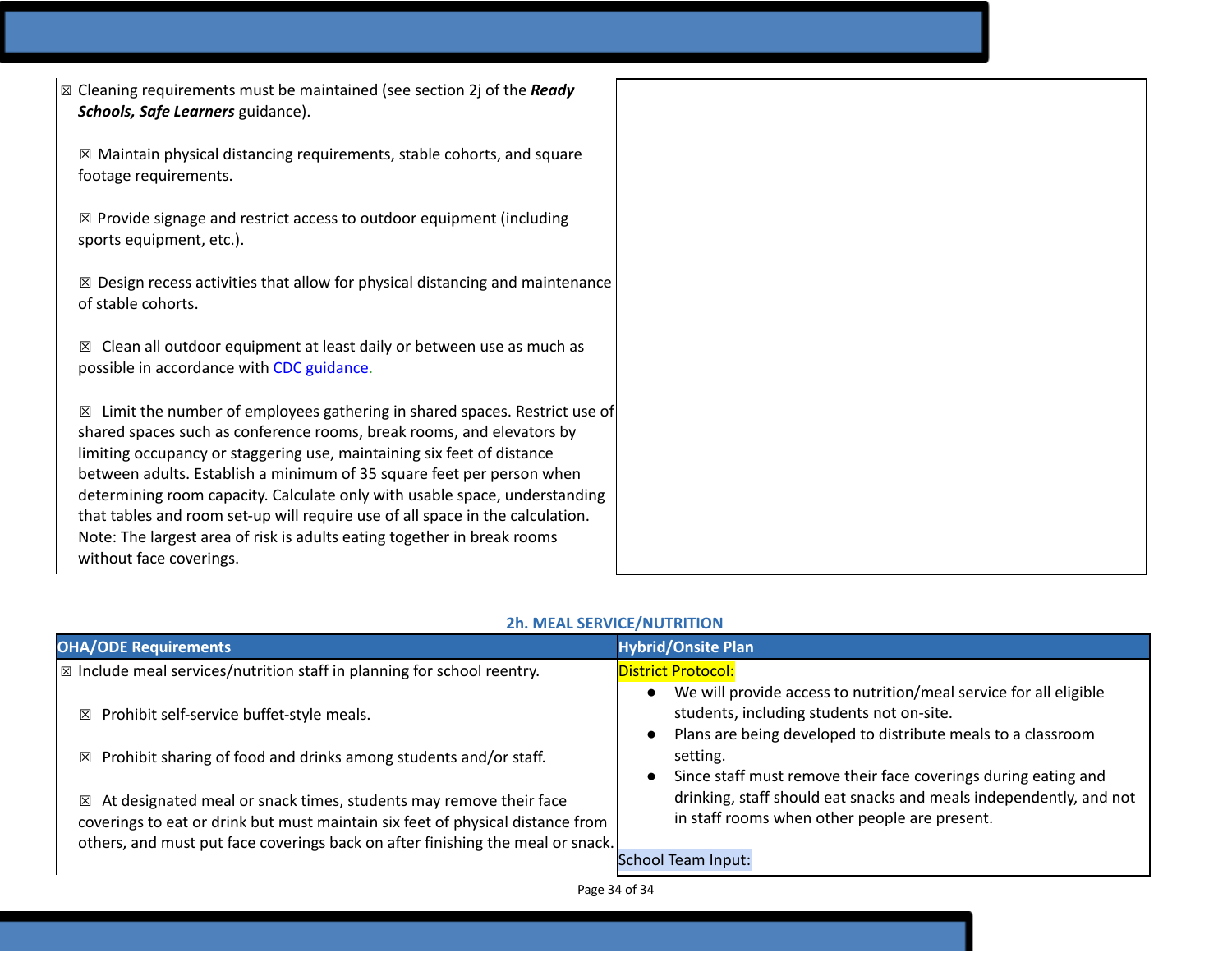- $\boxtimes$  Staff serving meals and students interacting with staff at mealtimes must wear face coverings (see section 1h of the *Ready Schools, Safe Learners* guidance). Staff must maintain 6 feet of physical distance to the greatest extent possible. If students are eating in a classroom, staff may supervise from the doorway of the classroom if feasible.
- ☒ Students must wash hands with soap and water for 20 seconds or use an alcohol-based hand sanitizer with 60-95% alcohol before meals and should be encouraged to do so after.
- $\boxtimes$  Appropriate daily cleaning of meal items (e.g., plates, utensils, transport items) in classrooms where meals are consumed.

☒ Since staff must remove their face coverings during eating and drinking**,** limit the number of employees gathering in shared spaces. Restrict use of shared spaces such as conference rooms and break rooms by limiting occupancy or staggering use. Consider staggering times for staff breaks, to prevent congregation in shared spaces. Always maintain at least six feet of physical distancing and establish a minimum of 35 square feet per person when determining room capacity. Calculate only with usable classroom space, understanding that desks and room set-up will require use of all space in the calculation. Wear face coverings except when eating or drinking and minimize time in spaces where face coverings are not consistently worn.

☒ Cleaning and sanitizing of meal touch-points and meal counting system between stable cohorts.

☒ Adequate cleaning and disinfection of tables between meal periods.

Serve breakfast and lunch in classrooms and eat with cohort groups.

- Breakfast will be available for all students to pick up as they walk from their main entrance to their classroom in the morning.
- Lunch will be delivered to classrooms approximately 5 minutes before scheduled lunch times.
- Students will be expected and reminded to maintain maximum distance from others, in light of not wearing masks while eating/drinking.
- All students must wash and/or sanitize hands prior to meals. If possible, students will wash hands in the classroom. If not, follow hallway and restroom procedures above.
- Cafeteria and school staff will deliver meals to each classroom.
- Students will not share utensils or other items during meals.

# **2i. TRANSPORTATION**

| <b>OHA/ODE Requirements</b>                                                                                        | <b>Hybrid/Onsite Plan</b>                                              |
|--------------------------------------------------------------------------------------------------------------------|------------------------------------------------------------------------|
| $\sqrt{\mathbb{Z}}$ Include transportation departments (and associated contracted providers, if District Protocol: |                                                                        |
| used) in planning for return to service.                                                                           | Bus staff are required to wear face shields or face coverings on buses |
|                                                                                                                    | when not actively driving and operating the bus.                       |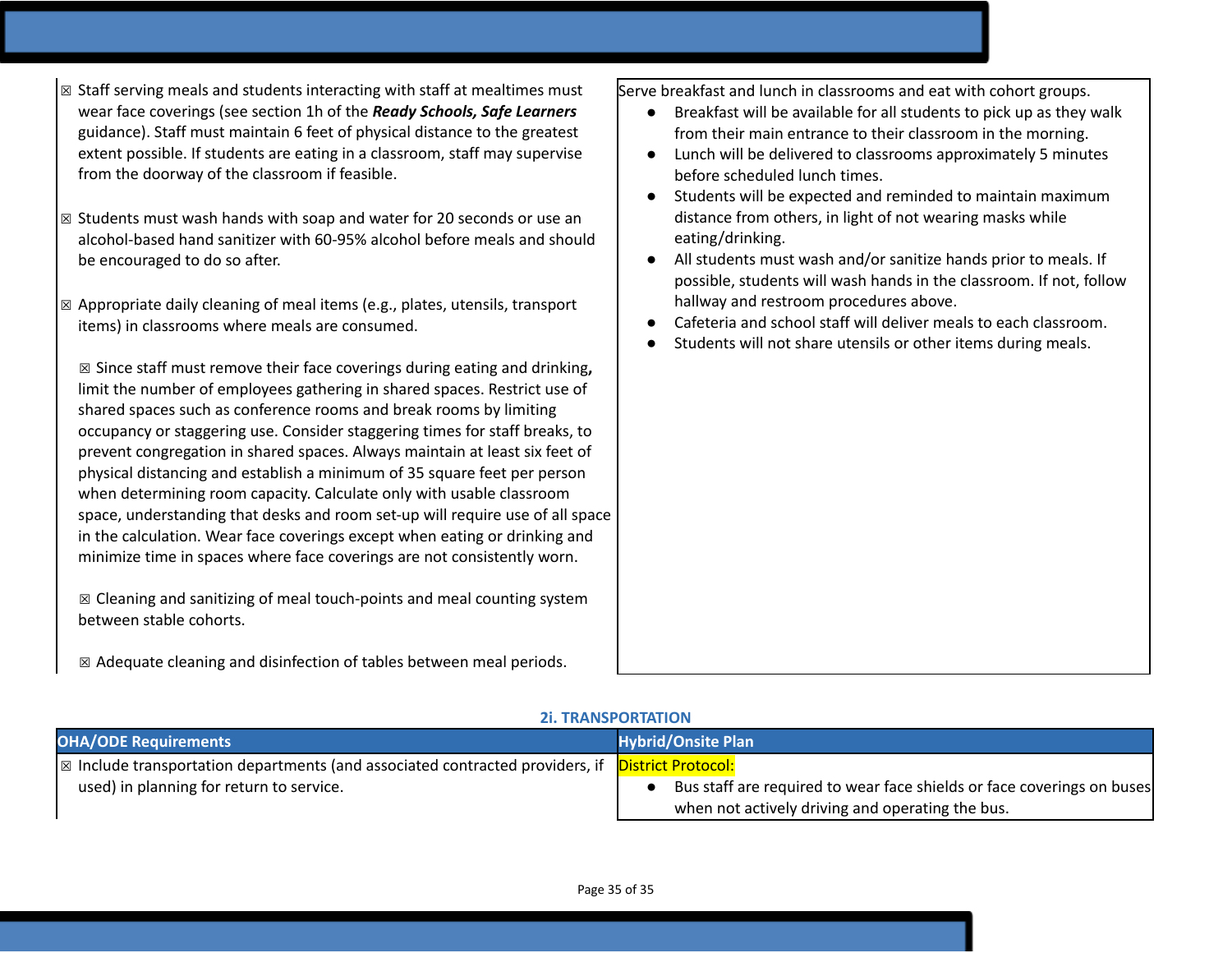☒ Buses are cleaned frequently. Conduct targeted cleanings between routes, with a focus on disinfecting frequently touched surfaces of the bus (see section 2j of the *Ready Schools, Safe Learners* guidance).

☒ Staff must use hand sanitizer (containing between 60-95% alcohol) in between helping each child and when getting on and off the vehicle. Gloves are not recommended; hand sanitizer is strongly preferred. If hand sanitizer is not available, disposable gloves can be used and must be changed to a new pair before helping each child.

- $\boxtimes$  Develop protocol for loading/unloading that includes visual screening for students exhibiting symptoms and logs for contact-tracing. This can be done at the time of arrival and departure.
	- If a student displays COVID-19 symptoms, provide a face covering (unless they are already wearing one) and keep six feet away from others. Continue transporting the student.
	- The symptomatic student shall be seated in the first row of the bus during transportation, and multiple windows must be opened to allow for fresh air circulation, if feasible.
	- The symptomatic student shall leave the bus first. After all students exit the bus, the seat and surrounding surfaces must be cleaned and disinfected.
	- If arriving at school, notify staff to begin isolation measures.
		- o If transporting for dismissal and the student displays an onset of symptoms, notify the school.
- ☒ Consult with parents/guardians of students who may require additional support (e.g., students who experience a disability and require specialized transportation as a related service) to appropriately provide service.

 $\boxtimes$  Drivers must wear masks or face coverings while driving, unless the mask or face covering interferes with the driver's vision (e.g., fogging of eyeglasses). Drivers must wear face coverings when not actively driving and operating the bus, including while students are entering or exiting the vehicle. A face shield may be an acceptable alternative, as stated in Section 1h of the *Ready Schools, Safe Learners* guidance.

- Face coverings or face shields for all students in grades Kindergarten and up following CDC guidelines applying the guidance in section 1h to transportation settings.
- Visible signage will be placed at the entry to each bus and students will be reminded not to ride if they are symptomatic.
- Students will be asked to comply with social distancing guidelines when waiting at the stop, during boarding, and while exiting the bus.
- Seating charts will be utilized with siblings to be seated together and "neighbor" seating to provide consistency in seating and minimize movement within the bus.
- Buses will be sanitized between runs and at the end of the day.
- Families are encouraged to transport their children to school to reduce the number of students on a bus.
- Students who ride the bus will be considered part of a cohort.

# **Additional Considerations for Student Services:**

● Case Managers with parents/guardians of students who may require additional support (e.g., students who experience a disability and require specialized transportation as a related service) to appropriately provide service.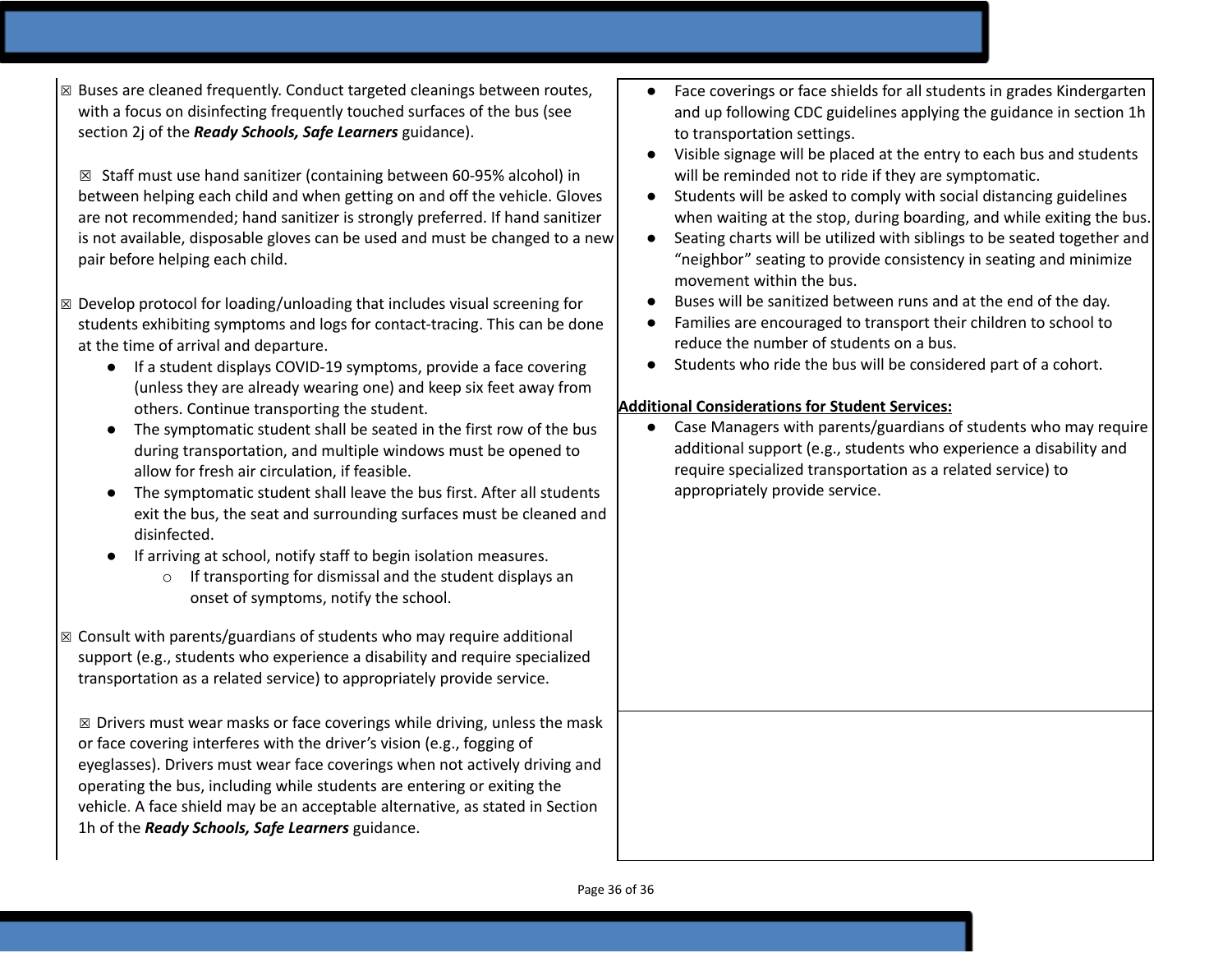| $\boxtimes$ Face coverings or face shields for all students in grades Kindergarten and<br>up following CDC guidelines applying the guidance in section 1h of the Ready<br><b>Schools, Safe Learners</b> guidance to transportation settings.                                    |  |
|---------------------------------------------------------------------------------------------------------------------------------------------------------------------------------------------------------------------------------------------------------------------------------|--|
| $\mathbb{R}$ Inform parents/guardians of practical changes to transportation service (i.e.,<br>physical distancing at bus stops and while loading/unloading, potential for<br>increased route time due to additional precautions, sanitizing practices, and<br>face coverings). |  |
| $\boxtimes$ Take all possible actions to maximize ventilation: Dress warmly, keep vents<br>and windows open to the greatest extent possible.                                                                                                                                    |  |

# **2j. CLEANING, DISINFECTION, AND VENTILATION**

| <b>OHA/ODE Requirements</b>                                                                                                                          | <b>Hybrid/Onsite Plan</b>                                                                                                                    |
|------------------------------------------------------------------------------------------------------------------------------------------------------|----------------------------------------------------------------------------------------------------------------------------------------------|
| $\boxtimes$ Clean, sanitize, and disinfect frequently touched surfaces (e.g. door handles,                                                           | <b>District Protocol:</b>                                                                                                                    |
| sink handles, drinking fountains, transport vehicles) and shared objects (e.g.,                                                                      | Custodians and staff will clean, sanitize, and disinfect frequently<br>$\bullet$                                                             |
| toys, games, art supplies) between uses multiple times per day. Maintain<br>clean and disinfected (CDC guidance) environments, including classrooms, | touched surfaces (e.g., playground equipment, door handles, sink<br>handles, drinking fountains, transport vehicles) and shared objects      |
| cafeteria settings and restrooms. Provide time and supplies for the cleaning                                                                         | (e.g., toys, games, art supplies) between uses multiple times per day,                                                                       |
| and disinfecting of high-touch surfaces between multiple student uses, even                                                                          | per Cleaning and Disinfecting Plan: Cleaning Guidelines                                                                                      |
| in the same cohort.                                                                                                                                  | Facilities will be cleaned and disinfected at least daily to prevent<br>$\bullet$                                                            |
|                                                                                                                                                      | transmission of the virus from surfaces (see CDC's guidance on                                                                               |
| $\boxtimes$ Outdoor learning spaces must have at least 75% of the square footage of                                                                  | disinfecting public spaces). Staff will maintain clean and disinfected                                                                       |
| its sides open for airflow.                                                                                                                          | (CDC guidance) environments, including classrooms, cafeteria                                                                                 |
|                                                                                                                                                      | settings, restrooms, and playgrounds.                                                                                                        |
| $\boxtimes$ Outdoor playground structures require normal routine cleaning and do                                                                     | Staff will apply disinfectants safely and correctly following labeling<br>direction as specified by the manufacturer and keep these products |
| not require disinfection. Shared equipment should be cleaned and<br>disinfected at least daily in accordance with CDC guidance.                      | away from students.                                                                                                                          |
|                                                                                                                                                      | Each school will operate ventilation systems properly and/or<br>$\bullet$                                                                    |
|                                                                                                                                                      | increase circulation of outdoor air as much as possible. Where                                                                               |
| $\infty$ Apply disinfectants safely and correctly following labeling direction as                                                                    | possible, staff will modify or enhance building ventilation (see CDC's                                                                       |
| specified by the manufacturer. Keep these products away from students.                                                                               | guidance on ventilation and filtration and American Society of                                                                               |
|                                                                                                                                                      | Heating, Refrigerating, and Air-Conditioning Engineers' guidance), as                                                                        |
| $\boxtimes$ To reduce the risk of asthma, choose disinfectant products on the EPA List                                                               | we are aware that air circulation and filtration are helpful factors in                                                                      |
| N with asthma-safer ingredients (e.g. hydrogen peroxide, citric acid, or lactic                                                                      | reducing airborne viruses.                                                                                                                   |
| acid) and avoid products that mix these with asthma-causing ingredients like                                                                         |                                                                                                                                              |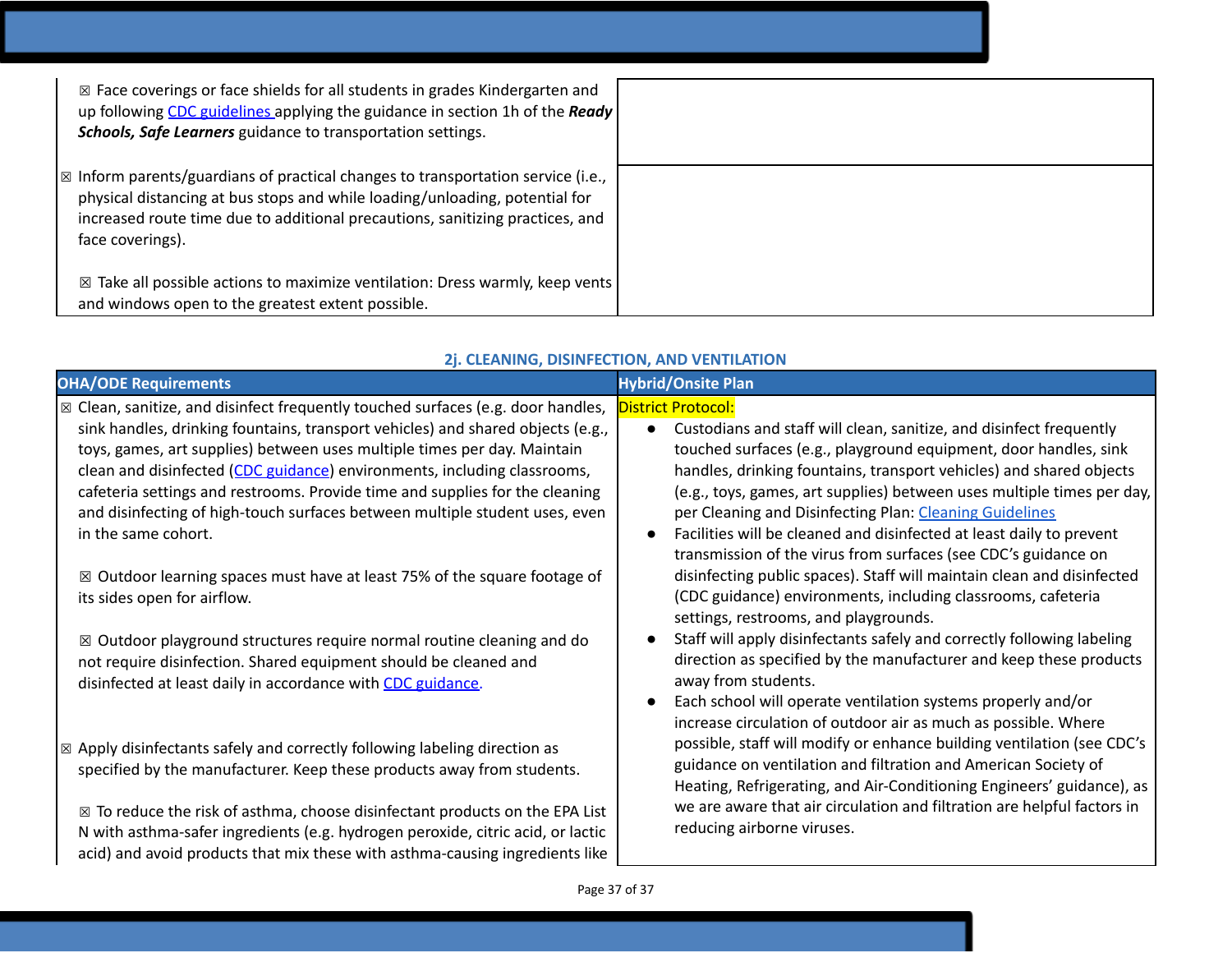peroxyacetic acid, sodium hypochlorite (bleach), or quaternary ammonium compounds.

 $\boxtimes$  Schools with HVAC systems must evaluate the system to minimize indoor air recirculation (thus maximizing fresh outdoor air) to the extent possible. Schools that do not have mechanical ventilation systems shall, to the extent possible, increase natural ventilation by opening windows and interior doors before students arrive and after students leave, and while students are present. Do not prop open doors that can pose a safety or security risk to students and staff (e.g., exterior doors and fire doors that must remain closed).

- $\boxtimes$  Consider running ventilation systems continuously and changing the filters more frequently. Do not use fans if they pose a safety or health risk, such as increasing exposure to pollen/allergies or exacerbating asthma symptoms. Consider using window fans or box fans positioned in open windows to blow fresh outdoor air into the classroom via one window, and indoor air out of the classroom via another window. Fans must not be used in rooms with closed windows and doors, as this does not allow for fresh air to circulate.
- $\boxtimes$  Consider the need for increased ventilation in areas where students with special health care needs receive medication or treatments.

 $\boxtimes$  Facilities should be cleaned and disinfected at least daily to prevent transmission of the virus from surfaces (see CDC's guidance on [disinfecting](https://www.cdc.gov/coronavirus/2019-ncov/community/reopen-guidance.html) public [spaces\)](https://www.cdc.gov/coronavirus/2019-ncov/community/reopen-guidance.html).

 $\boxtimes$  Consider modification or enhancement of building ventilation where feasible (see CDC's guidance on [ventilation](https://www.cdc.gov/coronavirus/2019-ncov/community/guidance-business-response.html) and filtration an[d](https://www.ashrae.org/news/ashraejournal/guidance-for-building-operations-during-the-covid-19-pandemic) [American](https://www.ashrae.org/news/ashraejournal/guidance-for-building-operations-during-the-covid-19-pandemic) Society of Heating, Refrigerating, and [Air-Conditioning](https://www.ashrae.org/news/ashraejournal/guidance-for-building-operations-during-the-covid-19-pandemic) Engineers' guidance).

School Input:

● The Obsidian Middle School Systematic [Disinfecting](https://docs.google.com/document/d/1HP0Lvrh1R0Mr0GhTSQ-8CjYdUt2QFzuUbNEeXPTGM7I/edit?usp=sharing) Schedule is [located](https://docs.google.com/document/d/1HP0Lvrh1R0Mr0GhTSQ-8CjYdUt2QFzuUbNEeXPTGM7I/edit?usp=sharing) here.

#### **2k. HEALTH SERVICES**

| <b>OHA/ODE Requirements</b>                                             | <b>Hybrid/Onsite Plan</b> |
|-------------------------------------------------------------------------|---------------------------|
| ⊠ OAR 581-022-2220 Health Services, requires districts to "maintain a   | District Protocol):       |
| prevention-oriented health services program for all students" including |                           |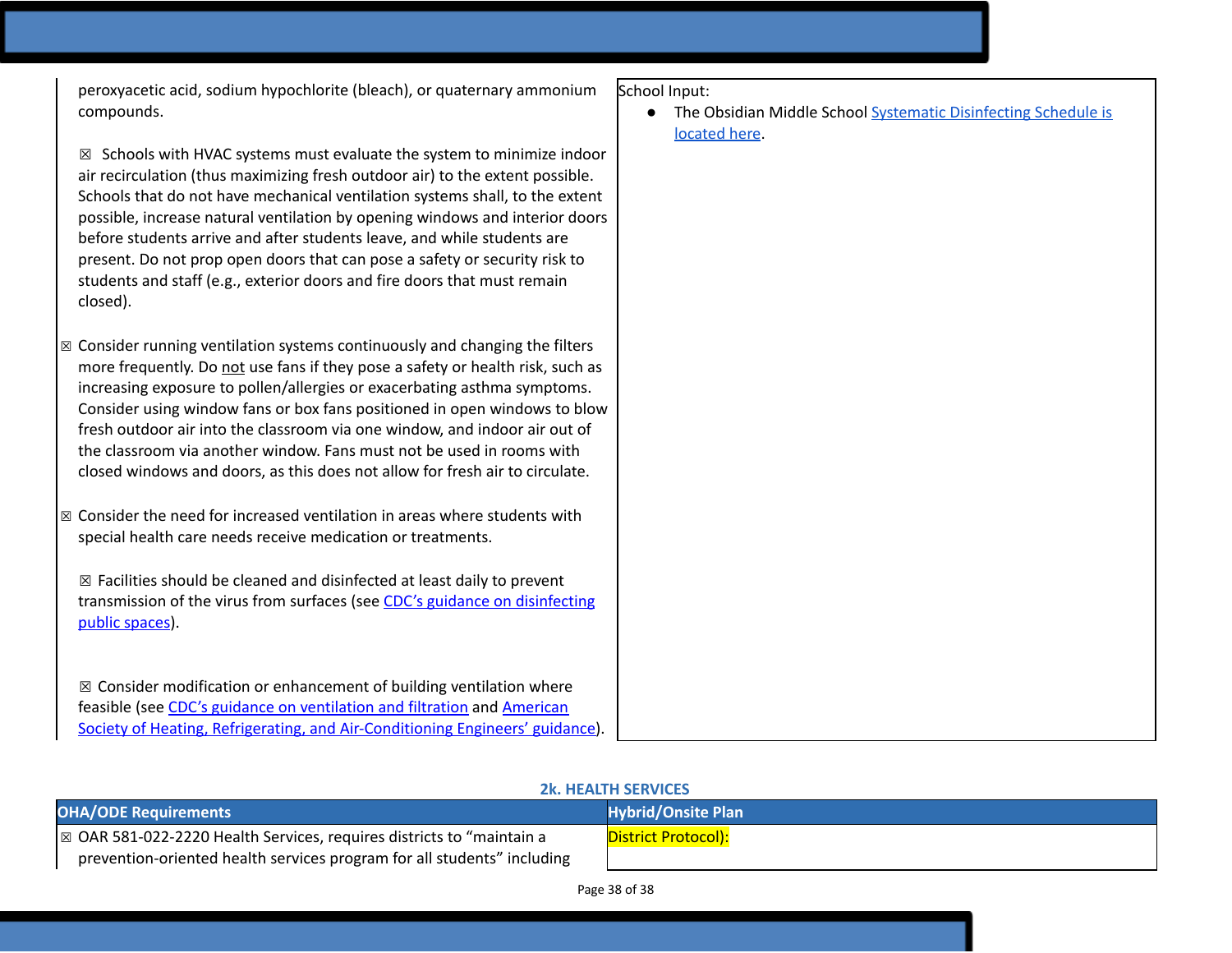|        | <b>OHA/ODE Requirements</b>                                                                                                                                                                                                                                                                                                                                                                                                                                                                                | <b>Hybrid/Onsite Plan</b> |
|--------|------------------------------------------------------------------------------------------------------------------------------------------------------------------------------------------------------------------------------------------------------------------------------------------------------------------------------------------------------------------------------------------------------------------------------------------------------------------------------------------------------------|---------------------------|
| $\Box$ | Provide specific plan details and adjustments in Operational Blueprints<br>that address staff and student safety, which includes how you will<br>approach:<br>Contact tracing<br>The intersection of cohort designs in residential settings (by<br>wing or common restrooms) with cohort designs in the<br>instructional settings. The same cohorting parameter limiting<br>total cohort size to 100 people applies.<br>Quarantine of exposed staff or students<br>Isolation of infected staff or students | <b>NA</b>                 |

# **2l. BOARDING SCHOOLS AND RESIDENTIAL PROGRAMS ONLY**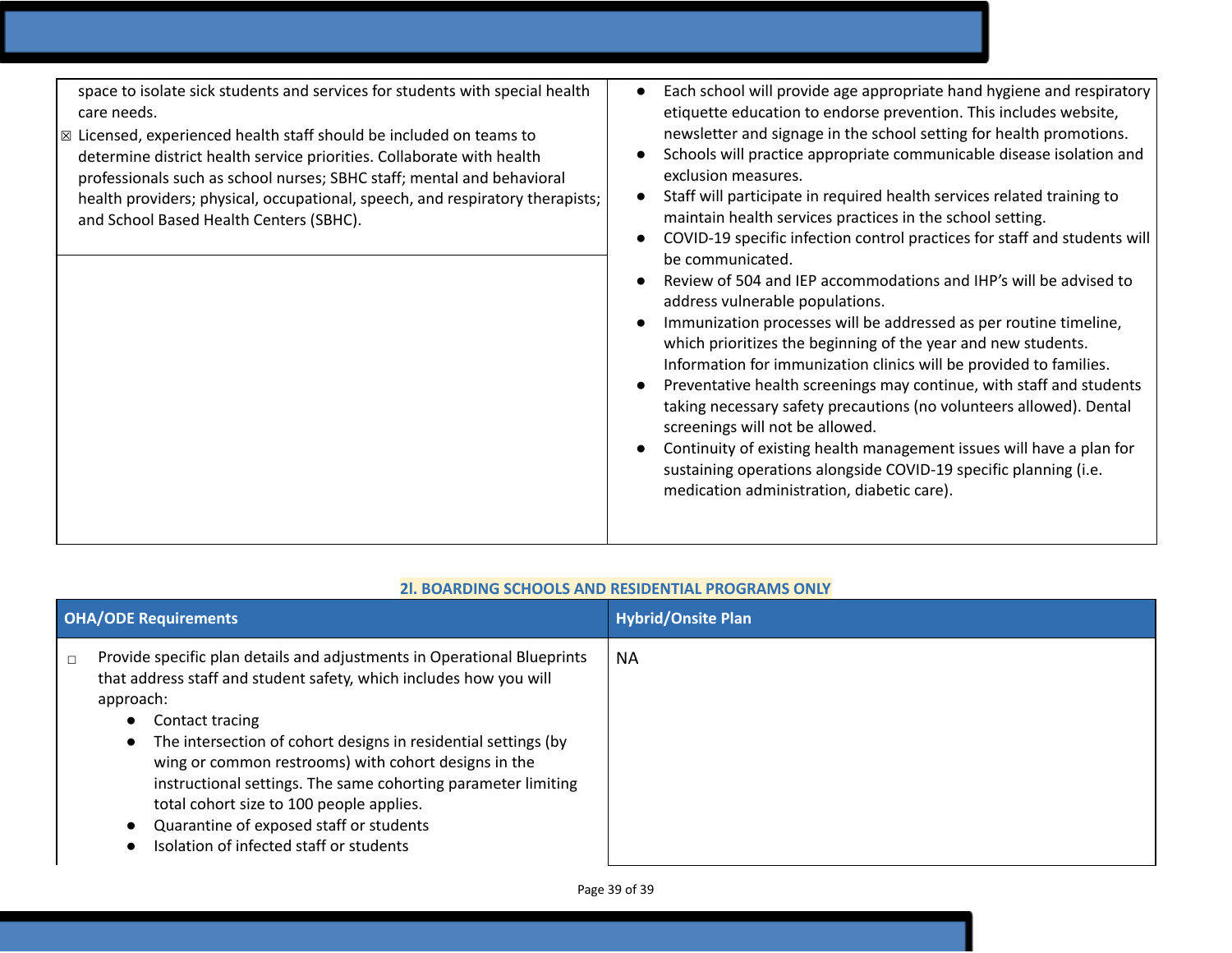- Communication and designation of where the "household" or "family unit" applies to your residents and staff
- ☐ Review and take into consideration CDC [guidance](https://www.cdc.gov/coronavirus/2019-ncov/communication/toolkits/shared-congregate-housing.html) for shared or congregate housing:
	- Not allow more than two students to share a residential dorm room unless alternative housing arrangements are impossible
	- Ensure at least 64 square feet of room space per resident
	- Reduce overall residential density to ensure sufficient space for the isolation of sick or potentially infected individuals, as necessary;
	- Configure common spaces to maximize physical distancing;
	- Provide enhanced cleaning:
	- Establish plans for the containment and isolation of on-campus cases, including consideration of PPE, food delivery, and bathroom needs.

### **Exception**

K-12 boarding schools that do not meet the Advisory Metrics (Section 0 of the *Ready Schools, Safe Learners* guidance) may operate, in consultation with their Local Public Health Authority, provided that:

- □ They have a current and complete RSSL Blueprint and are complying with Sections 1-3 of the *Ready Schools, Safe Learners* guidance and any other applicable sections, including Section 2L of the *Ready Schools, Safe Learners* guidance.
- ☐ The school maintains a fully-closed residential campus (no non-essential visitors allowed), and normal day school operations are only offered remotely through distance learning.
- ☐ There have been no confirmed cases of COVID-19 among school staff or students in the past 14 days.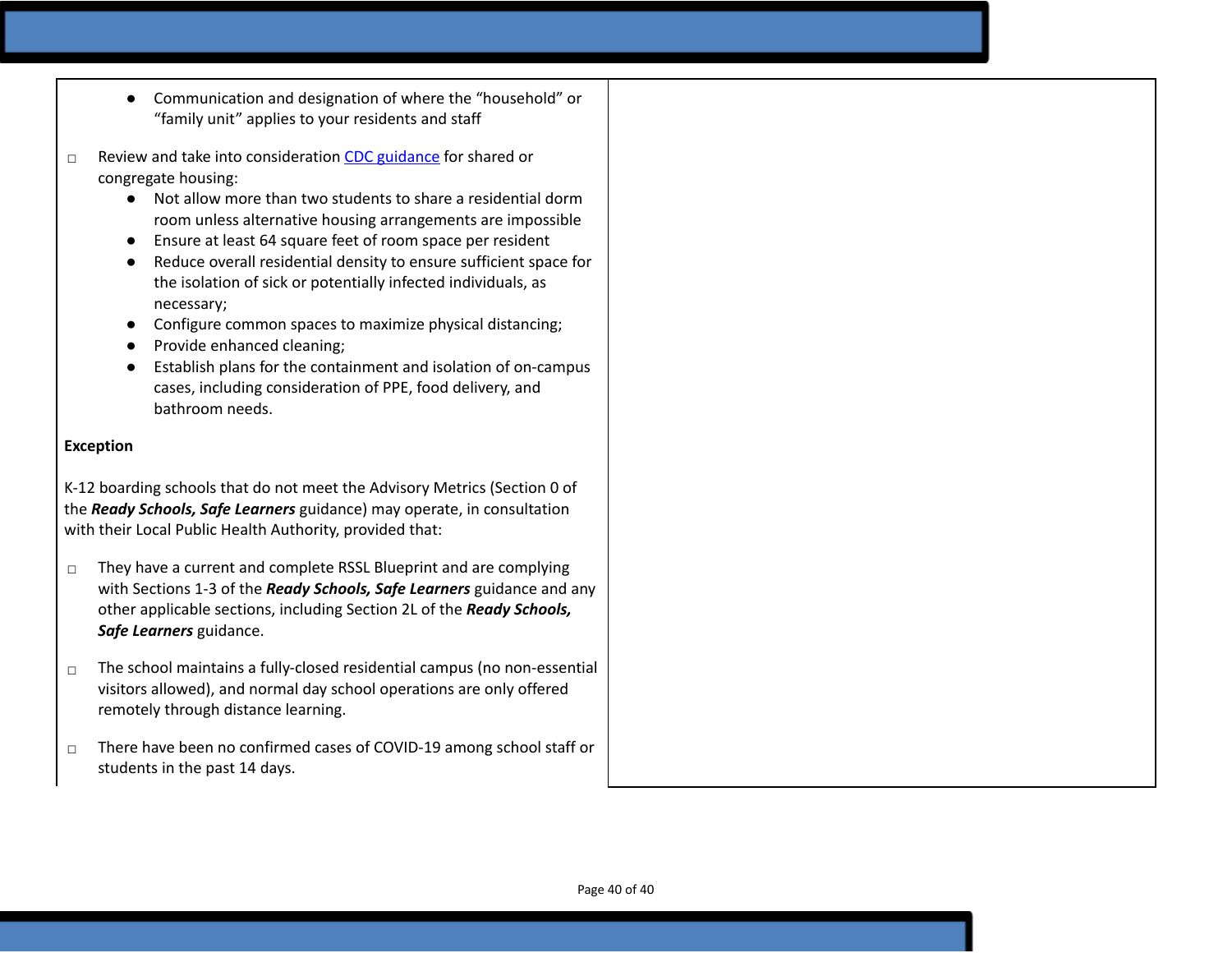- ☐ Less than 10% of staff, employees, or contracts (in total) are traveling to or from campus. Staff in this designation will:
	- Limit travel to essential functions.
	- Carefully monitor their own health daily and avoid coming to campus at any potential symptom of COVID-19.
- $\Box$  Any boarding students newly arriving to campus will either:
	- Complete a quarantine at home for 14 days (or current CDC recommended time period) prior to traveling to the school, OR
	- Quarantine on campus for 14 days (or current CDC recommended time period). \* A 14-day quarantine is the safest option to prevent the spread of COVID-19 to others. However, in either option above, for boarding students who have not developed any symptoms, schools may consider ending quarantine after 10 days without any testing, or after 7 days with a negative result on a COVID-19 viral test collected within 48 hours before ending quarantine, unless otherwise directed by the local public health authority (LPHA).
	- ☐ Student transportation off-campus is limited to medical care.

### **2m. SCHOOL EMERGENCY PROCEDURES AND DRILLS**

| <b>OHA/ODE Requirements</b> | Hybrid/Onsite Plan |
|-----------------------------|--------------------|
|                             |                    |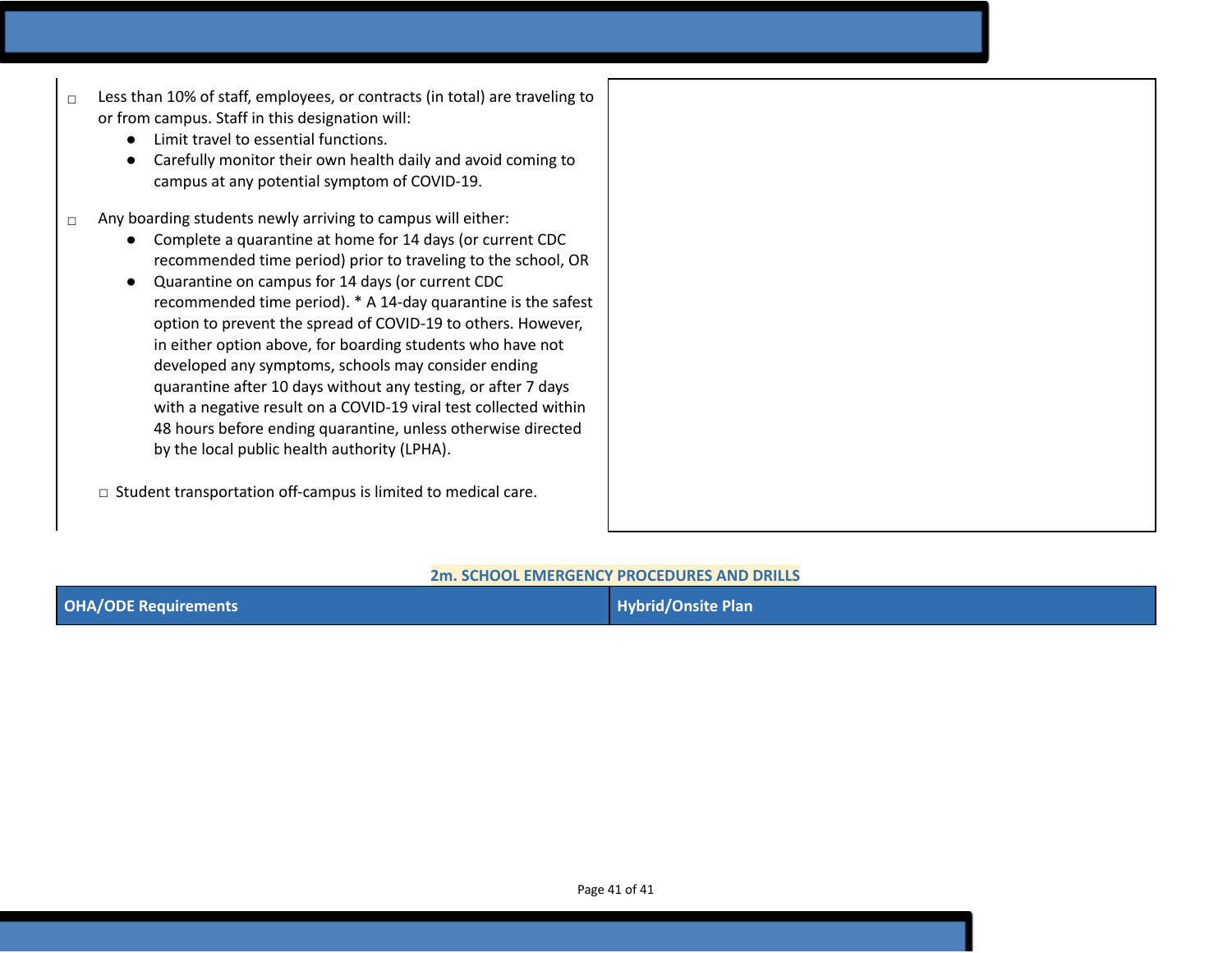- ☒ In accordance with [O](https://www.oregonlegislature.gov/bills_laws/ors/ors336.html)RS [336.071](https://www.oregonlegislature.gov/bills_laws/ors/ors336.html) and OAR [581-022-2225](https://secure.sos.state.or.us/oard/viewSingleRule.action?ruleVrsnRsn=145271) all schools (including those operating a Comprehensive Distance Learning model) are required to instruct students on emergency procedures. Schools that operate an On-Site or Hybrid model need to instruct and practice drills on emergency procedures so that students and staff can respond to emergencies.
	- At least 30 minutes in each school month must be used to instruct students on the emergency procedures for fires, earthquakes (including tsunami drills in appropriate zones), and safety threats.
	- Fire drills must be conducted monthly.
	- Earthquake drills (including tsunami drills and instruction for schools in a tsunami hazard zone) must be conducted two times a year.
	- Safety threats including procedures related to lockdown, lockout, shelter in place and evacuation and other appropriate actions to take when there is a threat to safety must be conducted two times a year.
- $\boxtimes$  Drills can and should be carried out as close as possible to the procedures that would be used in an actual emergency. For example, a fire drill must be carried out with the same alerts and same routes as normal. If appropriate and practicable, COVID-19 physical distancing measures can be implemented, but only if they do not compromise the drill.
- $\boxtimes$  When or if physical distancing must be compromised, drills must be completed in less than 15 minutes.
- $\boxtimes$  Drills shall not be practiced unless they can be practiced correctly.
- $\boxtimes$  Train staff on safety drills prior to students arriving on the first day on campus in hybrid or face-to-face engagement.
- $\boxtimes$  If on a hybrid schedule, conduct multiple drills each month to ensure that all cohorts of students have opportunities to participate in drills (i.e., schedule on different cohort days throughout the year).

School Input:

- At least 30 minutes of each school month will be dedicated to instructing students on the emergency procedures for fires, earthquakes, and safety threats.
- Fire drills will be conducted monthly in order to ensure all students practice the procedures and students will be using physical distancing protocols while outside the building.
- Each cohort (A day/B day) will conduct each of the assigned drills.
- Earthquake and safety threat drills will be conducted twice over the course of the school year.
- At times during the drills when physical distancing is compromised students will not be in close contact for more than 15 minutes.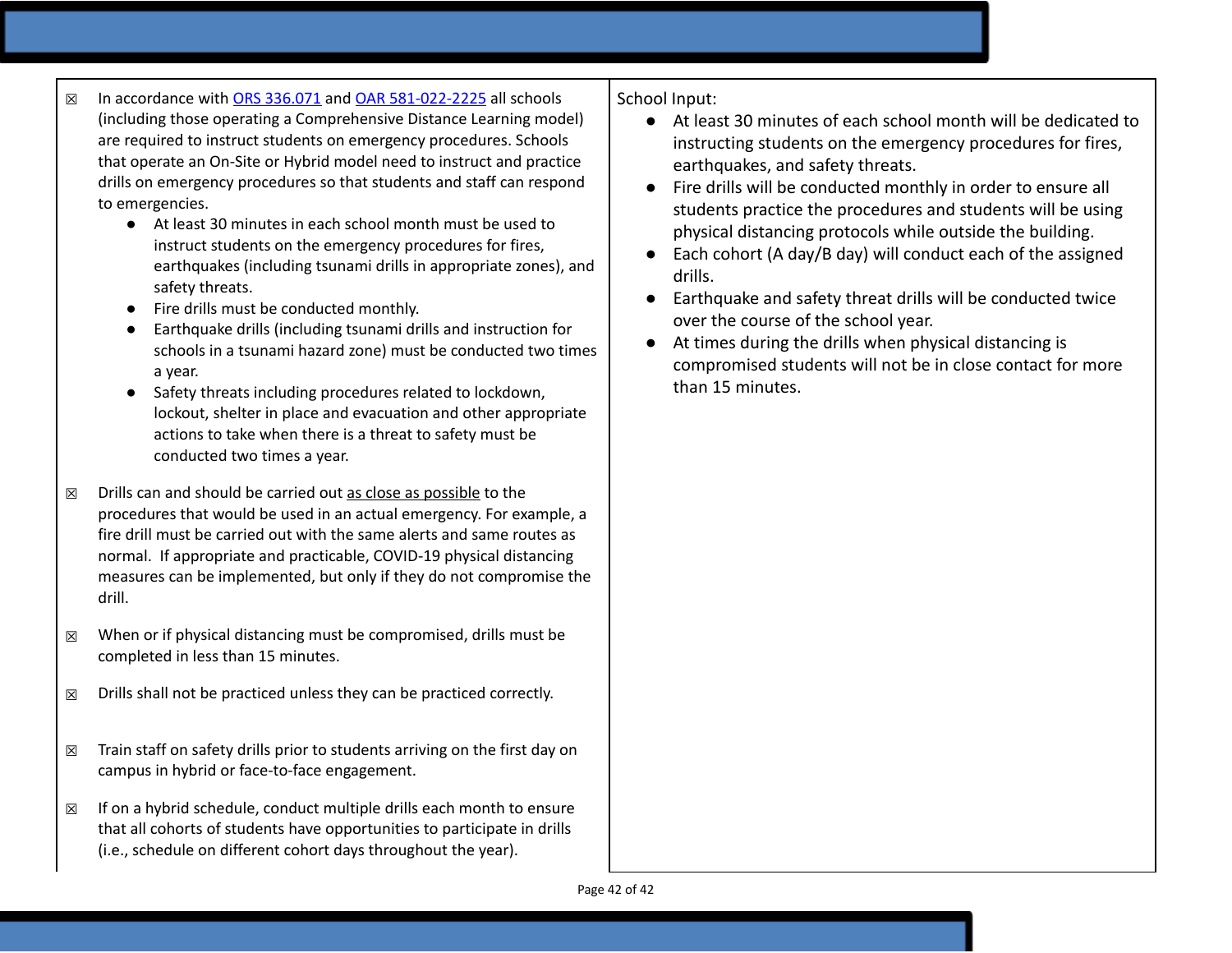☒ Students must wash hands with soap and water for 20 seconds or use an alcohol-based hand sanitizer with 60-95% alcohol after a drill is complete.

| 2n. SUPPORTING STUDENTS WHO ARE DYSREGULATED, ESCALATED, AND/OR EXHIBITING SELF-REGULATORY CHALLENGES |                                                                                                                                                                                                                                                                                                                                                                                                                                                                                                                                                                                                                                                                                                                                                                                                                                                                                                                                                                                                                                                                                                                                                                                                                                                                                                                                                                                                                                                                                                                                                                                                            |                                                                                                                                                                                                                                                                                                                                                                                                                                                                                                                                                                                                                                                                                                                                                                                                                                                                                                                                                                                                                                                                                                                                                                                                                                                                                                                                                                                                                                                                                                                                                                       |
|-------------------------------------------------------------------------------------------------------|------------------------------------------------------------------------------------------------------------------------------------------------------------------------------------------------------------------------------------------------------------------------------------------------------------------------------------------------------------------------------------------------------------------------------------------------------------------------------------------------------------------------------------------------------------------------------------------------------------------------------------------------------------------------------------------------------------------------------------------------------------------------------------------------------------------------------------------------------------------------------------------------------------------------------------------------------------------------------------------------------------------------------------------------------------------------------------------------------------------------------------------------------------------------------------------------------------------------------------------------------------------------------------------------------------------------------------------------------------------------------------------------------------------------------------------------------------------------------------------------------------------------------------------------------------------------------------------------------------|-----------------------------------------------------------------------------------------------------------------------------------------------------------------------------------------------------------------------------------------------------------------------------------------------------------------------------------------------------------------------------------------------------------------------------------------------------------------------------------------------------------------------------------------------------------------------------------------------------------------------------------------------------------------------------------------------------------------------------------------------------------------------------------------------------------------------------------------------------------------------------------------------------------------------------------------------------------------------------------------------------------------------------------------------------------------------------------------------------------------------------------------------------------------------------------------------------------------------------------------------------------------------------------------------------------------------------------------------------------------------------------------------------------------------------------------------------------------------------------------------------------------------------------------------------------------------|
|                                                                                                       | <b>OHA/ODE Requirements</b>                                                                                                                                                                                                                                                                                                                                                                                                                                                                                                                                                                                                                                                                                                                                                                                                                                                                                                                                                                                                                                                                                                                                                                                                                                                                                                                                                                                                                                                                                                                                                                                | <b>Hybrid/Onsite Plan</b>                                                                                                                                                                                                                                                                                                                                                                                                                                                                                                                                                                                                                                                                                                                                                                                                                                                                                                                                                                                                                                                                                                                                                                                                                                                                                                                                                                                                                                                                                                                                             |
| 図<br>⊠<br>図<br>図                                                                                      | Utilize the components of Collaborative Problem Solving or a similar<br>framework to continually provide instruction and skill-building/training<br>related to the student's demonstrated lagging skills.<br>Take proactive/preventative steps to reduce antecedent events and<br>triggers within the school environment.<br>Be proactive in planning for known behavioral escalations (e.g.,<br>self-harm, spitting, scratching, biting, eloping, failure to maintain<br>physical distance). Adjust antecedents where possible to minimize<br>student and staff dysregulation. Recognize that there could be new and<br>different antecedents and setting events with the additional<br>requirements and expectations for the 2020-21 school year.<br>Establish a proactive plan for daily routines designed to build<br>self-regulation skills; self-regulation skill-building sessions can be short<br>(5-10 minutes), and should take place at times when the student is<br>regulated and/or is not demonstrating challenging behaviors.<br>$\boxtimes$ Ensure all staff are trained to support de-escalation, provide lagging<br>skill instruction, and implement alternatives to restraint and seclusion.<br>$\boxtimes$ Ensure that staff are trained in effective, evidence-based methods<br>for developing and maintaining their own level of self-regulation and<br>resilience to enable them to remain calm and able to support struggling<br>students as well as colleagues.<br>$\boxtimes$ Plan for the impact of behavior mitigation strategies on public health<br>and safety requirements: | <b>School Team:</b><br>All staff receive SEL/Emotional Regulation support strategies<br>$\bullet$<br>for students during the January 14-15, 2021 Health and Safety<br>Training sessions, led by school counselors and occupational<br>therapists from High Desert ESD.<br>All staff receive mindfulness/stretching/self-care strategies for<br>students during the January 14-15, 2021 Health and Safety<br>Training sessions, led by physical education teachers. These<br>strategies focused on staff self-regulation as well as<br>supporting student emotional regulation.<br>CPI trained at least 85% is CPI (Crisis Intervention Prevention)<br>$\bullet$<br><b>Trained</b><br>All staff receive bi-weekly strategies to support dysregulated<br>and/or escalated students during staff meetings<br><b>ENVoY Trained staff to support ALL students</b><br>School counselors are never assigned duty at the same time;<br>if they are, additional staff are always available to allow them<br>to support an emotionally dysregulated student.<br>The Emergency Response Team at OMS has discussed and<br>$\bullet$<br>planned for the need to intervene with students and staff in<br>the event that a student leaves the area; a student engages in<br>a behavior that requires them to be isolated from peers and<br>results in a room clear; student engages in physically<br>aggressive behaviors that preclude the possibility of<br>maintaining physical distance and/or require physical<br>de-escalation or intervention techniques other than restraint |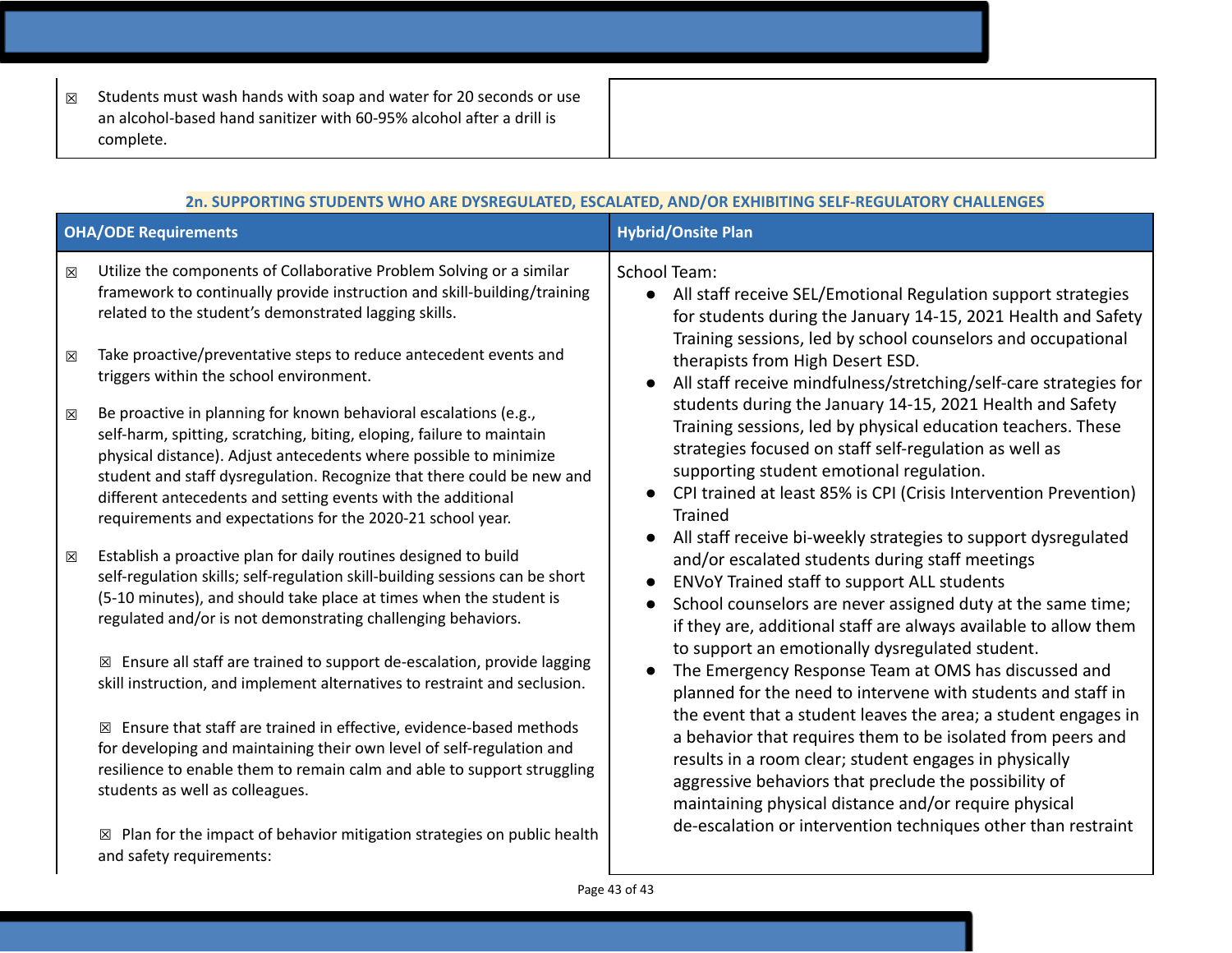- Student elopes from area
	- If staff need to intervene for student safety, staff should:
		- Use empathetic and calming verbal interactions (i.e. "This seems hard right now. Help me understand… How can I help?") to attempt to re-regulate the student without physical intervention.
		- Use the least restrictive interventions possible to maintain physical safety for the student and staff.
		- Wash hands after a close interaction.
		- Note the interaction on the appropriate contact log.
	- \*If unexpected interaction with other stable cohorts occurs, those contacts must be noted in the appropriate contact logs.
- Student engages in behavior that requires them to be isolated from peers and results in a room clear.
	- If students leave the classroom:
		- Preplan for a clean and safe alternative space that maintains physical safety for the student and staff
		- Ensure physical distancing and separation occur, to the maximum extent possible.
		- Use the least restrictive interventions possible to maintain physical safety for the student and staff.
		- Wash hands after a close interaction.
		- Note the interaction on the appropriate contact log.
	- \*If unexpected interaction with other stable cohorts occurs, those contacts must be noted in the appropriate contact logs.
- Student engages in physically aggressive behaviors that preclude the possibility of maintaining physical distance and/or require physical de-escalation or intervention techniques other

or seclusion (e.g., hitting, biting, spitting, kicking, self-injurious behavior).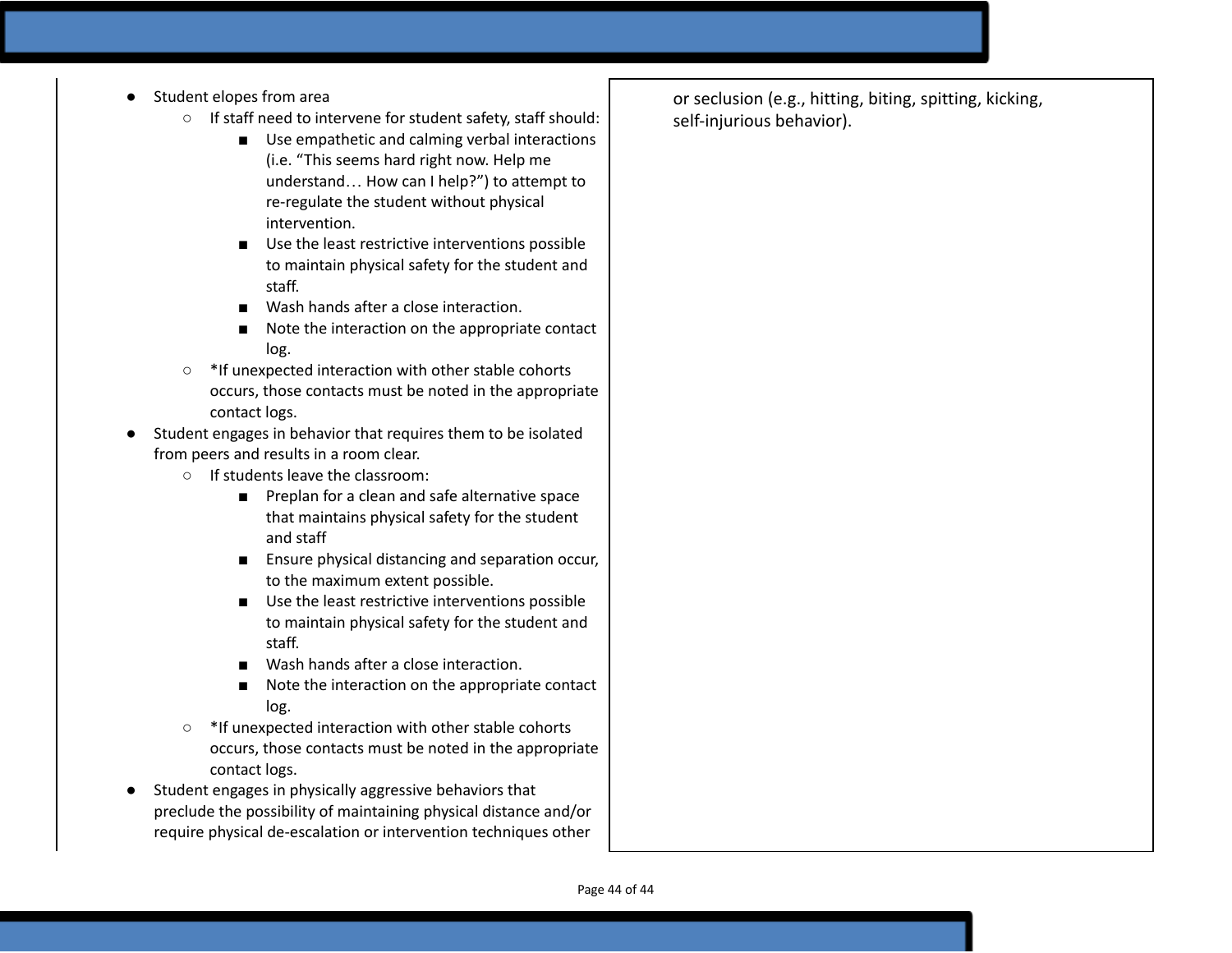than restraint or seclusion (e.g., hitting, biting, spitting, kicking, self-injurious behavior).

- If staff need to intervene for student safety, staff should:
	- Maintain student dignity throughout and following the incident.
	- Use empathetic and calming verbal interactions (i.e. "This seems hard right now. Help me understand… How can I help?") to attempt to re-regulate the student without physical intervention.
	- Use the least restrictive interventions possible to maintain physical safety for the student and staff
	- Wash hands after a close interaction.
	- Note the interaction on the appropriate contact log.
- \*If unexpected interaction with other stable cohorts occurs, those contacts must be noted in the appropriate contact logs.

 $\boxtimes$  Ensure that spaces that are unexpectedly used to deescalate behaviors are appropriately cleaned and sanitized after use before the introduction of other stable cohorts to that space.

### **2o. PROTECTIVE PHYSICAL INTERVENTION**

| <b>OHA/ODE Requirements</b> | <b>Hybrid/Onsite Plan</b> |
|-----------------------------|---------------------------|
|-----------------------------|---------------------------|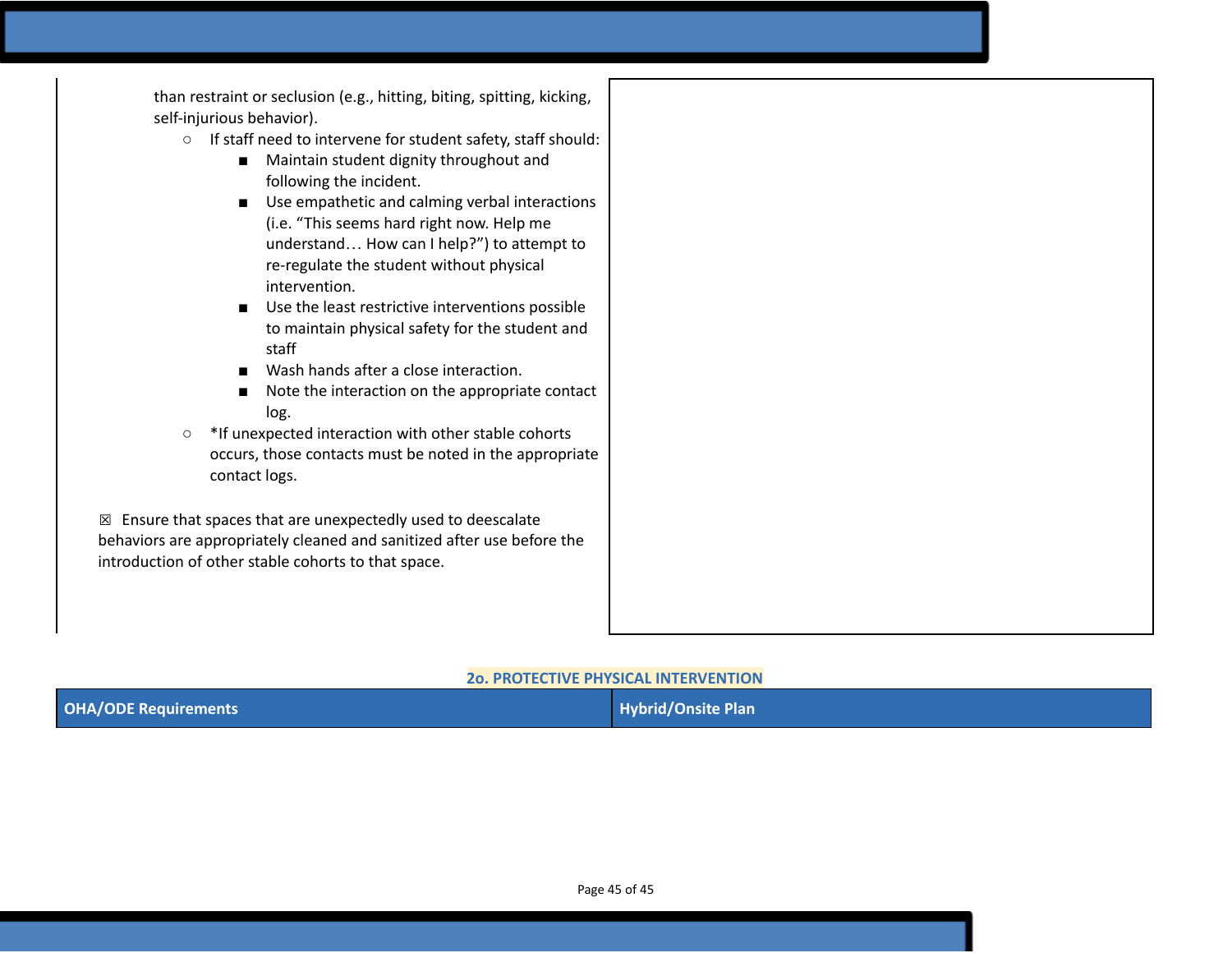☒ Reusable Personal Protective Equipment (PPE) must be cleaned and disinfected following the manufacturer's recommendation*,* after every episode of physical intervention (see section 2j. Cleaning, Disinfection, and Ventilation in the *Ready Schools, Safe Learners* guidance). Single-use disposable PPE must not be re-used. School Team:

- Students and staff will be trained to wash their reusable face coverings after use.
- Disposable PPE will be discarded after each use.



# **3. Response to Outbreak**

| <b>OHA/ODE Requirements</b>                                                                                                                                                                                                      | <b>Hybrid/Onsite Plan</b>                                                                                                                                                                                                                                                                                                                                                                                                                                                                                                                                                                                                                                                                                                                                                                                                                                                                                                                                                                                                                                                 |
|----------------------------------------------------------------------------------------------------------------------------------------------------------------------------------------------------------------------------------|---------------------------------------------------------------------------------------------------------------------------------------------------------------------------------------------------------------------------------------------------------------------------------------------------------------------------------------------------------------------------------------------------------------------------------------------------------------------------------------------------------------------------------------------------------------------------------------------------------------------------------------------------------------------------------------------------------------------------------------------------------------------------------------------------------------------------------------------------------------------------------------------------------------------------------------------------------------------------------------------------------------------------------------------------------------------------|
| $\mathbb{Z}$ Review the "Planning for COVID-19 Scenarios in Schools" toolkit.<br>$\mathbb{Z}$ Coordinate with Local Public Health Authority (LPHA) to establish<br>communication channels related to current transmission level. | <b>District Protocol:</b><br>Coordinate Communication with the Local Public Health Authority.<br>If the region impacted is in Deschutes County, the Local Health<br>Department (LHD) will provide school-centered communication and<br>will potentially host conference calls.<br>When cases are identified in the local region a response team should<br>be assembled within the district and responsibilities assigned within<br>the school district.<br>Identify baseline absentee rates to determine if rates have increased<br>by 20% or more.<br>Temporarily dismiss students attending childcare facilities, K12 schools.<br>Modify, postpone, or cancel large school events as coordinated with<br>LHD.<br>Work with LHD to establish timely communication with staff and<br>families.<br>When novel viruses are identified in the school setting, and the<br>incidence is low, the local health department will provide a direct Page<br>14 of 16 report to the district nurse on the diagnosed case. Likewise,<br>the LHD will impose restrictions on contacts. |

# **3a. PREVENTION AND PLANNING**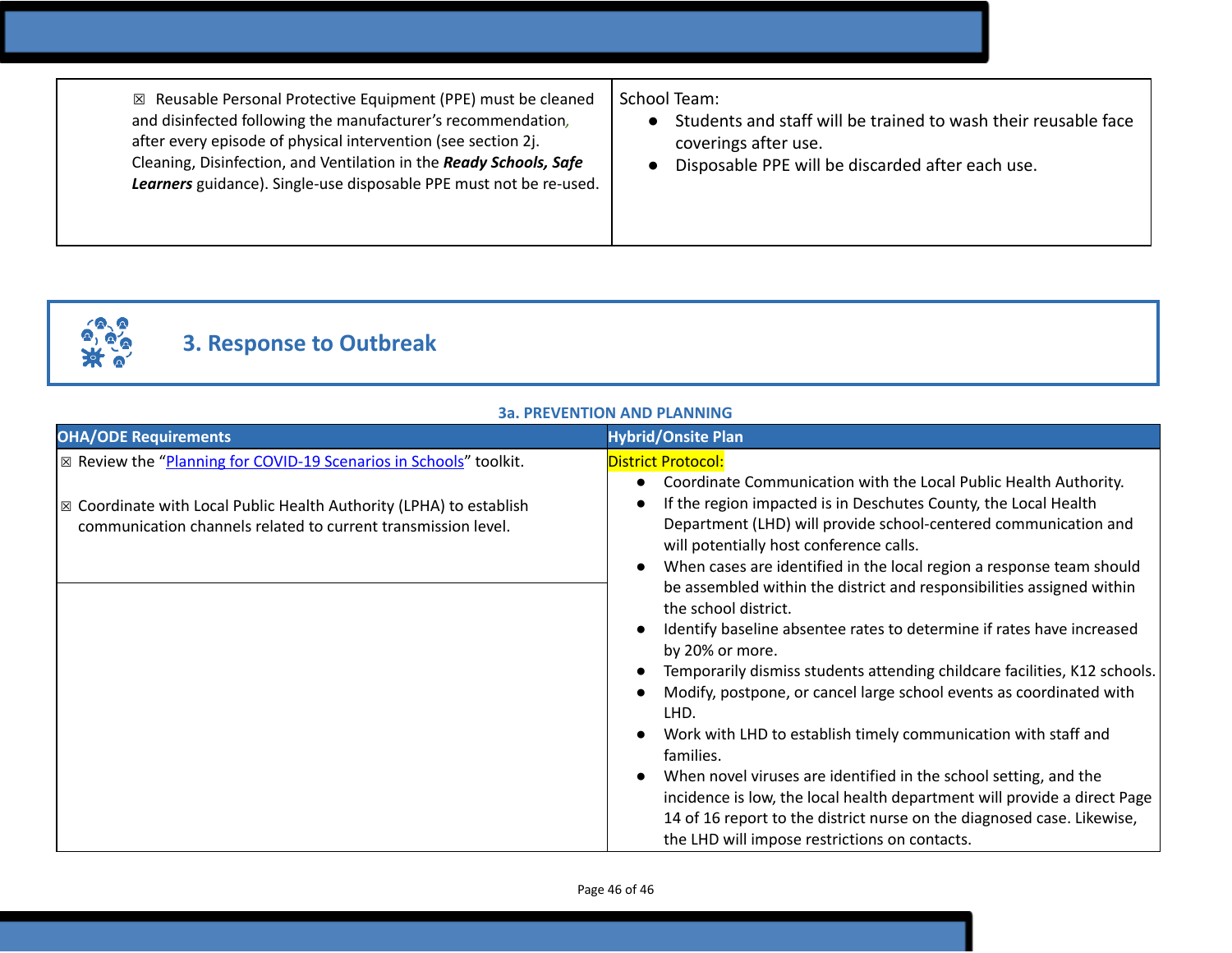| Establish a specific emergency response framework with key<br>stakeholders.<br>If school closure is advised by the local public health department,<br>consultation should occur between legal, union and district<br>administration to ensure processes are consistent with legal<br>preparedness processes. |
|--------------------------------------------------------------------------------------------------------------------------------------------------------------------------------------------------------------------------------------------------------------------------------------------------------------|

# **3b. RESPONSE**

| <b>OHA/ODE Requirements</b>                                                               | <b>Hybrid/Onsite Plan</b>                                                                                                                                                                                            |
|-------------------------------------------------------------------------------------------|----------------------------------------------------------------------------------------------------------------------------------------------------------------------------------------------------------------------|
| $\vert$ $\boxtimes$ Review the "Planning for COVID-19 Scenarios in Schools" toolkit.      | <b>District Protocol:</b>                                                                                                                                                                                            |
| $\mathbb{R}$ Ensure continuous services and implement Comprehensive Distance<br>Learning. | Redmond School District Communicable Disease Plan<br>In the event of school closure, RSD will articulate and communicate the<br>plan to pivot to short term Distance Learning or Comprehensive<br>Distance Learning. |
| $\mathbb{Z}$ Continue to provide meals for students.                                      |                                                                                                                                                                                                                      |

# **3c. RECOVERY AND REENTRY**

| <b>OHA/ODE Requirements</b>                                                                                                                                                                                                                                | <b>Hybrid/Onsite Plan</b>                                                                                               |
|------------------------------------------------------------------------------------------------------------------------------------------------------------------------------------------------------------------------------------------------------------|-------------------------------------------------------------------------------------------------------------------------|
| ⊠ Review the "Planning for COVID-19 Scenarios in Schools" toolkit.                                                                                                                                                                                         | <b>District Protocol:</b>                                                                                               |
| $\vert$ $\boxtimes$ Clean, sanitize, and disinfect surfaces (e.g., playground equipment, door<br>handles, sink handles, drinking fountains, transport vehicles) and follow CDC<br>guidance for classrooms, cafeteria settings, restrooms, and playgrounds. | Redmond School District Communicable Disease Plan<br>$\bullet$<br>Oregon Health Authority Communicable Disease Guidance |
| $\mathbb{Z}$ When bringing students back into On-Site or Hybrid instruction, consider<br>smaller groups, cohorts, and rotating schedules to allow for a safe return to<br>schools.                                                                         |                                                                                                                         |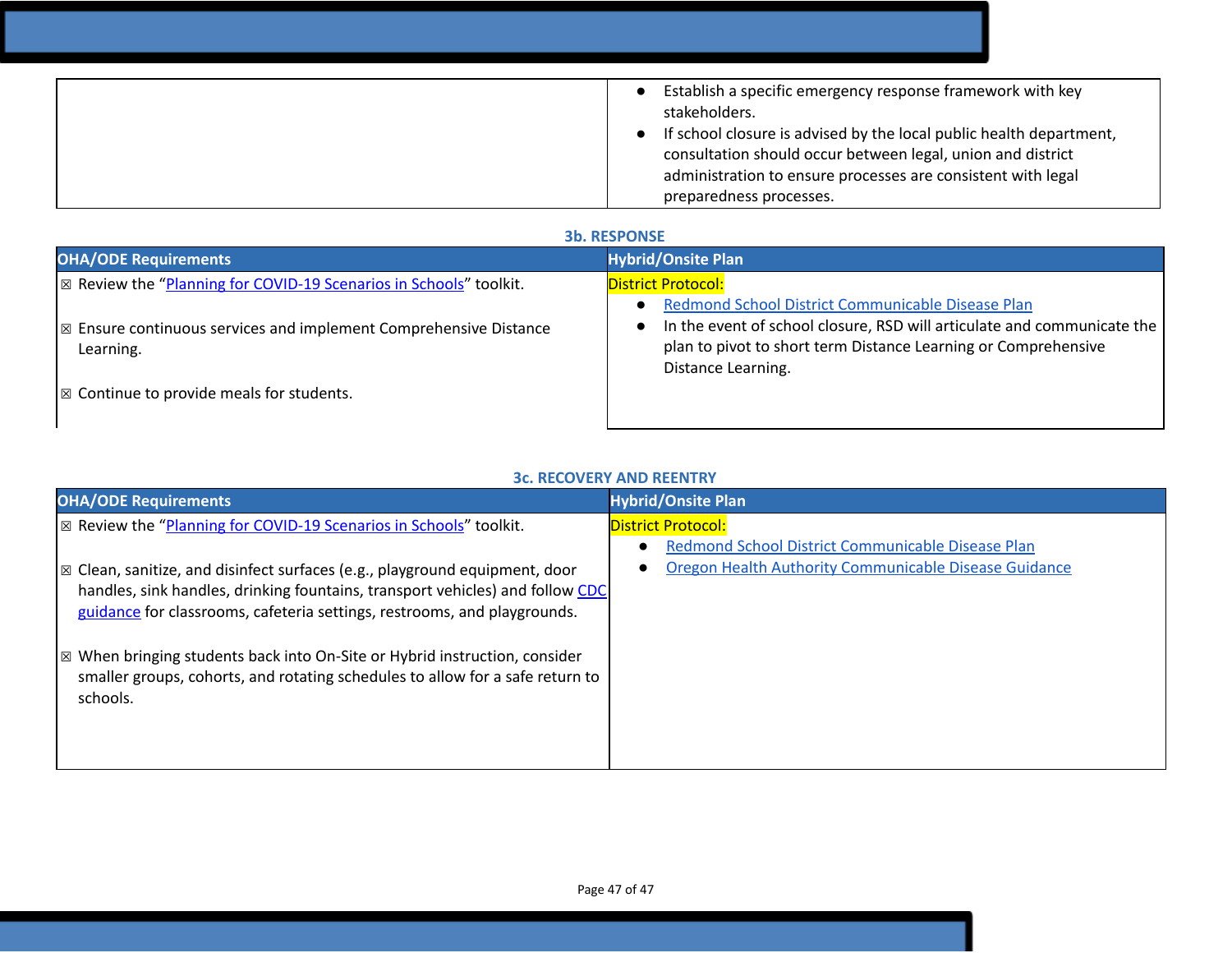

# **ASSURANCES**

This section must be completed by any public school that is providing instruction through On-Site or Hybrid Instructional Models. Schools providing Comprehensive Distance Learning Instructional Models do not need to complete this section unless the school is implementing the Limited In-Person *Instruction provision under the Comprehensive Distance Learning guidance. This section does not apply to private schools.*

- $\boxtimes$  We affirm that, in addition to meeting the requirements as outlined above, our school plan has met the collective requirements from ODE/OHA guidance related to the 2020-21 school year, including but not limited to requirements from:
	- · Sections 4, 5, 6, 7, and 8 of the *[R](https://www.oregon.gov/ode/students-and-family/healthsafety/Documents/Ready%20Schools%20Safe%20Learners%202020-21%20Guidance.pdf)eady Schools, Safe [Learners](https://www.oregon.gov/ode/students-and-family/healthsafety/Documents/Ready%20Schools%20Safe%20Learners%202020-21%20Guidance.pdf)* guidance,
	- · The *[Comprehensive](https://www.oregon.gov/ode/educator-resources/standards/Pages/Comprehensive-Distance-Learning.aspx) Distance Learning* guidance,
	- · The *Ensuring Equity and Access: Aligning Federal and State [Requirements](https://www.oregon.gov/ode/students-and-family/healthsafety/Documents/Ensuring%20Equity%20and%20Access%20Aligning%20State%20and%20Federal%20Requirements.pdf)* guidance, and
	- · *Planning for [COVID-19](https://www.oregon.gov/ode/students-and-family/healthsafety/Documents/Planning%20and%20Responding%20to%20COVID-19%20Scenarios%20in%20Schools%20August%202020.pdf) Scenarios in Schools*
- ☐ We affirm that we cannot meet all of the collective requirements from ODE/OHA guidance related to the 2020-21 school year from:
	- · Sections 4, 5, 6, 7, and 8 of the *[R](https://www.oregon.gov/ode/students-and-family/healthsafety/Documents/Ready%20Schools%20Safe%20Learners%202020-21%20Guidance.pdf)eady Schools, Safe [Learners](https://www.oregon.gov/ode/students-and-family/healthsafety/Documents/Ready%20Schools%20Safe%20Learners%202020-21%20Guidance.pdf)* guidance,
	- · The *[Comprehensive](https://www.oregon.gov/ode/educator-resources/standards/Pages/Comprehensive-Distance-Learning.aspx) Distance Learning* guidance,
	- · The *Ensuring Equity and Access: Aligning Federal and State [Requirements](https://www.oregon.gov/ode/students-and-family/healthsafety/Documents/Ensuring%20Equity%20and%20Access%20Aligning%20State%20and%20Federal%20Requirements.pdf)* guidance, and
	- · *Planning for [COVID-19](https://www.oregon.gov/ode/students-and-family/healthsafety/Documents/Planning%20and%20Responding%20to%20COVID-19%20Scenarios%20in%20Schools%20August%202020.pdf) Scenarios in Schools*

We will continue to work towards meeting them and have noted and addressed which requirement(s) we are unable to meet in the table titled "Assurance Compliance and Timeline" below.